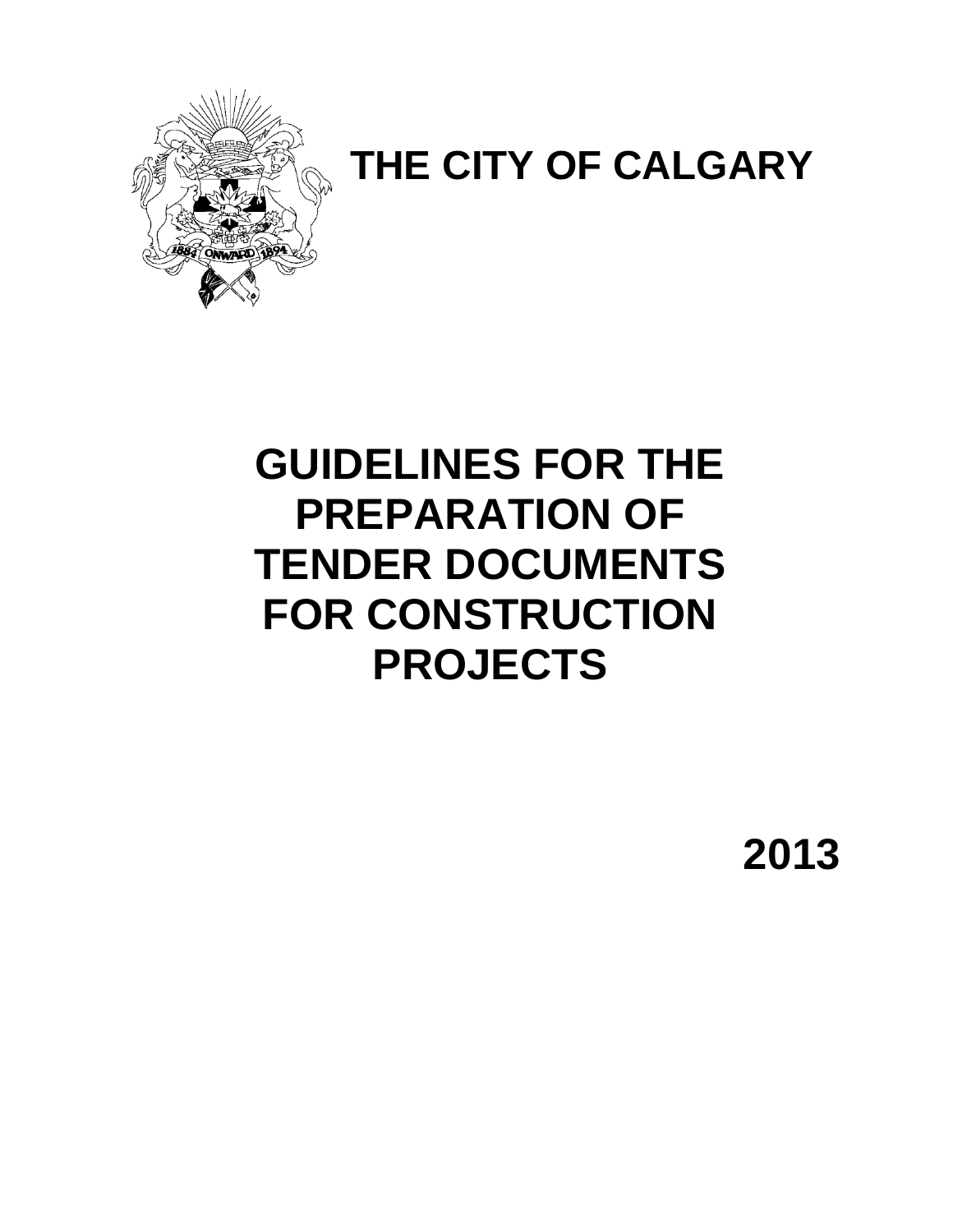# **THE CITY OF CALGARY**

# **GUIDELINES FOR THE PREPARATION OF TENDER DOCUMENTS FOR CONSTRUCTION CONTRACTS**

# **(The "Guidelines")**

Request for Tenders are one type of procurement tool utilized to competitively bid The City of Calgary construction requirements. Competitively bidding City projects is a mandatory requirement to comply with City Policy, the Agreement on Internal Trade (AIT) and the New West Partnership Trade Agreement between the Province of Alberta, the Province of British Columbia and the Province of Saskatchewan (NWPTA).

The purpose of these guidelines is to assist employees and consultants of The City of Calgary in their preparation of documents required to issue a Request for Tenders for a project funded by The City of Calgary and to assist with the administration of the resulting contract. The guidelines have been organized in a chronological format that is intended to be followed as a step-by-step guide from the preparation of the tender through to completion of the contract.

Documents and forms referred to in the guidelines are revised and updated from time to time and it is the responsibility of those preparing tenders to ensure they are using the most recent documents and forms. Refer to: [www.calgary.ca/bids.](http://www.calgary.ca/bids)

Please contact Supply Management if you are not sure whether you are using the right procurement strategy and most current documents or forms, or if you have any questions whatsoever relating to the tender process.

Links to The City of Calgary Supply Chain Governance and Procurement Policies are located at: [www.calgary.ca/bids](http://www.calgary.ca/bids)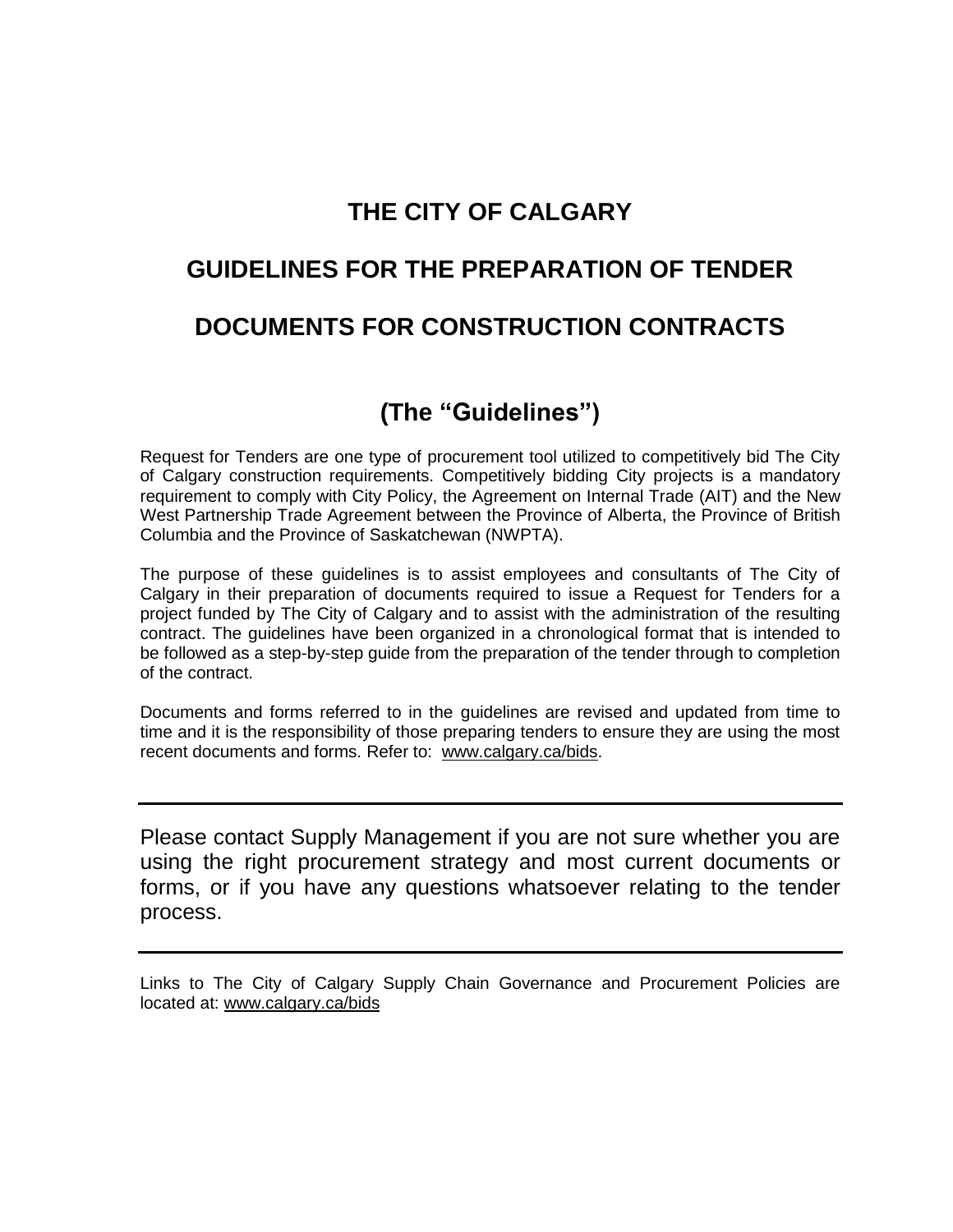# **IMPORTANT NOTICE**

| <b>Section</b>          | <b>Page Number or Section</b>                                                  | <b>Description</b> |  |  |
|-------------------------|--------------------------------------------------------------------------------|--------------------|--|--|
| 00, 01                  | <b>Standard Tender Documents</b>                                               | Revised            |  |  |
| 00, 01                  | <b>Standard Documents and Forms</b>                                            | Revised            |  |  |
| 00, 01                  | Assembly of Tender Forms                                                       | Revised            |  |  |
| 1.2                     | <b>Standard Documents and Forms</b>                                            | Revised            |  |  |
| $2.3$ (II)              | <b>Review of Draft Tender Documents</b>                                        | Revised            |  |  |
| 2.4                     | <b>Referrals and Questions</b>                                                 | Revised            |  |  |
| 2.5                     | <b>Tender Document Printing and Distribution</b>                               | Revised            |  |  |
| 2.7.1                   | <b>Tenders Utilizing Pre-Qualified Contractors</b>                             | Revised            |  |  |
| 2.7.2                   | <b>Tenders not Utilizing Pre-Qualified</b><br>Contractors                      | <b>New</b>         |  |  |
| 2.9                     | Addenda                                                                        | Revised            |  |  |
| 3                       | PREPARING TENDER FORMS                                                         | Revised            |  |  |
| 3.5                     | <b>Tender Documents</b>                                                        | Revised            |  |  |
| 3.5.00                  | <b>List of Contents</b>                                                        | Revised            |  |  |
| 3.5.02                  | <b>Notice</b>                                                                  | Revised            |  |  |
| $3.5.02$ (g)            | <b>Tender Enquiry Contacts</b>                                                 | Revised            |  |  |
| 3.5.02(h)               | <b>Pre-Tender Meeting</b>                                                      | Revised            |  |  |
| $3.5.04$ (a)            | Special Conditions: "Open" Tender                                              | Revised            |  |  |
| $\overline{3.5.04}$ (c) | Special Insurance                                                              | Revised            |  |  |
| $3.5.04$ (d)            | <b>Course of Construction Insurance</b>                                        | Revised            |  |  |
| 3.5.04(f)               | <b>Traffic</b>                                                                 | Revised            |  |  |
| $3.5.04$ (g)            | <b>Special Conditions: Completion Dates</b>                                    | Revised            |  |  |
| $3.5.04$ (o)            | <b>Special Conditions: Cash Allowance</b>                                      | Revised            |  |  |
| $3.5.04$ (p)            | Special Conditions: Length of Agreement                                        | Revised            |  |  |
| $3.5.04$ (r)            | <b>Special Conditions: Escalator Clauses</b>                                   | Revised            |  |  |
| $3.5.04$ (s)            | Permits, Licenses, Leasehold<br>Improvements, "Title" and Access<br>Agreements | Revised            |  |  |
| $3.5.04$ (v)            | <b>Special Conditions: Sub - Contractors</b>                                   | Revised            |  |  |
| $3.5.04$ (w)            | <b>Special Conditions: Special Provisions</b>                                  | Revised            |  |  |
| $3.5.04$ (aa)           | Purchases in Foreign Currencies                                                | Revised            |  |  |
| $3.504$ (cc)            | <b>Special Conditions: Bid Validity</b>                                        | <b>New</b>         |  |  |
| $3.504$ (dd)            | <b>Special Conditions: Additional</b><br><b>New</b><br>Requirements            |                    |  |  |
| $3.504$ (ee)            | Special Conditions: Submission of Price                                        | <b>New</b>         |  |  |

The following is a summary of revisions to the Guidelines 2013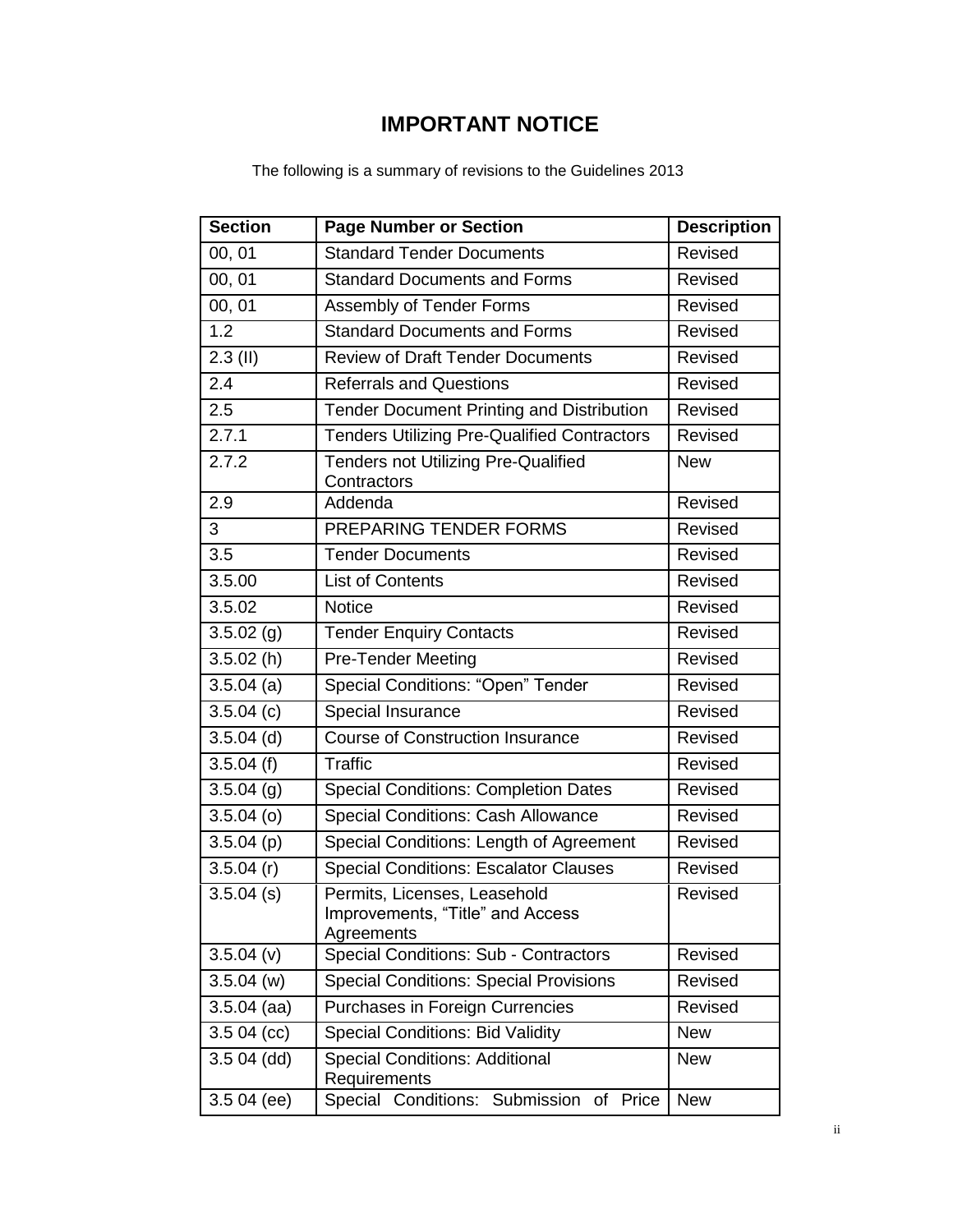|              | <b>Schedules</b>                                                                            |         |
|--------------|---------------------------------------------------------------------------------------------|---------|
| 3.5 05       | <b>Project Specifications</b>                                                               | Revised |
| 3.5 07       | <b>Price Schedules</b>                                                                      | Revised |
| 3.5 08       | Separate Price Schedules                                                                    | Revised |
| 3.509(e)     | Form of Tender (Yellow Sheet)                                                               | Revised |
| 3.5.13       | <b>Prime Contractor Management Status</b>                                                   | Revised |
| $3.5.14$ (a) | <b>Bid Bond</b>                                                                             | Revised |
| 3.5.15(a)    | Consent of Surety to Furnish Bonding                                                        | Revised |
| 3.5.17       | <b>Waiver Form</b>                                                                          | Revised |
| 4.1          | Closing and Awarding of Tenders                                                             | Revised |
| 4.1 $(c)$    | Closing of Tenders, Evaluation and Award<br>Recommendation                                  | Revised |
| 4.1 $(c)$    | Closing and Awarding of Tenders                                                             | Revised |
| 4.2(b)       | <b>Award Procedures</b>                                                                     | Revised |
| 4.2(f)       | <b>Award Procedures</b>                                                                     | Revised |
| 4.2(g)       | <b>Award Procedures</b>                                                                     | Revised |
| 4.3          | <b>Contract Execution</b>                                                                   | Revised |
| 4.4          | <b>Irrevocable Letter of Credit</b>                                                         | Revised |
| 5.6          | <b>Builder's Lien Act</b>                                                                   | Revised |
| 5.7          | <b>Progress Certificates</b>                                                                | Revised |
| 5.7.1        | <b>Invoice Procedures</b>                                                                   | Revised |
| 5.7.2        | <b>Holdback</b><br>of<br>procedure<br>Release<br>at<br><b>Substantial Performance Stage</b> | Revised |
| 5.9.1        | Drawings of Record                                                                          | Revised |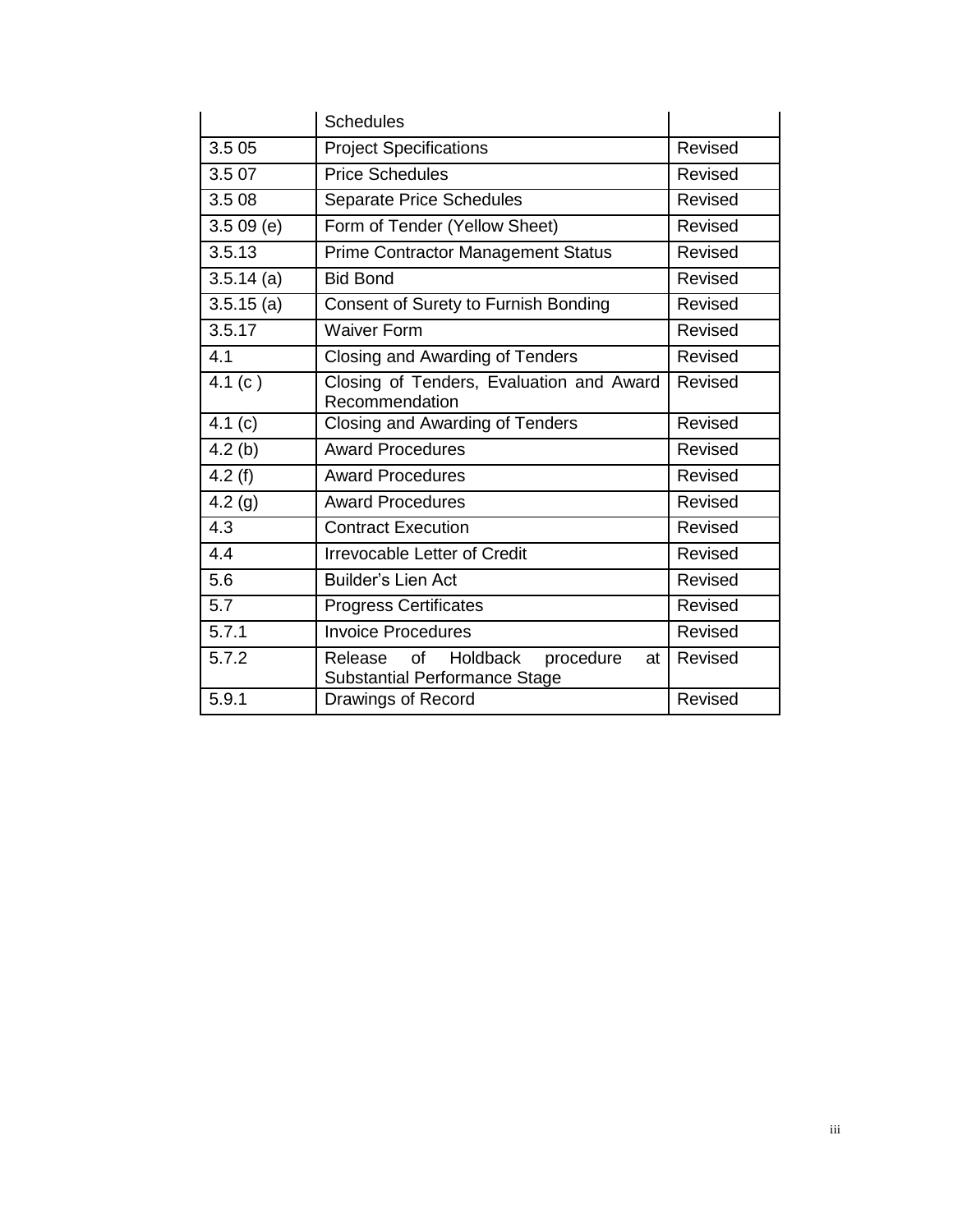# **TABLE OF CONTENTS**

| 1.0         |                                                       |   |
|-------------|-------------------------------------------------------|---|
| 1.1         |                                                       |   |
| 1.2         |                                                       |   |
| А.          | <b>Standard Tender Documents</b>                      |   |
| В.          |                                                       |   |
| C.          |                                                       |   |
| 1.3         |                                                       |   |
| 1.4         |                                                       |   |
| 2.0         | TENDERING PROCEDURES ON CONSTRUCTION CONTRACTS FOR    |   |
| <b>CITY</b> |                                                       |   |
| 2.1         |                                                       |   |
| 2.2         |                                                       |   |
| 2.3         |                                                       |   |
| 2.4         |                                                       |   |
| 2.5         |                                                       |   |
| 2.6         |                                                       |   |
| 2.6.1       |                                                       |   |
| 2.6.2       |                                                       |   |
| 2.7         |                                                       |   |
|             | 2.7.1 Tenders Utilizing Pre-Qualified Contractors     | 6 |
|             | 2.7.2 Tenders not Utilizing Pre-Qualified Contractors | 6 |
| 2.8<br>2.9  |                                                       |   |
|             |                                                       |   |
| 3.0         |                                                       |   |
|             |                                                       |   |
|             |                                                       |   |
|             |                                                       |   |
|             |                                                       |   |
|             |                                                       |   |
|             |                                                       |   |
|             | 02 Notice                                             | 9 |
|             |                                                       |   |
|             |                                                       |   |
|             |                                                       |   |
|             |                                                       |   |
|             |                                                       |   |
|             |                                                       |   |
|             |                                                       |   |
|             |                                                       |   |
|             |                                                       |   |
|             |                                                       |   |
|             |                                                       |   |
|             |                                                       |   |
|             |                                                       |   |
|             |                                                       |   |
|             |                                                       |   |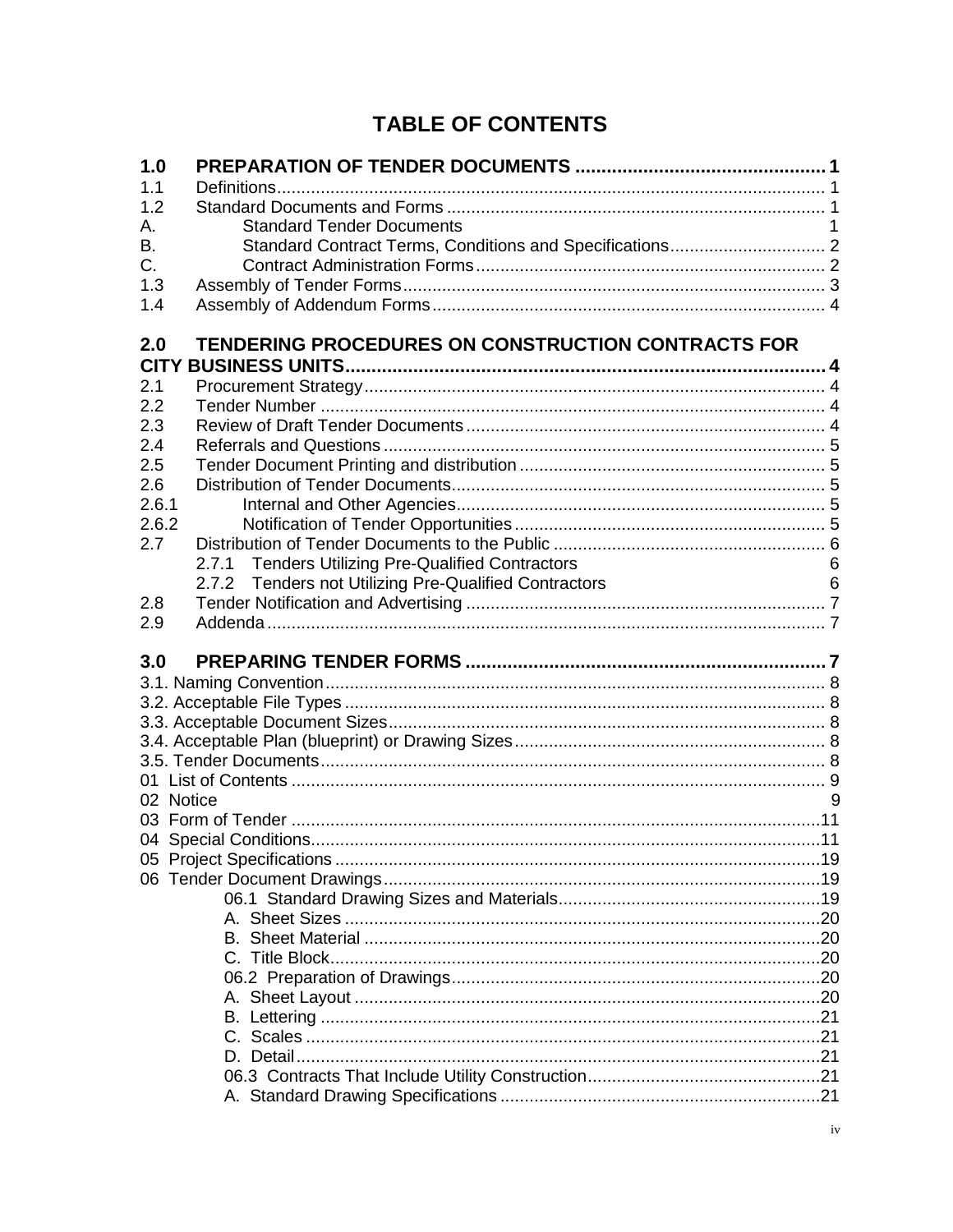|       | 06.5.1                                                                       |    |
|-------|------------------------------------------------------------------------------|----|
|       |                                                                              |    |
|       | 06.5.3                                                                       |    |
|       |                                                                              |    |
|       |                                                                              |    |
|       |                                                                              |    |
| 10    |                                                                              |    |
|       |                                                                              |    |
|       |                                                                              |    |
|       |                                                                              |    |
|       | 14 Bid Bond                                                                  | 32 |
|       |                                                                              |    |
|       |                                                                              |    |
|       |                                                                              |    |
|       |                                                                              |    |
|       |                                                                              |    |
| 4.0   |                                                                              |    |
|       |                                                                              |    |
| 4.1   |                                                                              |    |
| 4.2   | Closing of Tenders, Evaluation and Award Recommendation34                    |    |
| 4.3   |                                                                              |    |
| 4.4   |                                                                              |    |
| (a)   | Corporate Policy - Irrevocable Letters of Credit Where Deemed Appropriate 38 |    |
| (b)   | Business Unit Procedures Re: Irrevocable Letter of Credit issued in Lieu of  |    |
|       |                                                                              |    |
| (c)   | Procedures For Cashing A Letter Of Credit, If Necessary 41                   |    |
|       |                                                                              |    |
| 5.0   |                                                                              | 42 |
| 5.1   |                                                                              |    |
| 5.2   |                                                                              |    |
| 5.3   |                                                                              |    |
| 5.4   |                                                                              |    |
| 5.5   |                                                                              |    |
| 5.6   |                                                                              |    |
| 5.7   |                                                                              |    |
| 5.7.1 |                                                                              |    |
| 5.7.2 | Release of Holdback procedure at Substantial Performance Stage 46            |    |
| 5.7.3 |                                                                              |    |
| 5.7.4 | Release of Holdback Procedure at Construction Completion 46                  |    |
| 5.8   |                                                                              |    |
| 5.8.1 |                                                                              |    |
| 5.9   |                                                                              |    |
| 5.9.1 |                                                                              |    |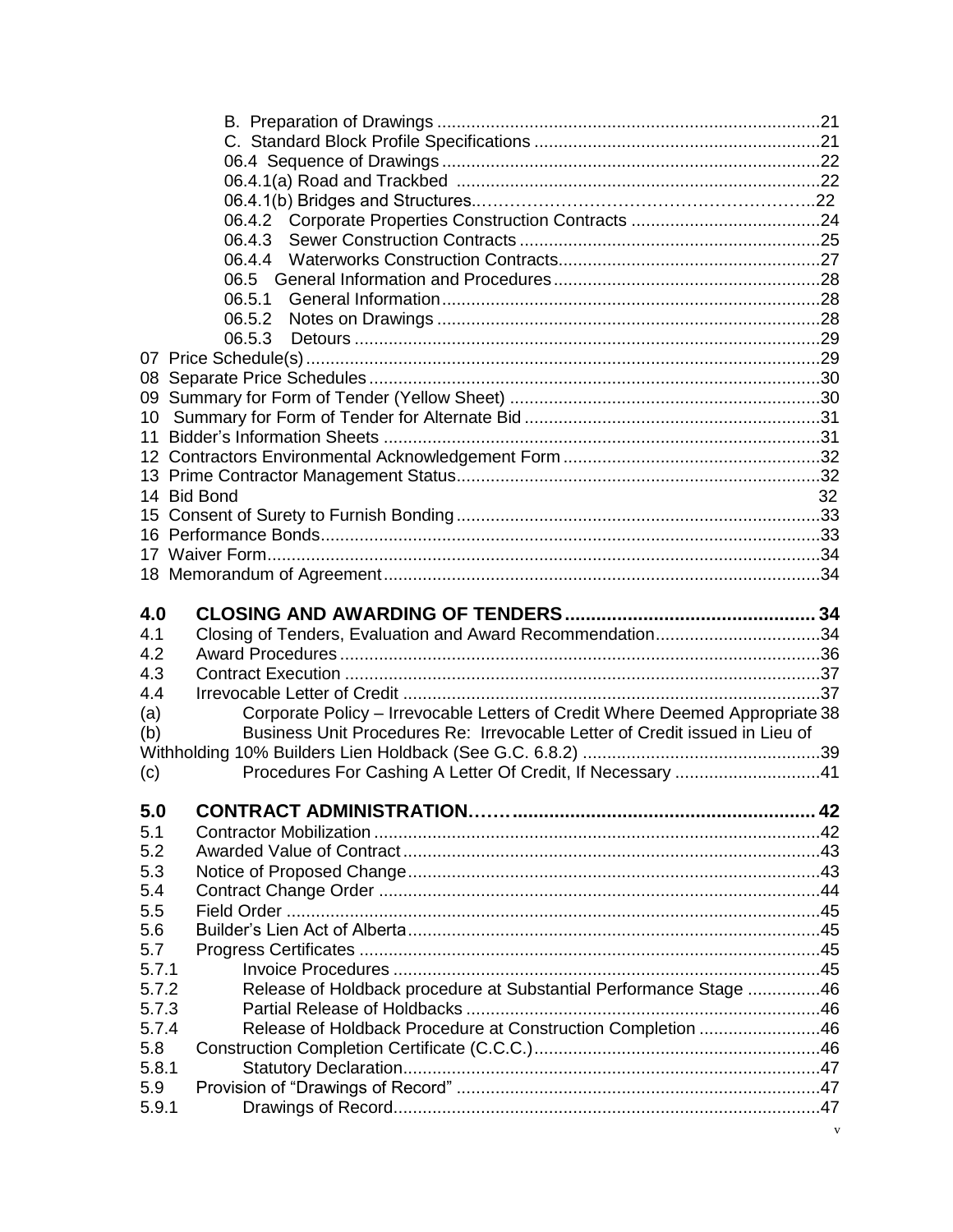| 5.9.2 | Drawings of Record for Corporate Properties & Buildings 48 |  |
|-------|------------------------------------------------------------|--|
| 5.9.3 |                                                            |  |
| 5.10  |                                                            |  |
|       |                                                            |  |
|       |                                                            |  |
|       |                                                            |  |
| 6.0   |                                                            |  |
| 6.1   |                                                            |  |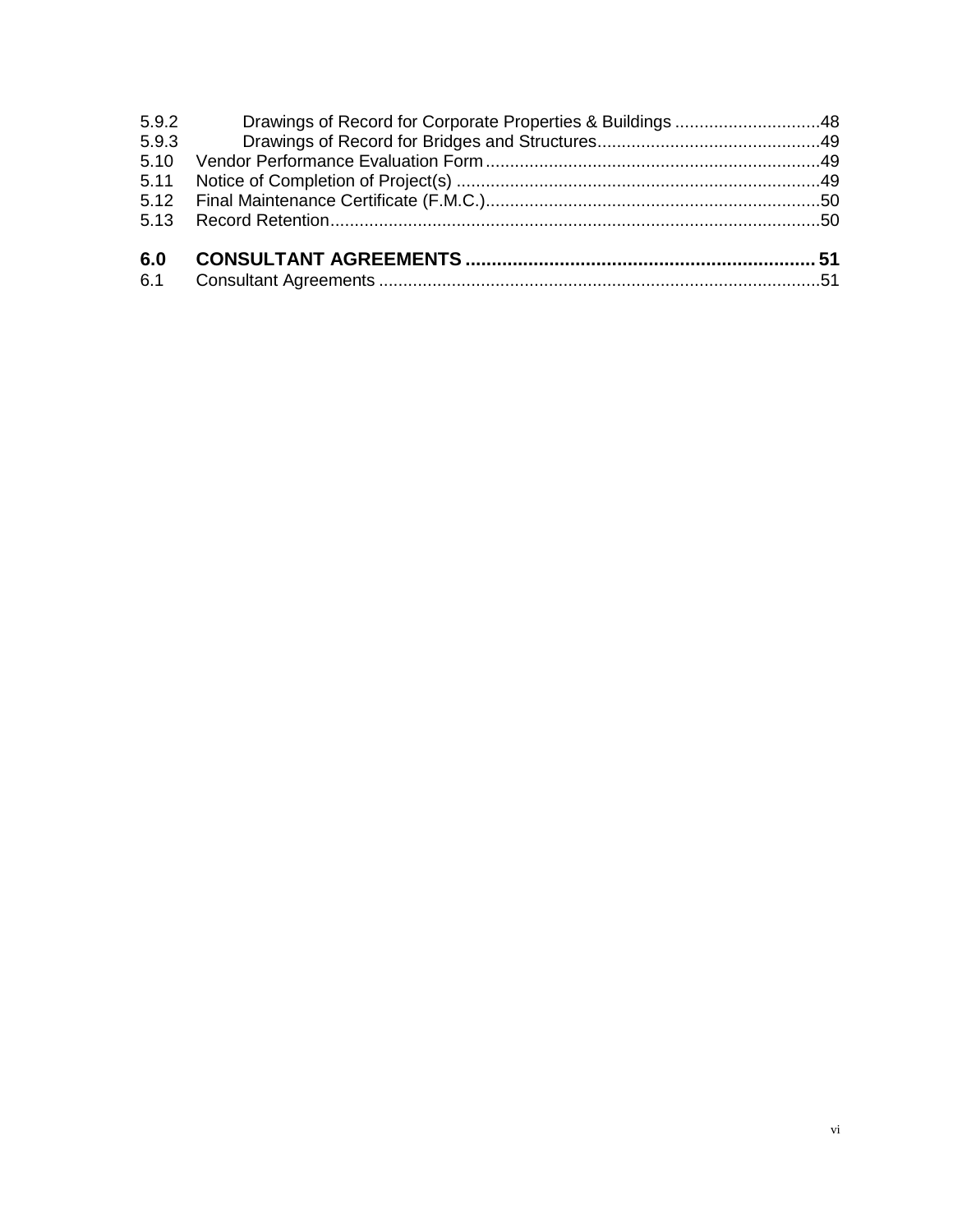# **APPENDICES**

# **Standard Tender Documents**

- 01 List of Contents
- 02 Notice
- 03 Form of Tender
- 08 Separate Price Schedules
	- 08A Deletions 08B Additions
- 09 Summary fro Form of Tender (Yellow Sheet)
- 10 Summary for Form of Tender Alternate Bid
- 11 Bidder"s Information Sheets
- 12 Contractor Environmental Acknowledgement Form
- 13 Prime Contractor Management Status
- 14 Bid Bond
- 15 Consent of Surety
	- 15A Consent of Surety to Furnish Contract Performance Bond
	- 15B Consent of Surety to Furnish Contract Performance Bond and Labour and Material Payment Bond
- 16 Performance Bonds
	- 16A Contract Performance Bind
	- 16B Labour and Material Payment Bond
- 17 Waiver Form
- 18 Memorandum of Agreement

**Note:** Standard Tender Documents (Package 1) are available at [www.calgary.ca/bids](http://www.calgary.ca/bids)

#### **7.2 Contract Administration Forms (Formerly referred to as Package 2)**

- A. Notice to Proceed
	- A1 Notice to Proceed Legal Agreement
	- A2 Notice to Proceed No Legal Agreement
- B. Acknowledgement of Prime Contractor Designation
- C. Project Emergency Contacts
- D. Detail Sheet for Unit Price Contract
- E. Progress Certificate
- F. Notice of Proposed Change
- G. Detail Sheet for Change Orders
- H. Change Order
- I. Substantial Performance Payment Certificate
- J. Statutory Declaration
- K. Construction Completion Certificate (C.C.C.)
- L. Final Maintenance Certificate (F.M.C.)
- M. Vendor Performance Evaluation / Contractor
- N. Field Order

Note: Contract Administration Forms are available on Finance & Supply"s intranet at [http://finsupply](http://finsupply/) (see Buy & Sell  $\rightarrow$  Tenders)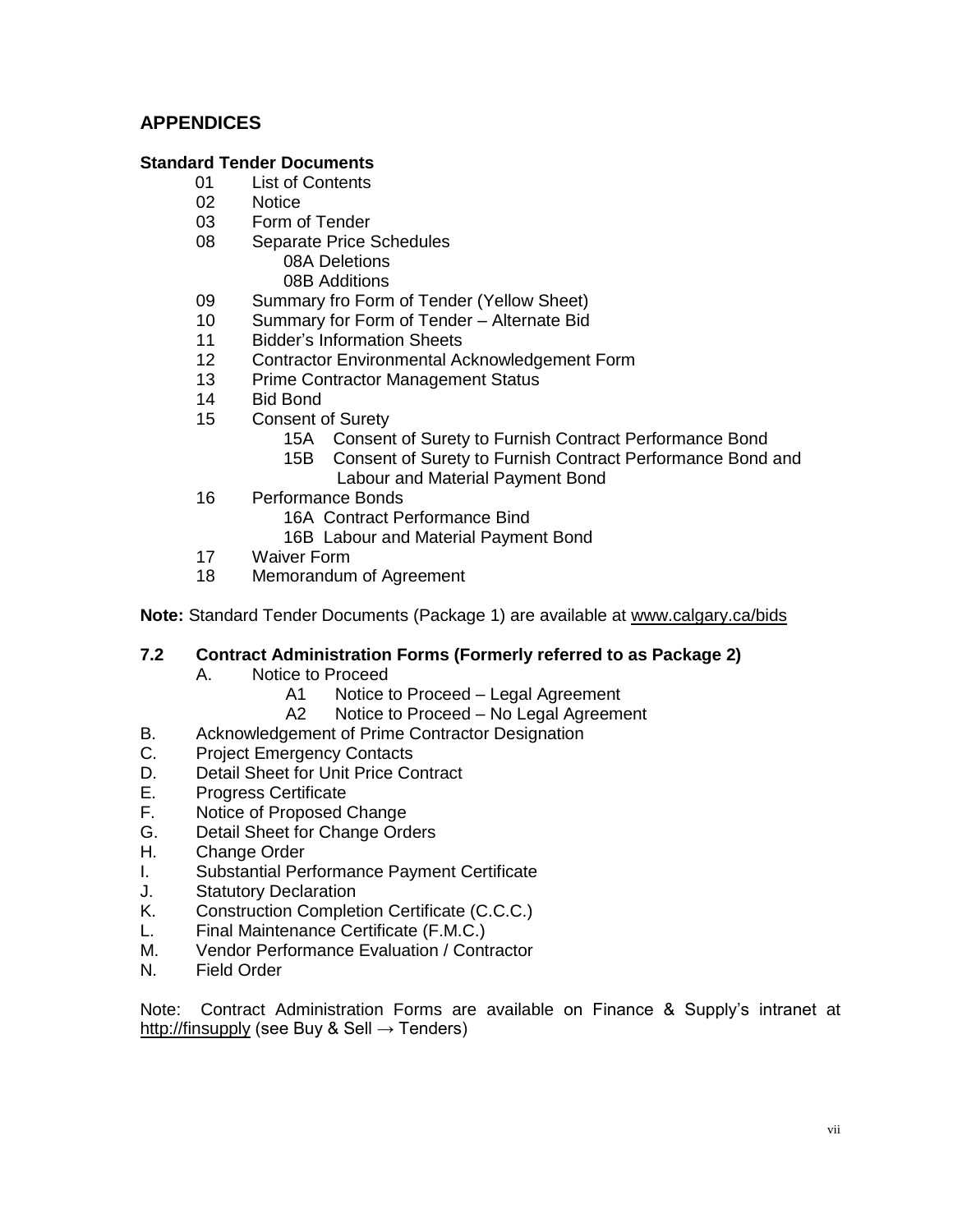# <span id="page-8-0"></span>**1.0 PREPARATION OF TENDER DOCUMENTS**

#### 1.1 Definitions

"Prior Approval" means written approval from Supply Management or The City Law Department, or both.

"Supply Management" is a Division of the Finance and Supply Business Unit and herein is referred to as Supply Management or Supply.

"Tender Documents" means the documents and standard tender forms as set out in Section 1.2.

"The City" means The City of Calgary.

"G.C." means reference to The City of Calgary Standard General Conditions, current edition.

1.2 Standard Documents and Forms

The following documents and forms may be obtained from: [www.calgary.ca/bids](http://www.calgary.ca/bids)

A. Standard Tender Documents

#### **Tender Front End Documents and Forms**

#### **Package No. 1 – Contains documents used in the preparation of the tender document and execution of the contract**

- 01 List of Contents
- 02 Notice
- 03 Form of Tender
- 04 Special Conditions of Tender supplied by Business Unit
- 05 Detailed Specifications of Tender supplied by Business Unit
- 06 Drawings supplied by Business Unit
- 07 Price Detail Sheets / Schedules supplied by Business Unit
- 08 Separate Price Schedule 08A Deletions 08B Additions
- 09 Summary for Form of Tender
- 10 Summary for Form of Tender Alternate Bid
- 11 Bidder"s Information Sheets
- 12 Contractor Environmental Acknowledgement Form (includes link to Contractor Environmental Responsibilities Package)
- 13 Prime Contractor Management Status
- 14 Bid Bond
- 15 Consent of Surety
	- 15A Consent of Surety to Furnish Contract Performance Bond
	- 15B Consent of Surety to furnish Contract Performance and Labour and Material Payment Bond
- 16 Performance Bonds or Other Security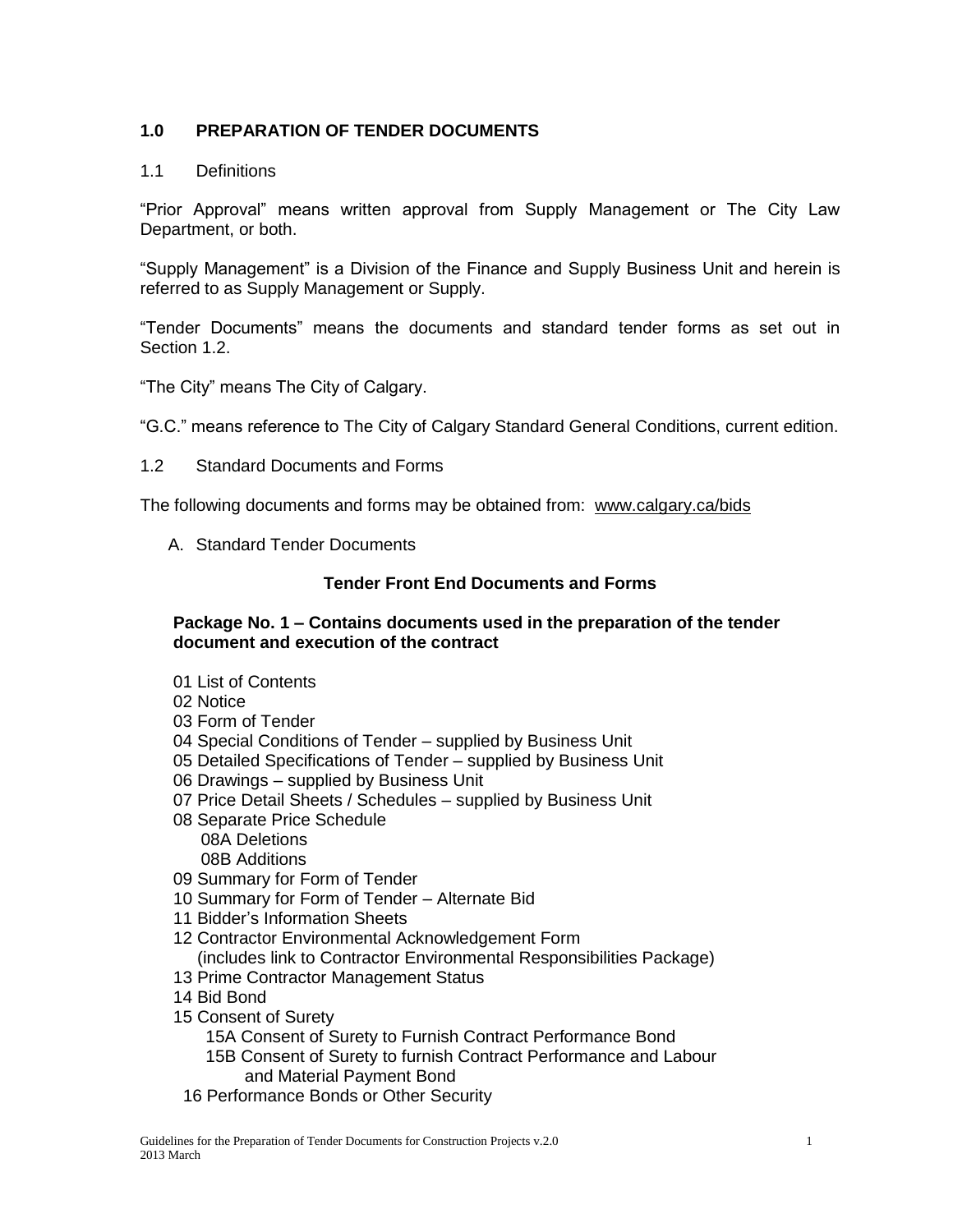16A Contract Performance Bond 16B Labour and Material Payment Bond 17 Waiver Form 18 Memorandum of Agreement – Sample Only

For further information on the preparation of a tender document refer to the **Guidelines for the Preparation of Tender Documents for Construction Projects** available from The City of Calgary website: www.calgary.ca/bids

**Note:** Construction specifications are available on an individual request basis.

- B. Standard Contract Terms, Conditions and Specifications
	- 1. Standard General Conditions
	- 2. Force Account Rates
	- 3. Standard Specifications, Roads Construction
	- 4. Standard Specifications, Sewer Construction
	- 5. Standard Specifications, Waterworks Construction
	- 6. Standard Specifications, Landscape Construction
	- 7. Standard Specifications, Street Lighting

Design guidelines and all other supporting documents

All the above shall be the current edition. If not in possession of the above, copies may be obtained from The City of Calgary Urban Development: [www.calgary.ca/ud](http://www.calgary.ca/ud) 

C. Contract Administration Forms

The following documents and forms are available on the Finance & Supply intranet site at: [http://finsupply](http://finsupply/) (see Purchasing  $\rightarrow$  Buy & Sell  $\rightarrow$  Tenders)

#### **(Formerly referred to as Package No. 2) – Contains forms used during the construction and payment phases of the contract.**

- A Notice to Proceed
	- A1 Notice to Proceed Legal Agreement
	- A2 Notice to Proceed No Legal Agreement
- B Acknowledgement of Prime Contractor Designation
- C Project Emergency Contacts
- D Detail Sheet for Unit Price Contract
- E Progress Certificate
- F Notice of Proposed Change
- G Detail Sheet for Change Orders
- H Change Order
- I Substantial Performance Payment Certificate
- J Statutory Declaration
- K Construction Completion Certificate
- L Final Maintenance Certificate
- M Vendor Performance Evaluation / Construction
- N Field Order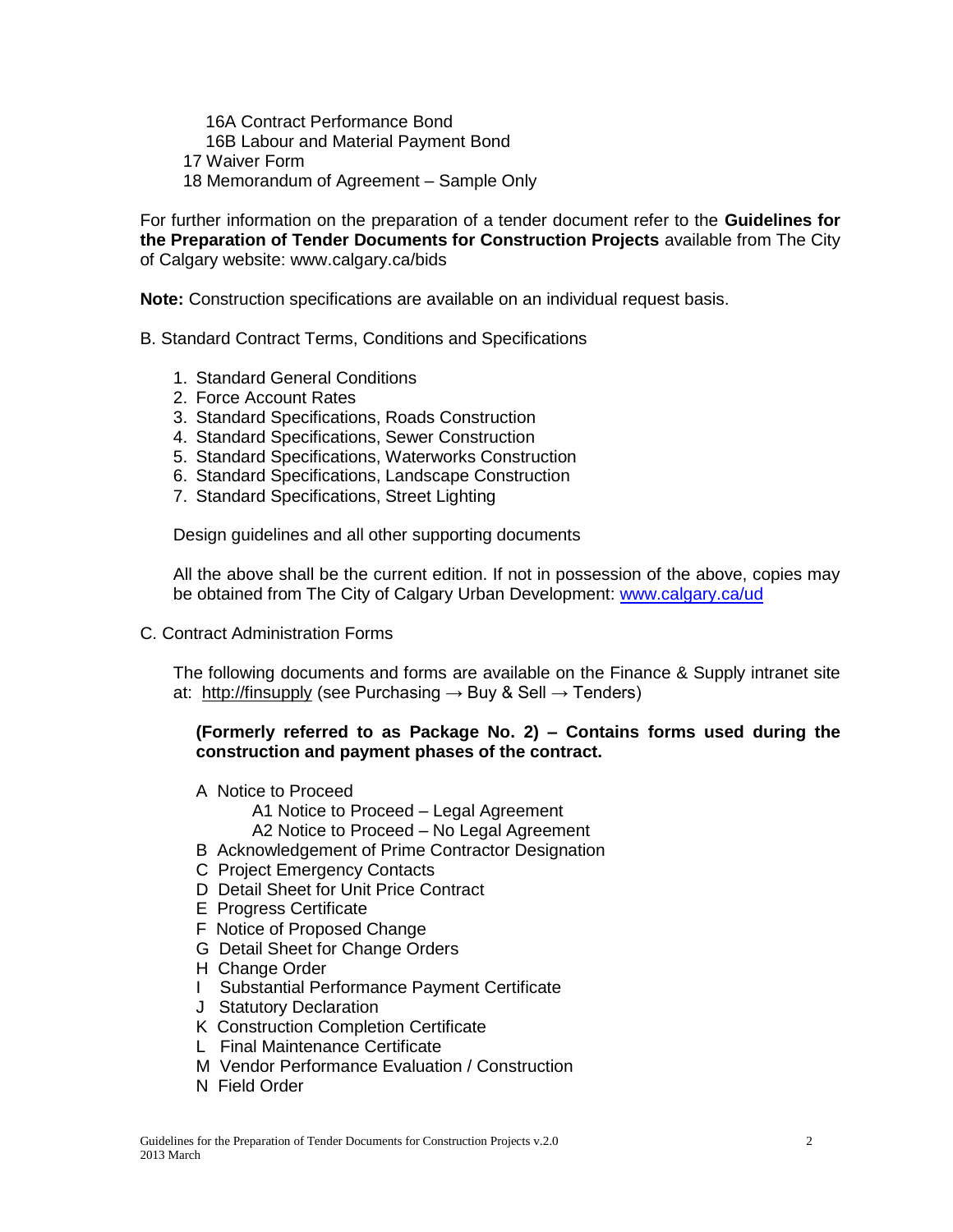### **Individual copies of the Contract Administration Forms can be obtained by contacting:**

The City of Calgary – Supply Management Manchester Centre 2<sup>nd</sup> Floor, Building 'U'  $677 - 25$ <sup>th</sup> Avenue S.E. Calgary, AB

Attn: Procurement Coordinator for Construction Phone: 403-268-6437

1.3 Assembly of Tender Forms

Assemble the Tender Forms in the following order:

- Section # Section Title
	- 01 List of Contents
	- 02 **Notice**

08

- 03 Form of Tender
- 04 Special Conditions of Tender – supplied by Business Unit
- 05 Detailed Specifications of Tender – supplied by Business Unit
- 06 Drawings – supplied by Business Unit
- 07 Price Detail Sheets / Schedules – supplied by Business Unit
	- Separate Price Schedules
		- 08A Deletions
		- 08B Additions
- 09 Summary for Form of Tender
- 10 Summary for Form of Tender – Alternate Bid
- 11 Bidder"s Information Sheets
- 12 Contractor Environmental Acknowledgement Form (includes link to Contractor Environmental Responsibilities Package)
- 13 Prime Contractor Management Status
- 14 Bid Bond
- 15 Consent of Surety
	- 15A Consent of Surety to Furnish Contract Performance Bond
	- 15B Consent of surety to furnish Contract Performance and Labour and Material Payment Bond
- 16 Performance Bonds
	- 16A Contract Performance Bond
	- 16B Labour and Material Payment Bond
- 17 Waiver Form
- 18 Memorandum of Agreement – Sample Only

#### **Contact Supply Management for direction if you are uncertain about any documents or forms.**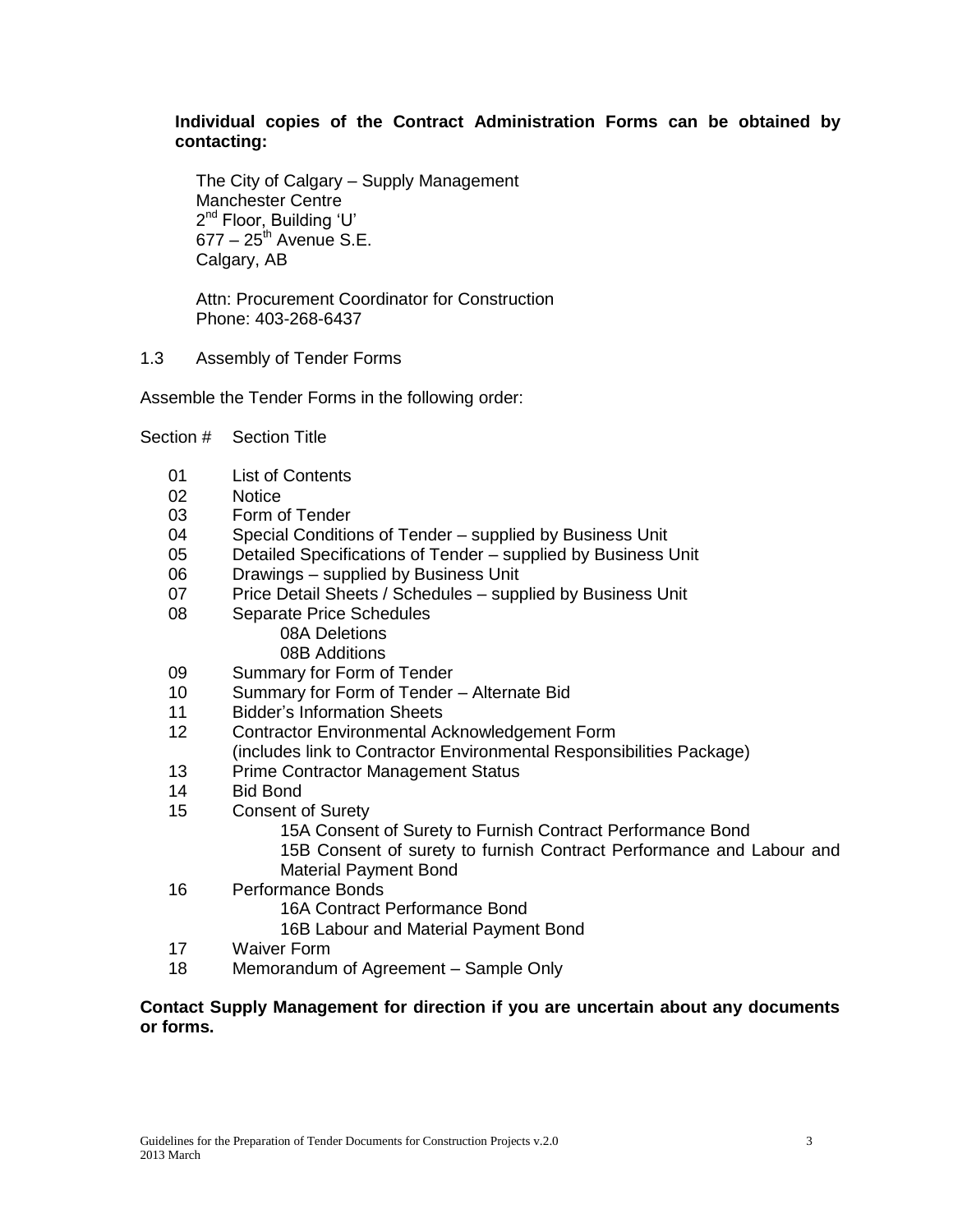# 1.4 Assembly of Addendum Forms

Assemble the Addendum Forms in the following order:

Section # Section Title

- 00 Addendum Cover Page
- 01 Description of the changes
- 02 New documents to be included in the addendum (e.g., bid label, new schedules, etc.)
- 03 **Drawings**

# **2.0 TENDERING PROCEDURES ON CONSTRUCTION CONTRACTS FOR CITY BUSINESS UNITS**

2.1 Procurement Strategy

In the early phases of the project, it is important to discuss the project with Supply Management to determine the most appropriate procurement strategy. This will facilitate achieving the best outcome of the project. "Call Supply before you Buy".

#### 2.2 Tender Number

At the time of preparing the Tender Documents, the Project Manager must complete and forward a **Procurement Strategy Request Form (PS 12)** (available from [http://finsupply](http://finsupply/) (see Purchasing  $\rightarrow$  Buy & Sell  $\rightarrow$  Tenders) to the appropriate buyer. All areas must be completed before a file number can be issued by the buyer. This assigned tender number must be used on all Tender Documents and all correspondence relating thereto.

#### 2.3 Review of Draft Tender Documents

Review of the draft Tender Documents by Law and Supply is critical to ensure documents issued on The City"s behalf are consistent with City standards and do not expose The City to unnecessary risk. It is necessary to allow a minimum of fifteen (15) business days for Law and Supply to review and provide comments on the Tender Documents.

When submitting documents:

- (i) submit a HARD COPY Provide one (1) draft set of the Tender Documents, including the forms according to Section 1.3, send to Law Department (Contracts Paralegal) for the purposes of their review.
- (ii) submit a HARD COPY in "WORD" format complete tender package with drawings, send to the Buyer indicated on the Notice page.

# **2.3.1 Tender Closing Date**

After approval of the draft, Supply Management will assign a Closing Date allowing a minimum of fifteen (15) business days between the notification of tender availability to contractors and the chosen Closing Date. Prior to establishing a Closing Date Supply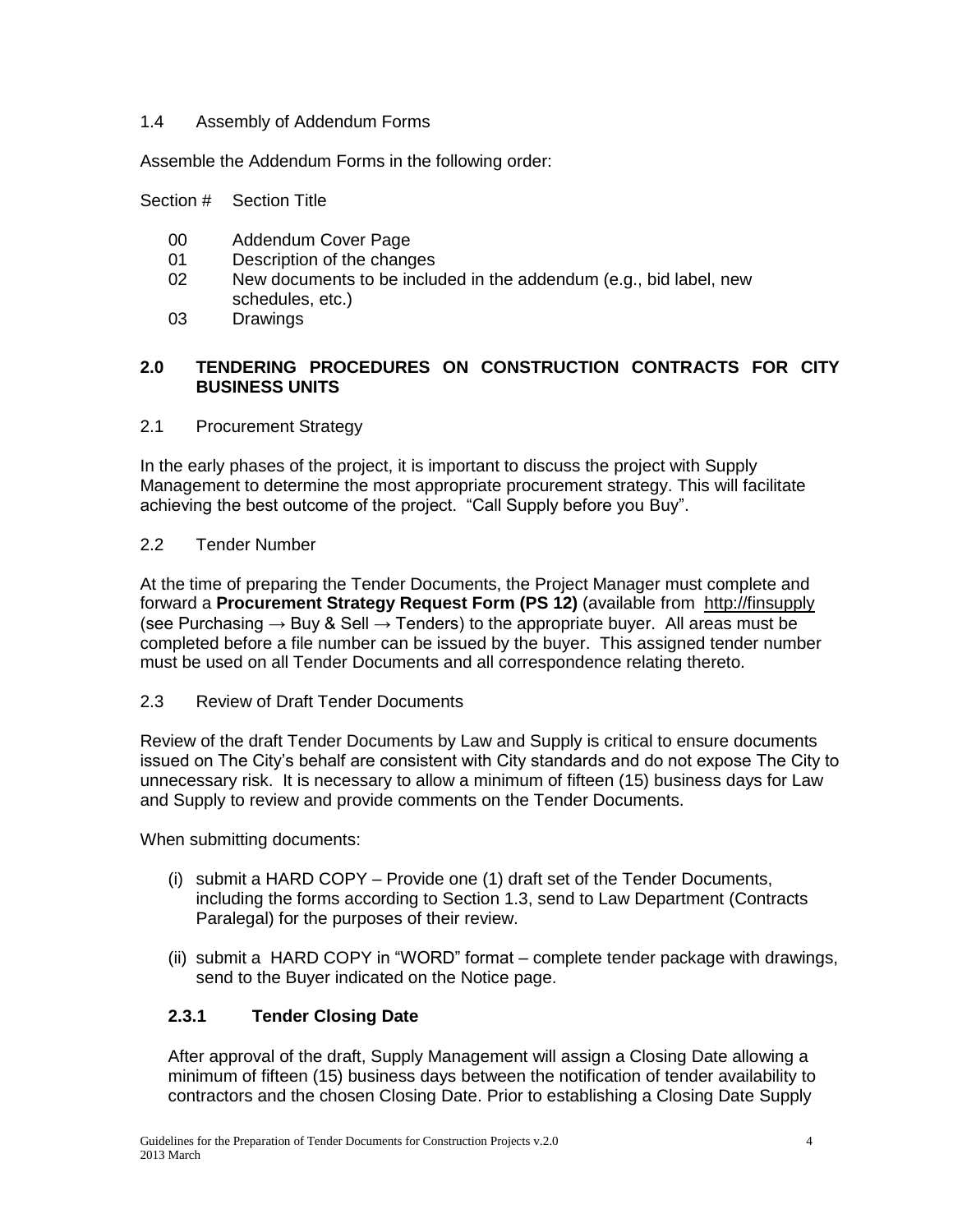Management will restrict the number of closings to three (3) per day. Construction tenders normally close on Tuesdays and Thursdays. The Tuesday after a long weekend should be avoided to provide time for bidders to obtain bonding.

#### 2.4 Referrals and Questions

For questions pertaining to a specific Project when compiling the Tender Documents, or administering the tender process, contact your designated buyer at Supply Management. Other staff at The City who may be able to assist with the preparation of Tender Documents include:

| Deborah Barnie                        | - Supply Management |
|---------------------------------------|---------------------|
| Jane Rushton                          | - Supply Management |
| <b>Geoff Gilbert</b>                  | - Supply Management |
| Earl Olson                            | - Supply Management |
| Manny Jaswal                          | - Supply Management |
| Gary Zemp                             | - Law Department    |
| <b>Brian Oliphant</b>                 | - Law Department    |
| <b>Phil Corbeil</b>                   | - Risk Manager      |
| Marnie Rusen                          | - Law Department    |
| Lori Kerr                             | - Law Department    |
| Iona Saldanha                         | - Law Department    |
| Monica Kosinski Noga - Law Department |                     |
| Mary Anne Bendfeld                    | - Law Department    |
|                                       |                     |

2.5 Tender Document Printing

**It is the responsibility of the Project Manager to produce and deliver hard copies of the final tender documents including all drawings to the Law Department, and one hard copy of the tender documents including all drawings to the Buyer in Supply Management.** 

Supply Management will not advertise / post on MERX or Alberta Purchasing Connection (APC) unless it has been provided with a bound hard copy of the document for Supply"s file plus a CD prepared in accordance with these Guidelines.

- 2.6 Distribution of Tender Documents
- 2.6.1 Internal and Other Agencies

The issuing Business Unit must distribute copies of the tender documents including all drawings to the following areas:

- Supply Management (Attn: Buyer) -1 complete hard copy plus 1 CD;
- Client Business Unit I complete hard copy and;
- Law Department 3 complete hard copies.

#### 2.6.2 Notification of Tender Opportunities

Tender Notices will be created and posted on the Alberta Purchasing Connection (APC) website by Supply Management.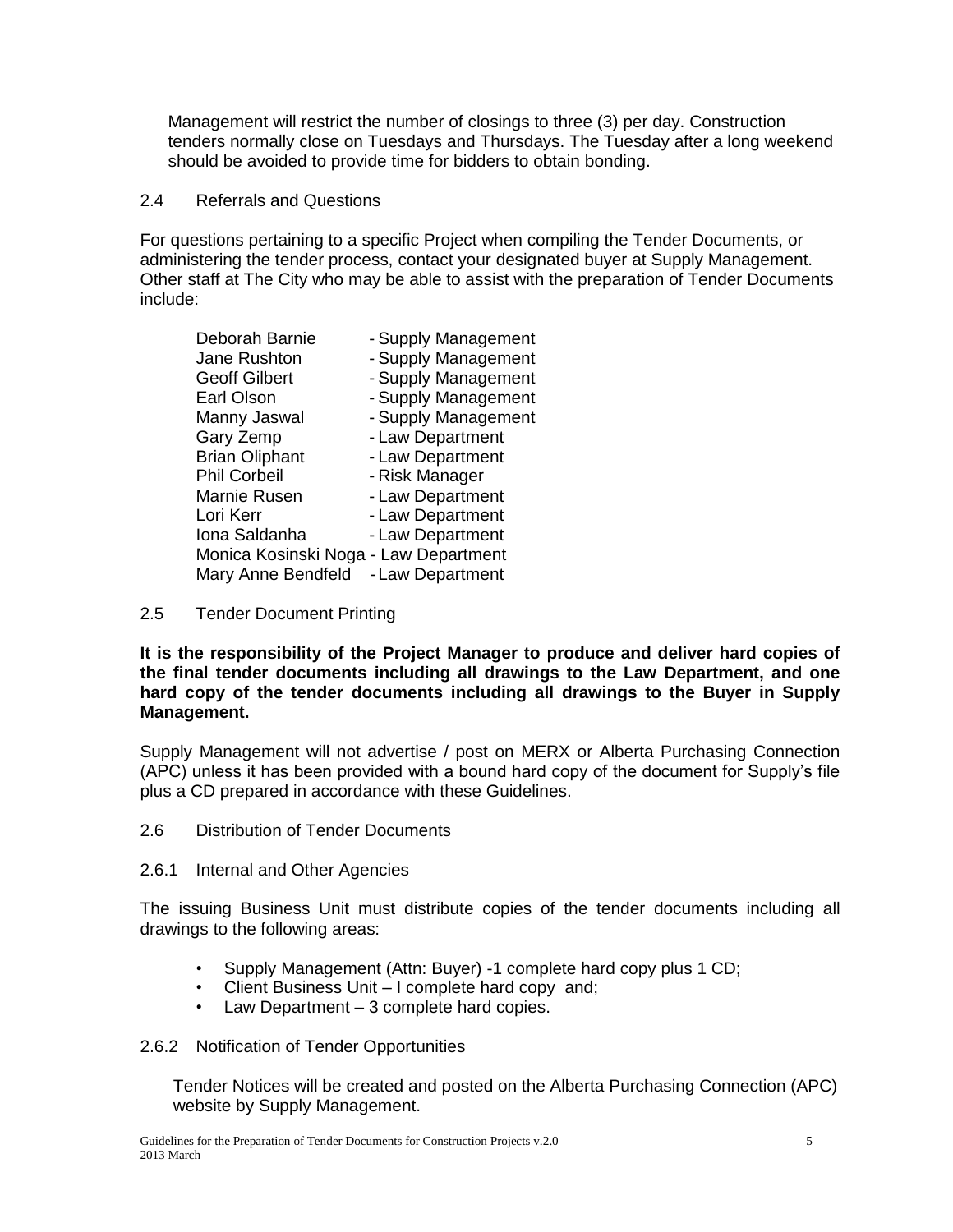# 2.7 Distribution of Tender Documents to the Public

### 2.7.1 Tenders Utilizing Pre-Qualified Contractors

The City distributes RFX packages to prequalified construction contractors through MERX Private Tenders [\(www.merx.com/privatetenders\)](http://www.merx.com/privatetenders). Prequalified contractors who are registered to access City construction tenders with MERX will be able to view and download City tender documents, plans and drawings online.

Prequalified construction contractors must be registered with MERX to access City construction tender packages as The City"s construction tender packages will only be distributed through MERX Private Tenders. The City no longer faxes tender notices to prequalified contractors.

Prequalified contractors who are registered with MERX will receive tender notifications through email from MERX. Tender notices will also be publicly advertised on Alberta Purchasing Connection (APC) [\(www.purchasingconnection.ca\)](http://www.purchasingconnection.ca/); however, contractors must be prequalified with The City and be registered with MERX in order to access these documents.

The Calgary Construction Association, the Alberta Construction Association and the Alberta Roadbuilders & Heavy Construction Association also receive notifications of City construction tender opportunities. This provides association members with the ability to preview construction tender documents.

MERX"s annual subscription fee provides prequalified contractors with unlimited access and downloads of City construction tender packages for which they are prequalified.

Tender documents, plans and drawings are distributed in PDF format and Adobe Reader is required to open these files. Contractors can download Adobe Reader from [www.adobe.com](http://www.adobe.com/) at no cost. Contractors can also order tender packages, or parts thereof, from MERX in a variety of formats including print, CDs and DVDs.

#### 2.7.2 Tenders not Utilizing Pre-Qualified Contractors

Tenders not utilizing pre-qualified contractors ("open" tenders) will be posted on MERX Canadian Public Tenders [\(www.merx.com\)](http://www.merx.com/).

Contractors must be registered with MERX in order to access these documents.

The Calgary Construction Association, the Alberta Construction Association and the Alberta Roadbuilders & Heavy Construction Association also receive notifications of City construction tender opportunities. This provides association members with the ability to preview construction tender documents.

Tender notices will also be publicly advertised on Alberta Purchasing Connection (APC) [\(www.purchasingconnection.ca\)](http://www.purchasingconnection.ca/);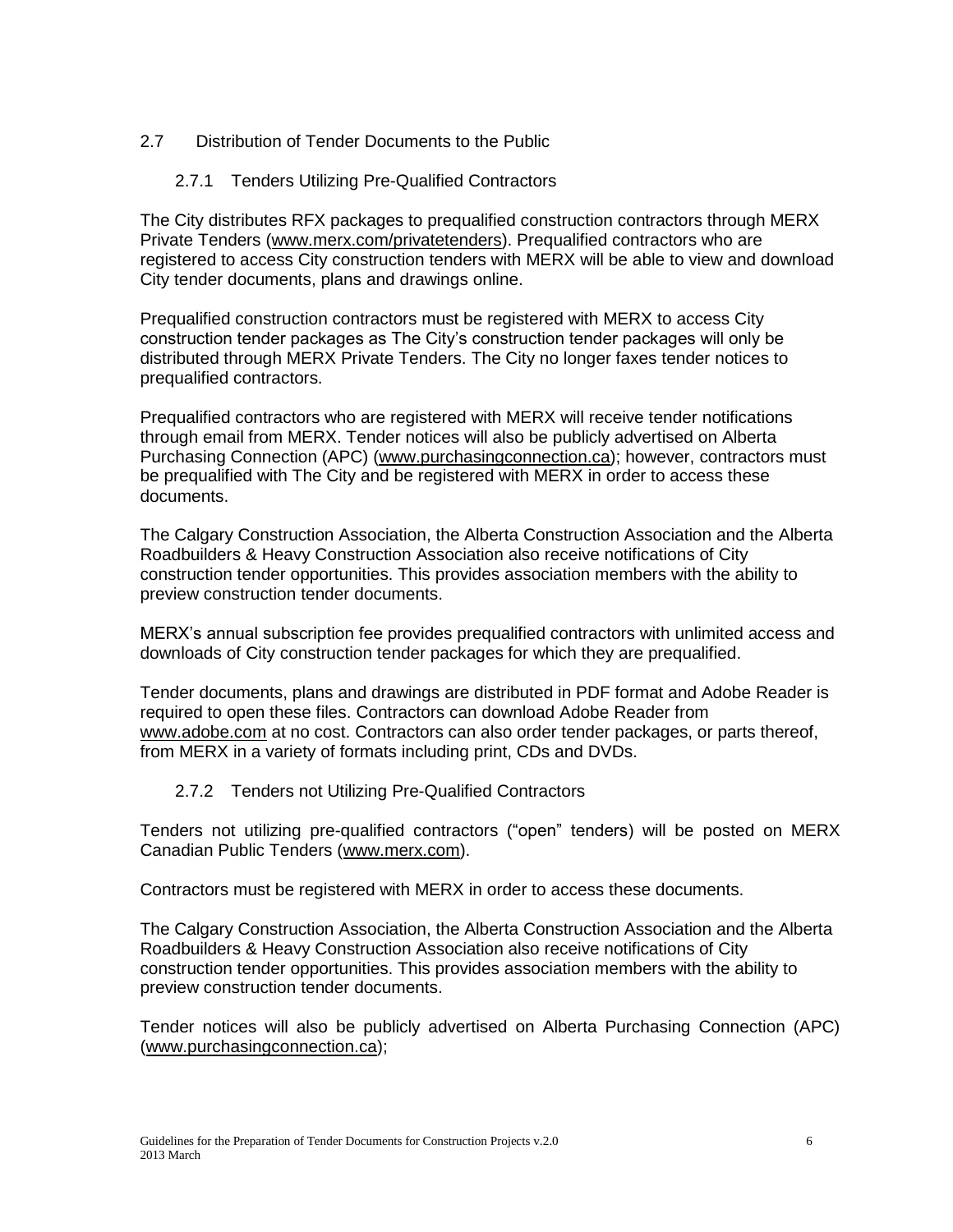**The Project Manager or his designate is responsible for creating and supplying the complete tender package and drawings in PDF format on CD to Supply Management for uploading to the MERX system.** 

#### 2.8 Tender Notification and Advertising

Supply will post and distribute Notices and documents in accordance with 2.6.2 and 2.7.

If the tender requires additional or special distribution Supply Management will facilitate any advertising and the Client Business Unit must provide the account information required to pay for such costs. (e.g. newspaper, trade magazines, etc.)

#### 2.9 Addenda

The Business Unit or Consultant that issued the original tender is responsible for the creation of any addenda required. Addendum format is available electronically from Supply Management.

The front page must be created on the approved addendum shell. The addendum shell is available from Supply Management, contact the buyer. Additional pages if required may be created on a blank shell.

Addendum must be received from the Project Manager or his designate for Supply and Law Department approval and uploading a minimum of three (3) business days prior to the established closing time and date. Any addendum not uploaded in the required lead time may cause a revision to the closing time and date. If addendum includes drawings, revised drawings must be received by Supply on CD in PDF format.

It is recommended that if revising schedules that a new revision of the schedule be created and included, and that if the closing date is revised, include a new bid label. Note on the revised schedule(s) or bid label: "Revised as per Addendum #" on the footer or header to ensure the correct documents are submitted at tender close.

Ensure that the Law Department (Contracts Paralegal) receives three (3) hard copies and Supply Management one (1) copy of the addendum for inclusion in the Contract Documents.

#### **The Project Manager or his designate is responsible for creating and supplying the complete addendum package and drawings in PDF format on CD to Supply Management for uploading to the MERX system.**

# **3.0 PREPARING TENDER FORMS**

All tender documents, plans and drawings must also meet the requirements below to be accepted for electronic distribution.

Final tender packages must be submitted to Supply Management in PDF format on a new CD(s) plus a bound hard copy. Supply Management will send all construction tender documents, plans and drawings to MERX for electronic distribution, and will be responsible for the posting of all relevant notices and amendments.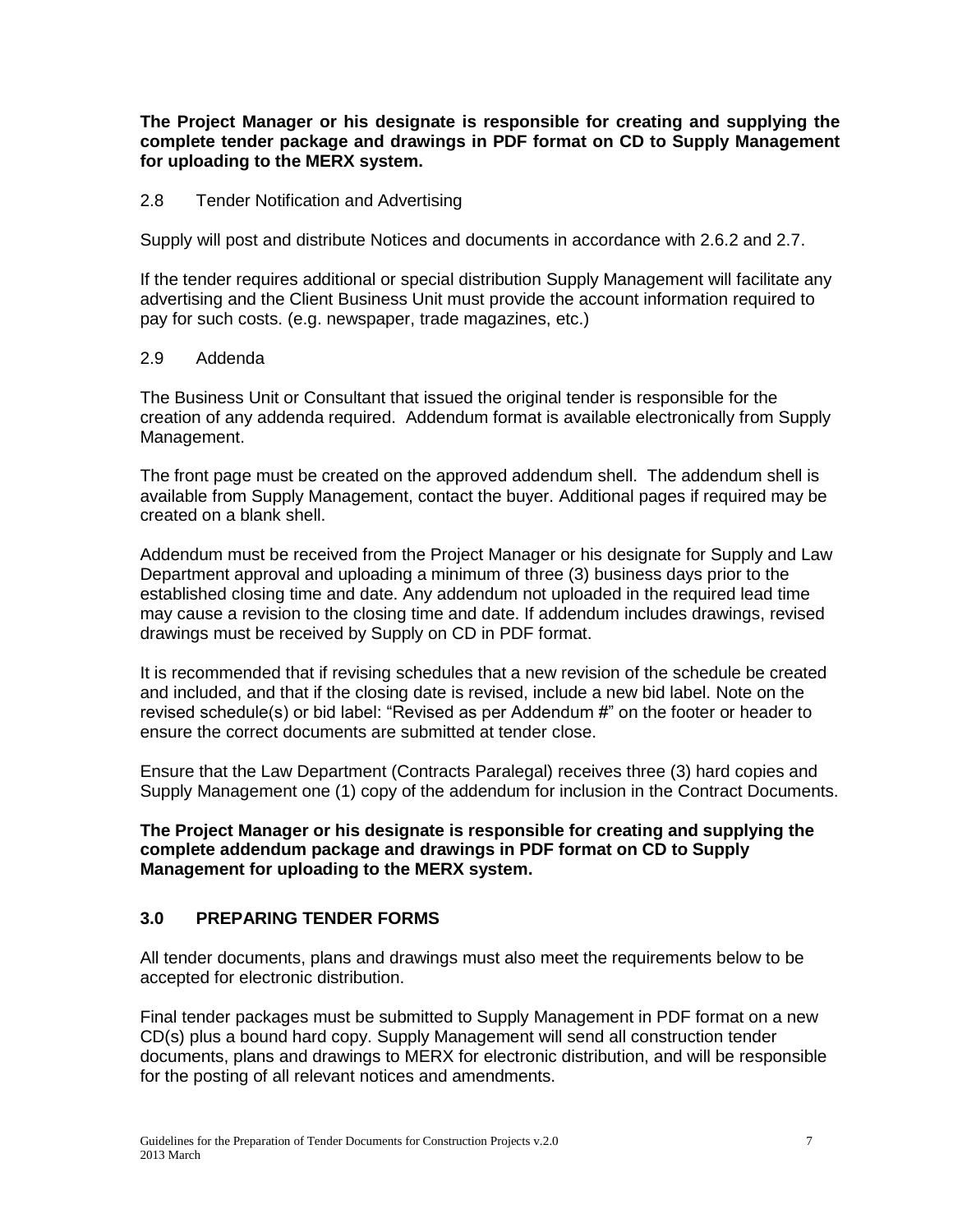# **Document Requirements**

#### 3.1. Naming Convention

All Front End documents for tender construction projects must be saved in a file name matching the document name. Front End documents that are downloaded from [www.calgary.ca/bids](http://www.calgary.ca/bids) must retain their original file name – DO NOT alter the file name by adding the tender number, date, version number, etc. For example:

- Special Conditions File Name: **04 Special Conditions of Tender**
- Detailed Specification File Name: **05 Detailed Specification of Tender**
- Price Detail Sheet File Name: **07 Price Detail Sheets / Schedules**

# **Drawings**

Each drawing in the package must be saved as a separate PDF file. The acceptable naming convention for individual drawings is: **06\_1 (Name of Drawing); 06\_2 (Name of Drawing)**, etc.

3.2. Acceptable File Types

• Adobe (PDF) only

**Note:** Adobe Acrobat PDF Writer Version 5.05 or newer must be used to create the PDF files. Files must not be password protected.

3.3. Acceptable Document Sizes

- Minimum size: 8.5" x 11", single or double sided
- Sizes Accepted: 8.5" x 11" , 8.5" x 14" or 11" x 17" , single or double sided
- Maximum size: 11" x 17"

**Note:** Documents smaller than 8.5" x 11" or larger than 11" x 17" must be converted to one of the acceptable sizes identified above

3.4. Acceptable Plan (blueprint) or Drawing Sizes

- One page (plan or drawing) per file
- Sizes accepted: any size up to three (3) feet wide and eight (8) feet long
- File types accepted: Adobe (PDF) only

**Note:** Each page of the plans and drawings must reference the original size that it was created in, i.e. "Scale is Based on 22" x 34" Sheet Size".

**Note:** MERX accepts documents in colour; however, MERX prints all documents, including plans and drawings in black and white by default.

#### 3.5. Tender Documents

All front end documents for tender construction projects must be saved in a file name matching the document name. Front end documents that are downloaded from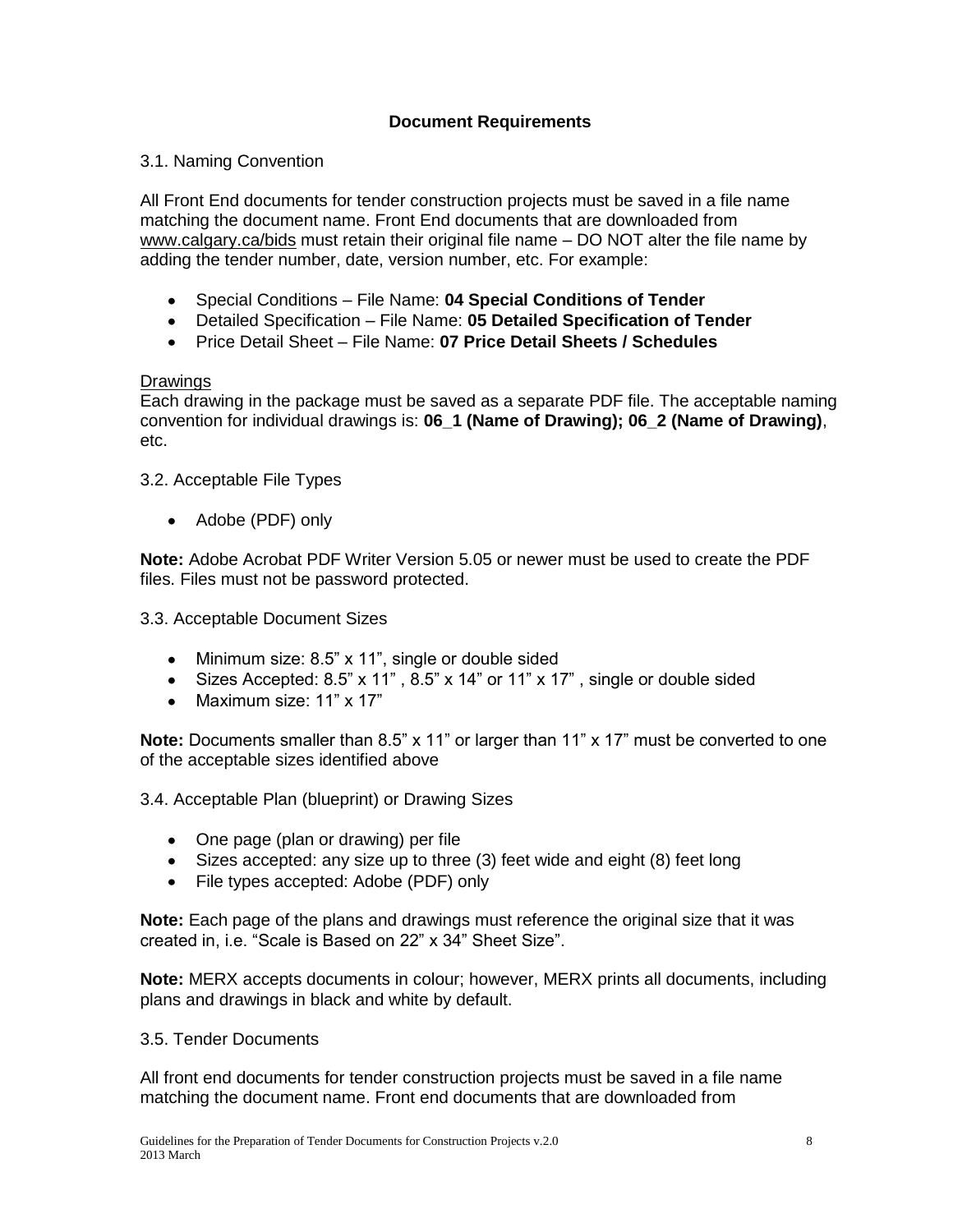[www.calgary.ca/bids](http://www.calgary.ca/tenders) must retain their original file name – DO NOT alter the file name by adding the tender number, date, version number, etc.

#### 01 List of Contents

Populate list of contents sheet, notate any sheets not applicable as "N/A".

02 Notice

Populate Pre-Qualification category or categories if utilizing Pre-Qualified Contractors. If utilizing multiple categories the use of "or" versus "and" is an important consideration. The use of "or" indicates that any contractor on any one of the included lists can bid. The use of "and" indicates that only contractors that are on all lists can bid.

Contact the Buyer for the latest pre-qualification lists.

If the list of Pre-Qualified Contractor categories is too large for the space provided contact the buyer for the Word version and save in PDF format.

If not utilizing Pre-Qualified Contractors indicate "N/A as this is an Open Tender".

(a) Tender Number

As provided by Supply Management.

(b) Project Title

Limited to 100 characters.

(c) Accuracy of Work Location

Under "LOCATION", show correct street addresses, available from the Addressing Section of Planning and Building Approvals, Ph: 403 268-8127, email: [addressing@calgary.ca](mailto:addressing@calgary.ca) for all parts of the work.

(d) Closing Time and Date

All Tenders will close at: 14:00:59 Calgary Time. Confirm date with the Buyer after Supply and Law review of the draft. Tenders should be open a minimum of fifteen (15) business days after posting.

(e) Description of Work

Under "WORK CONSISTS OF:", give a general description of all parts of the work.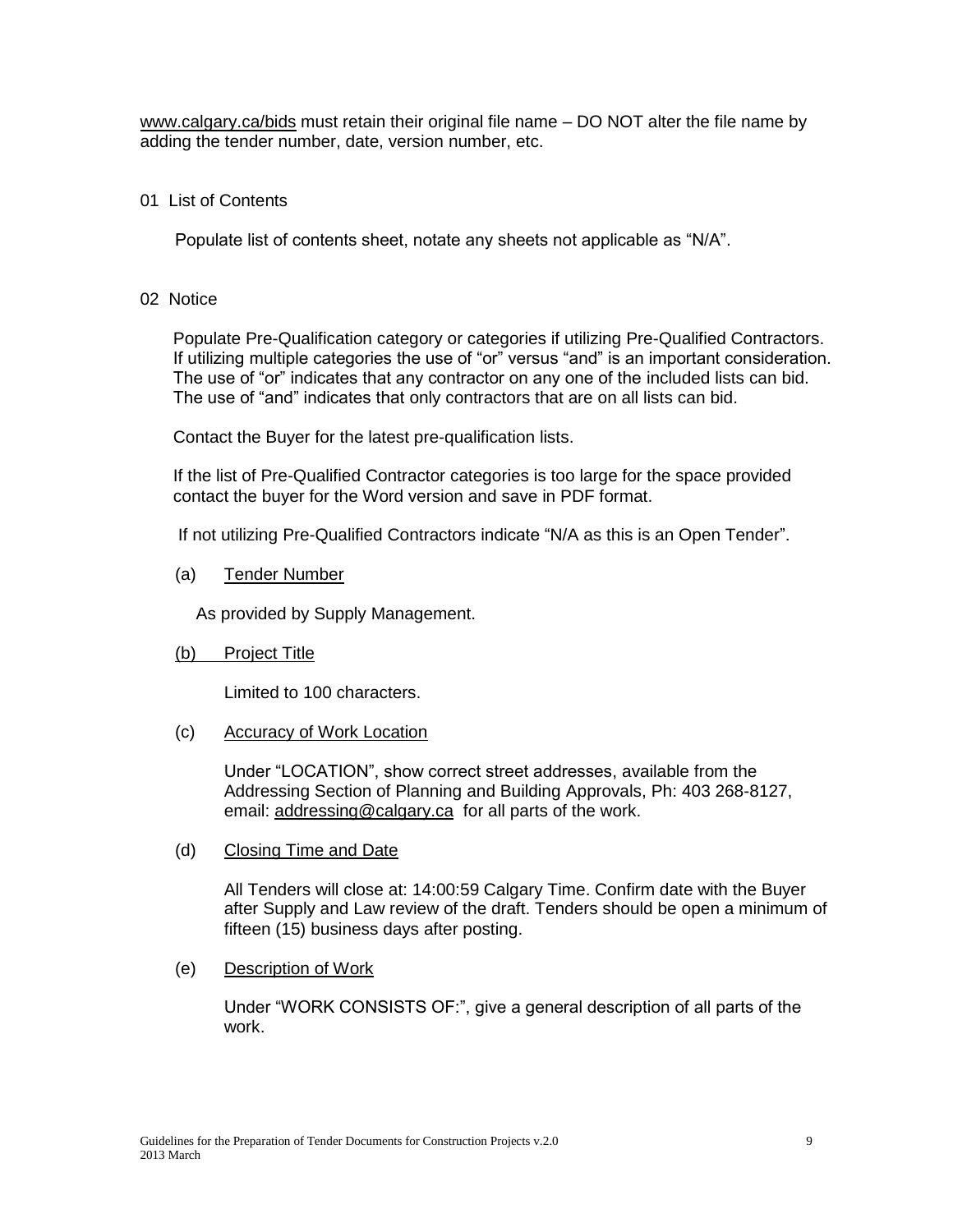#### (f) Completion Date

Show COMPLETION (date) as either days or weeks from date of award or as a specified date. Dates should be realistic so as to reduce the risk of extra costs and disputes resulting.

#### (g) Tender Enquiry Contacts

List the buyer"s name, as all communication must go through Supply Management.

#### (h) Pre-Tender Meeting

Indicate if there will be a pre-tender meeting and populate the location, time and date. Be cautious about making the meeting "mandatory", for that will result in any Tenders submitted by a firm that has not attended the Mandatory Pre-Tender Meeting not being considered.

Indicate if there are any special instructions for the meeting: check-in with security, wear protective safety equipment, etc

If there will not be a Pre-Tender meeting, indicate "N/A".

#### (i) Referencing Standard Specifications

The City"s Project Manager will advise which Standard Construction Specifications are applicable and need to be incorporated by reference into the Tender Documents. Include all applicable Standard Specifications in the space provided on page 2, along with a reference to the date of their most recent edition. Indicate "NA" on the Standard Specifications that do not apply.

#### (j) Consistency of Referenced Standard Specifications

Ensure that the standard specifications reference the most current version, and that references to the standard specifications are consistent in each of:

- (i) the Notice;
- (ii) the Waiver.

#### (k) Bonding Requirements

Indicate whether a Consent of Surety is required for:

- (i) a Contract Performance Bond; or
- (ii) a Contract Performance Bond and a Labour & Material Payment Bond,

by indicating "N/A" on the option that does not apply. The Labour & Material Payment Bond is required for any projects where funding is shared between The City and either the Provincial Government or the Federal Government or there is no "title" on the property (e.g. roadways). Check with Supply Management if you are unsure what type of bonding is required for your project.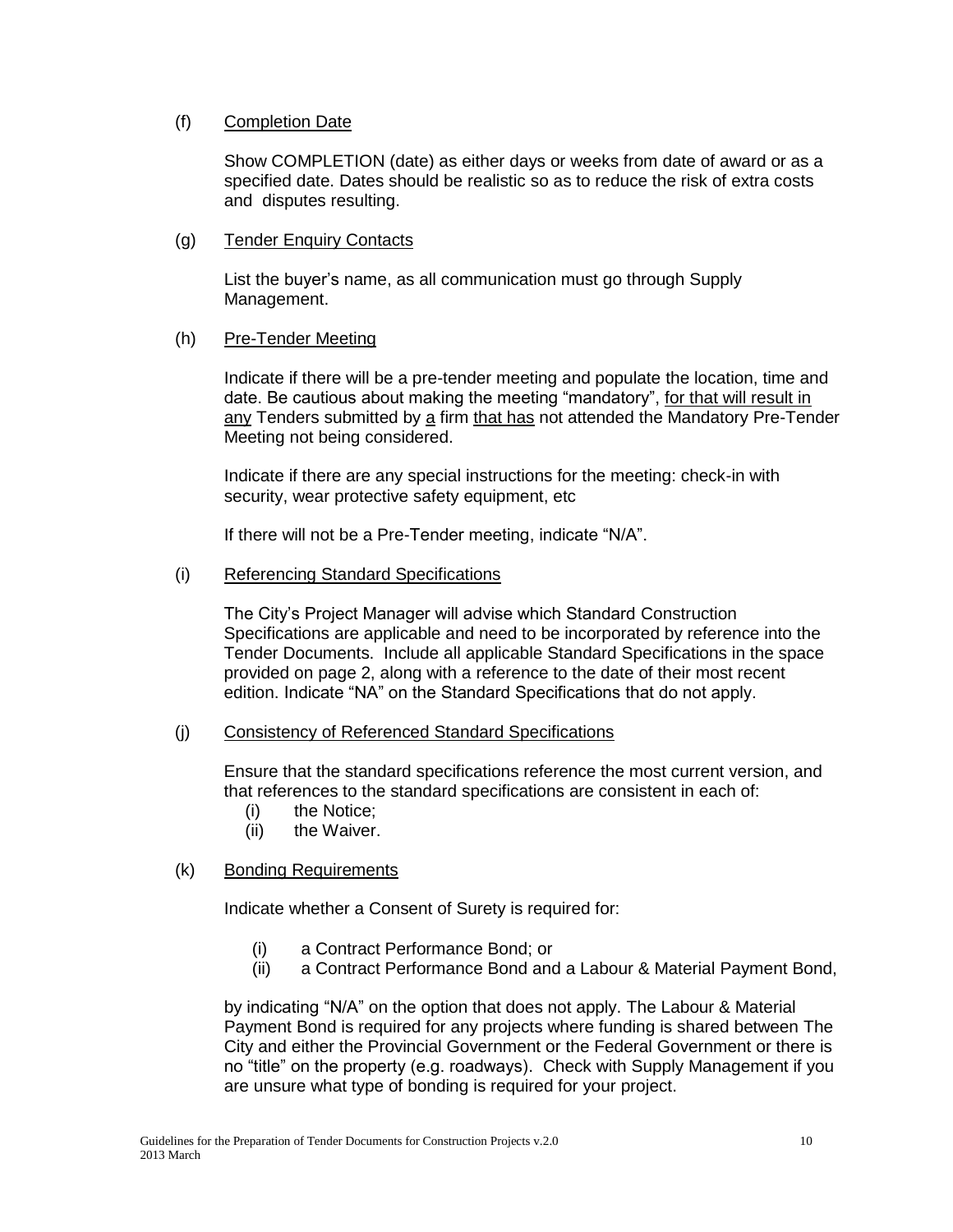#### (l) Labels

Populate the bid labels, ensure it matches the dates as specified on the Notice.

#### 03 Form of Tender

#### (a) Overview

This 3 page document contains a summary of the tender process and includes an acknowledgement of receipt of addendum section.

#### (b) Labeling

Insert project title and tender number on EACH page.

#### 04 Special Conditions

Special Conditions are used to alter, delete, or add to provisions in the Standard General Conditions. Where any part of the Standard General Conditions is not modified or deleted by these Special Conditions, the unaltered provision will remain. Where in the Special Conditions, the letters "G.C." followed by a number appears, the reference is to a condition by that number in the applicable version of The City of Calgary Standard General Conditions. They are specific to the Tender Documents being issued. DO NOT recopy the Standard General Conditions and insert in the Special Conditions. Use caution when modifying the Standard General Conditions.

Special Conditions often include, but are not restricted to, provisions addressing the following:

#### (a) "Open" Tenders (Not Utilizing Pre-qualified Contractors)

If the tender is "open" and not utilizing pre-qualified contractors the following documents should be requested to be submitted with the Bidder"s Information Sheets and listed in the Special Conditions:

S.C. XX Qualification:

This tender is open to any qualified Bidder. A Bidder must comply with the following mandatory criteria or their bid may be rejected as noncompliant. Bidders are requested to submit the following with their Bidder"s Information Sheets:

- 1) Proof of Insurance as per G.C 3.4
- 2) Letter of good standing with the Worker"s Compensation Board as per G.C. 4.10.1
- 3) Proof of capability to assume the role of "prime contractor" as per G.C. 4.11.2
- 4) Safety management system as per G.C. 4.11.3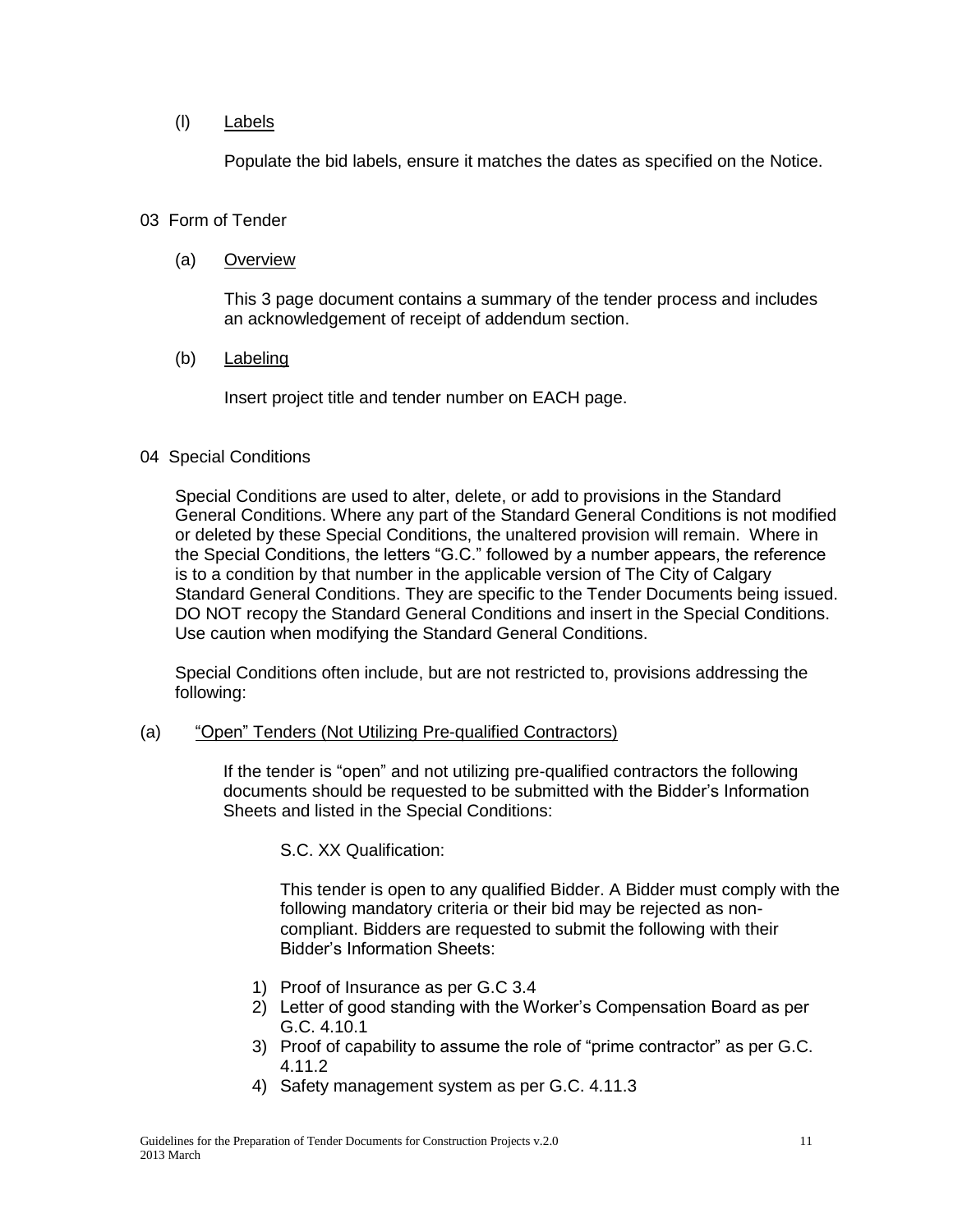- 5) Certificate of Recognition (COR) or approved equivalent as per G.C 4.11.4
- 6) City of Calgary Business License

# (b) Prime Contractor

Advise if the Contractor will not be designated as the Prime Contractor under G.C. 4.11. Please consult Supply Management and your Business Unit Safety Advisor or Environmental Officer for qualifications and submittal criteria to be added to the Special Conditions.

#### (c) Special Insurance

In addition to the requirement of Contractor"s Insurance (Reference G.C. 3.4), the need for any special insurance MUST be discussed with the Law Department – Risk Manager at 268-5405 or the Risk Analyst at 268-2417, prior to inclusion in the document. Special Insurance may include Course of Construction insurance or if dealing with very large projects, an Owner Controlled Insurance Program that would include Wrap Up Liability Insurance. It is very important to talk to Risk Management prior to including any language on insurance in the document. Also it is important to advise Risk Management if The City has an obligation to place any insurance so that this insurance is actually purchased. There is an application process for this. All costs associated with specific insurance for the project will be charged back to the project.

# (d) Course of Construction Insurance

Construction projects: A Course of Construction (or Builders Risk) insurance policy relates to the construction (including renovation or repair) of buildings or other structures, and insures against physical damage to the building/structure during the course of the work, as well as the materials or equipment or both materials and equipment to be incorporated into such building/structure. Wording that should be used in the Special Conditions is as follows:

Special Condition #.# Course of Construction Insurance

This insurance will be provided by The City of Calgary under the following conditions:

- a. Course of Construction insurance on All Risks Form of the total insurance value of the property being constructed from the time contract is awarded until the date of issuance of the Substantial Completion Certificate by the Contractor, which is acceptable to The City.
- b. The coverage will name The City and the Contractor(s) as Named Insureds, and also include coverage for Sub-Contractors.
- c. The Contractor (and not The City) will be responsible for any deductible that may apply in this insurance policy. Any arrangement between the Contractor and the Sub-Contractor(s) for this deductible will not affect The City.
- d. The coverage will not insure equipment owned by, rented to, or leased by the Contractor or Sub-Contractor(s).
- e. This coverage will not be restricted to the job site, but shall cover property in transit except for Ocean Marine risks.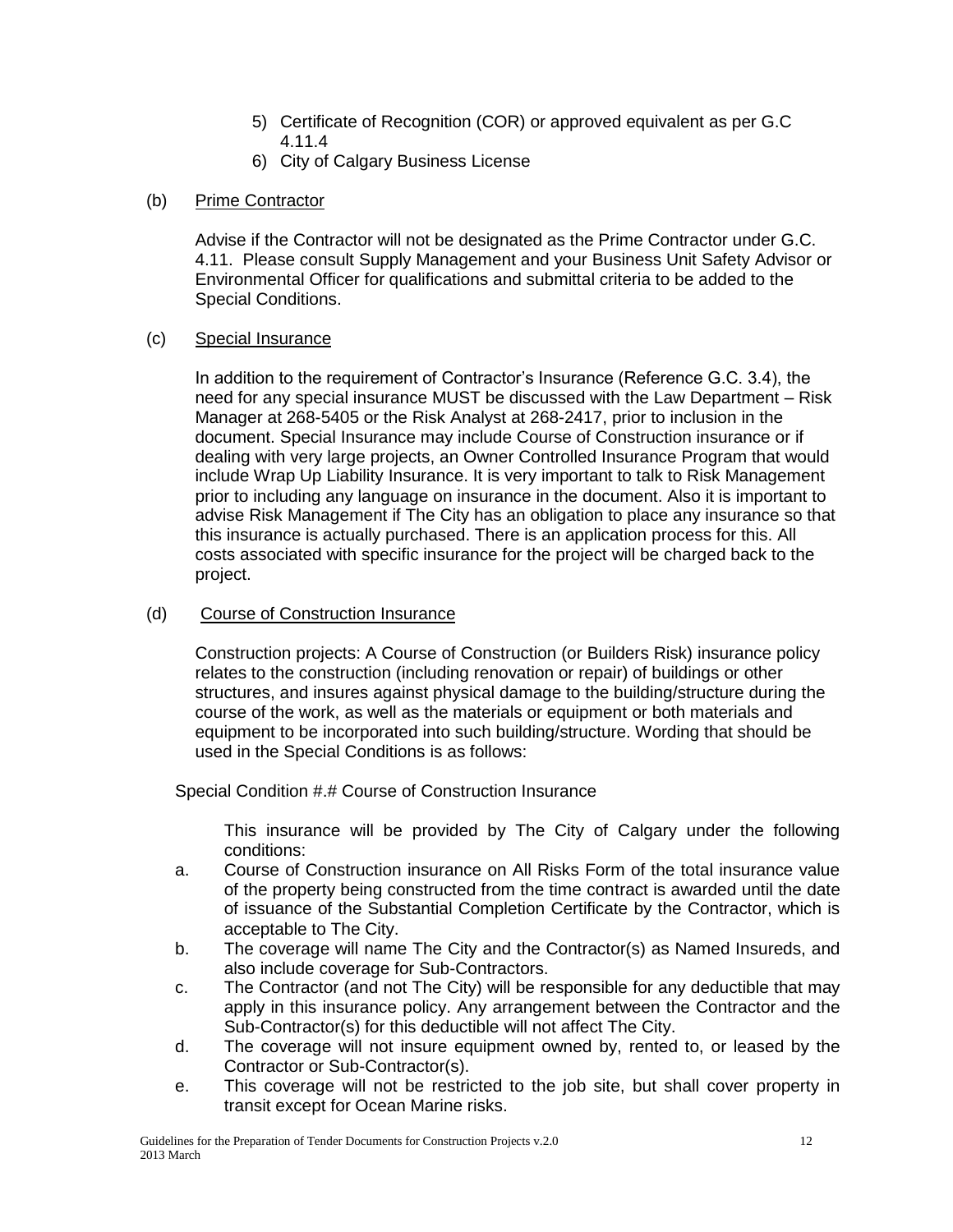f. The Contractor will not include a premium cost for this insurance in its bid.

Contracts with an estimated value of \$10,000,000 or more: please contact Risk Management at 268-2417. For these contracts, The City reserves the right to require the Contractor to arrange for and maintain this insurance policy, depending on available terms and rates.

For further information on Course of Construction Insurance, Risk Management or to order coverage City Project Managers should contact Risk Management at the following link:

# [Course of Construction Insurance](http://mycity/OurOrg/Dept/CorporateAdmin/LawDepartment/RiskClaims/risk/Pages/CCI.aspx)

(e) Work Hours

The requirement for the Contractor to work sixteen (16) hours a day without any increase in the unit rates, or any additional compensation for overtime. (Reference G.C. 2.19)

(f) Traffic

Any special traffic considerations as determined by the Manager of Traffic, Roads, or his designate. (Reference G.C. 4.21)

#### (g) Completion Dates

Completion dates for portions of, or for all of the work, or both, which must be met by the Contractor. You can either specify the number of days from the date of award, or insert an actual date, for a completion date. Be reasonable in establishing a completion date. Keep in mind that overly aggressive timeframes may affect premiums and often lead to tensions and disputes.

Unreasonable completion schedule may result in poor bid response or extremely high prices. Consider utilizing the Additions and Deletions to Contract Sheets for alternate completion dates.

(h) Maintenance Periods

Unless modified by a special condition, the maintenance period will be two (2) years as per G.C.4.44.1. Note that maintenance periods on all sewer, waterworks, and streets projects are normally two (2) years.

Any extended warranties should be highlighted (5 years for galvanizing, bearings, expansion joints, 10 years for special coatings). Confirm whether landscape maintenance is for one growing season or for 2 years.

#### (i) Liquidated Damages

Liquidated damages are a genuine pre-estimate of the amount of damages that The City would suffer if the Contractor fails to meet the completion date or other material milestones. (Reference G.C. 3.13.)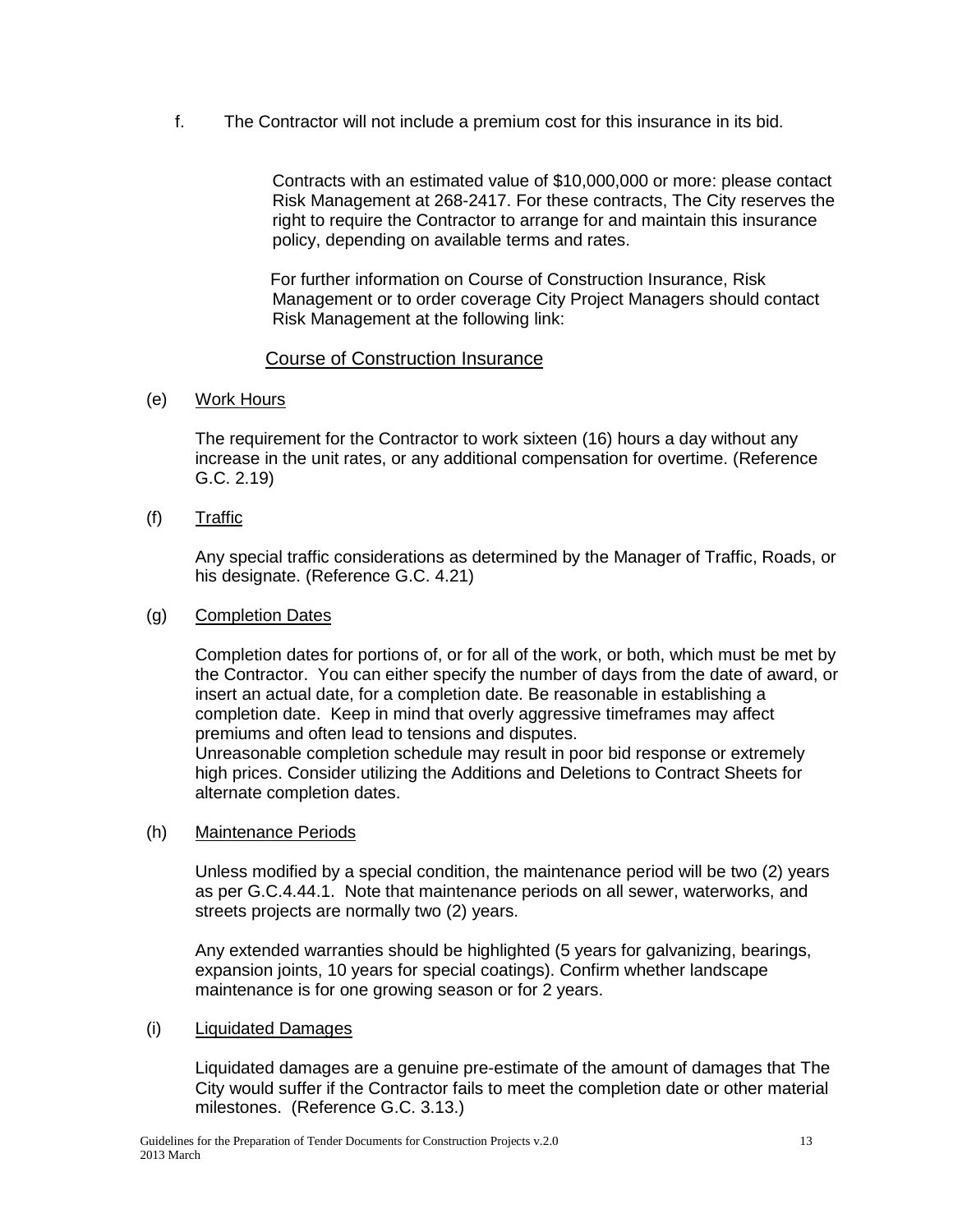If liquidated damages are to apply, this must be specified, and the applicable rate or amount must be identified in the Special Conditions. It is important that damages are pre-estimated as reasonably and accurately as possible. If a court determines that the pre-estimate of damages was unreasonable, arbitrary or oppressive, it may decide the liquidated damages are unenforceable. On the other hand, if it turns out that The City actually suffers a loss in excess of the amount of stipulated liquidated damages, a court may limit The City"s recovery to the amount of liquidated damages stipulated, despite the fact that the loss to The City exceeded that amount.

Before placing a requirement for liquidated damages in a tender, consult with Supply Management and Law Department regarding the proposed liquidated damages. It is good practice to have on file a calculation or other justification of the basis of any liquidated damages.

#### (j) Sub-soil Conditions

Special Conditions addressing applicable sub-soil conditions should be included when a tender pertains to structures, in order to address possible changes in the subsurface conditions. If an Environmental, Hazard Assessment or Geotechnical Report has been prepared, the document should be included in the tender package as part of the Project Specifications. (Reference G.C. 2.13.2)

#### (k) Location Service

The phone numbers for the field location service should be included, where pipelines and other underground utility installations (including, without limitation, electricity lines, cable, telephone lines, streetlight wiring, water mains, sewer mains, and gas pipelines) can be expected to be encountered. In addition to these telephone numbers, the numbers to be contacted in the event of any disruption, contact or interference with any pipeline or utility should also be added by Special Conditions. (Reference G.C. 4.29)

#### (l) Safety Policies

All documents that contain references to Departmental Safety Policies that may apply to the work are required to be included by Special Conditions. (Reference G.C. 4.11)

(m) Disposal Sites

Where applicable, designated disposal sites for waste materials must be included. (Reference G.C. 4.35.8)

(n) Basis of Award

If the Basis of Award for your tender deviates in any way from the traditional lowest compliant bid scenario and is not appropriately or accurately addressed by the Basis of Award statement on the Separate Price Schedules for Additions and Deletions, this MUST be discussed with the Buyer and the Law Department representative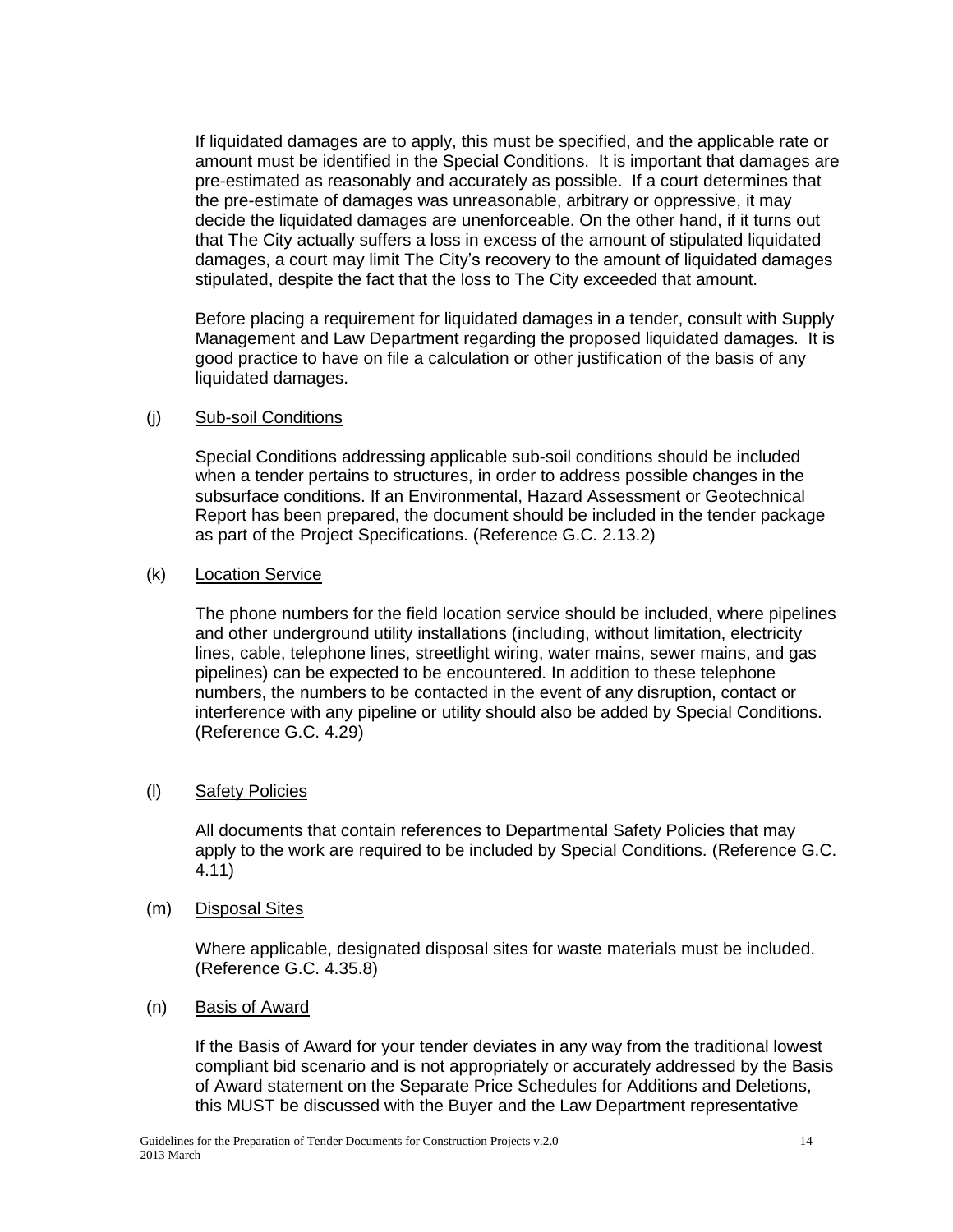involved. Appropriate and concise wording is to be communicated in the Special Conditions. It is strongly recommended to utilize the Deletions to Contract sheet or add G.C. 2.9.5 to the Special Conditions to add flexibility to the Tender in case all bids are over the project budget. If utilizing G.C. 2.9.5 the budget must be disclosed. (Reference G.C, 2.9.5, G.C.2.9.6, Supply Management Clause Library)

#### (o) Cash Allowance

When applicable, the cash allowance is to be itemized in the Special Conditions. (Reference G.C. 1.1.5). Enter this amount on the Summary for Form of Tender (Yellow Sheet) and Summary for Form of Tender Alternate Bid (Goldenrod Sheet), if applicable.

Example:

| <b>Cash Allowance Description</b>                                                                                | Amount       |
|------------------------------------------------------------------------------------------------------------------|--------------|
| 1) Irrigation Controllers (City Corporate Contract Price)                                                        | \$5,000.00   |
| 2) Cranes fee for removal of 2 existing cranes, and supply<br>and installation of new cranes:                    | \$79,757.00  |
| 3) Fee for removal of existing air compressor, and supply<br>and installation of new compressor and accessories, |              |
| not including HVAC or electrical:                                                                                | \$18,000.00  |
| <b>Total Cash Allowances:</b>                                                                                    | \$102,757.00 |

(p) Length of Agreement reference (G.C.3.16.1)

The City of Calgary recognizes that there are opportunities for cost avoidance for both The City and the Contractor. Therefore The City of Calgary is interested in pursuing longer term contracts, if it is appropriate. Contact the Buyer involved on your project to discuss this option and the parameters that would be applicable. (e.g. option to renew vs. clause 3.16.2 of the Standard General Conditions).

#### Example:

"The City may negotiate with the successful Bidder for an additional, similar scope of work at (location) with an anticipated value of \$ (value) and when mutually agreeable award the additional scope of work. In exercising this option, The City may consider various factors including but not limited to; funding availability, The City's evaluation of the successful Bidder"s performance and all necessary internal approvals.

Pricing offered on the bid originally accepted will be used as a basis for negotiating costs of the additional scope of work."

(q) Security

When applicable, indicate if special security clearance is a requirement for the work site or if there are special security requirements for the work site.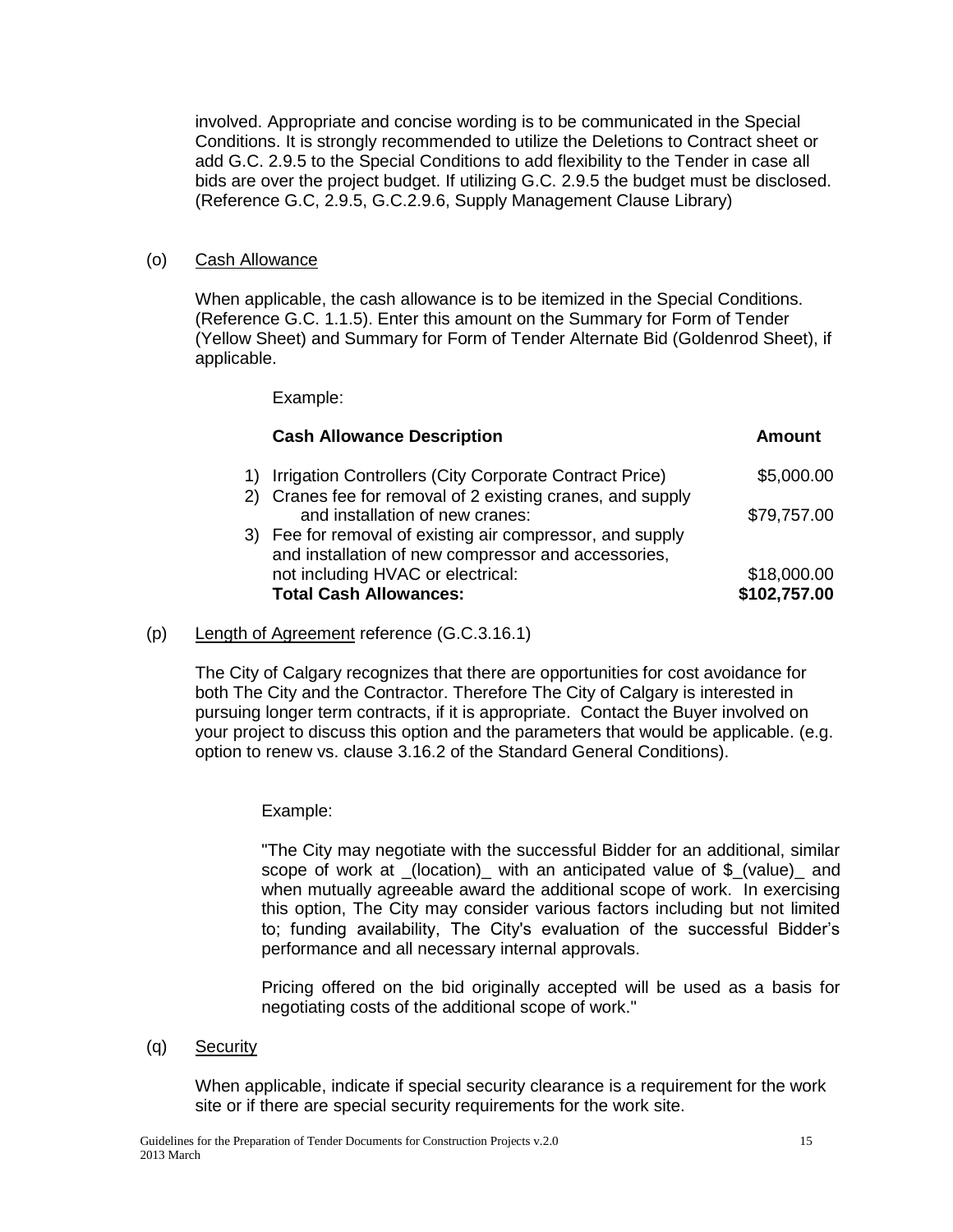#### (r) Escalator Clauses

If there are delays from tender award to supply and install of price volatile materials or commodities, consider the inclusion of price escalator / de-escalator clauses. (Supply Management Clause Library)

Example:

#### **ASPHALT CONCRETE PRICE ADJUSTMENT**

The asphalt concrete pricing in this Contract will be adjusted by using the design asphalt cement content of the mix being used as per City of Calgary Standard Specifications Roads Construction and the change in price for the asphaltic cement, whether increased or decreased, from the tender price to determine the cost difference per tonne of asphalt concrete. The tender price for asphalt concrete will be based on the (Month Year) rack price for asphaltic cement.

Any adjustment to the Asphalt Concrete pricing will be paid for within the Contingency Allowance item as contained within the Summary for Form of Tender (Yellow Sheet).

The Contractor is responsible to submit the following information on the Bidder"s Information Sheets:

- The name of the supplier of asphaltic cement used in this contract.  $\bullet$
- The rack price per metric tonne of asphaltic cement (delivered to Calgary) as  $\bullet$ of (Month Year). This will be used as the base price.
- The rack price per metric tonne of asphaltic cement (delivered to Calgary) on  $\bullet$ the first day of each month that asphalt is placed in this contract. The price adjustment for asphalt concrete will be calculated on the first of each month for the asphalt concrete placed that month. All pricing information is strictly confidential.

Example (in the case of an increase in the price of asphalt cement):

Original price of asphaltic cement submitted with the tender  $= $260.00$ Current price on the first of the month.  $= $280.00$  $Difference in price/tonne.$  = \$20.00

Mix "B" Asphaltic Cement content is  $6\%$  x  $$20.00 = $ 1.20$ /tonne of asphalt concrete increase.

Note: Calculation procedure is similar for a decrease in the price of asphaltic cement.

The asphalt concrete price adjustment, calculated as indicated above, cannot be increased for administration, overheads and profit.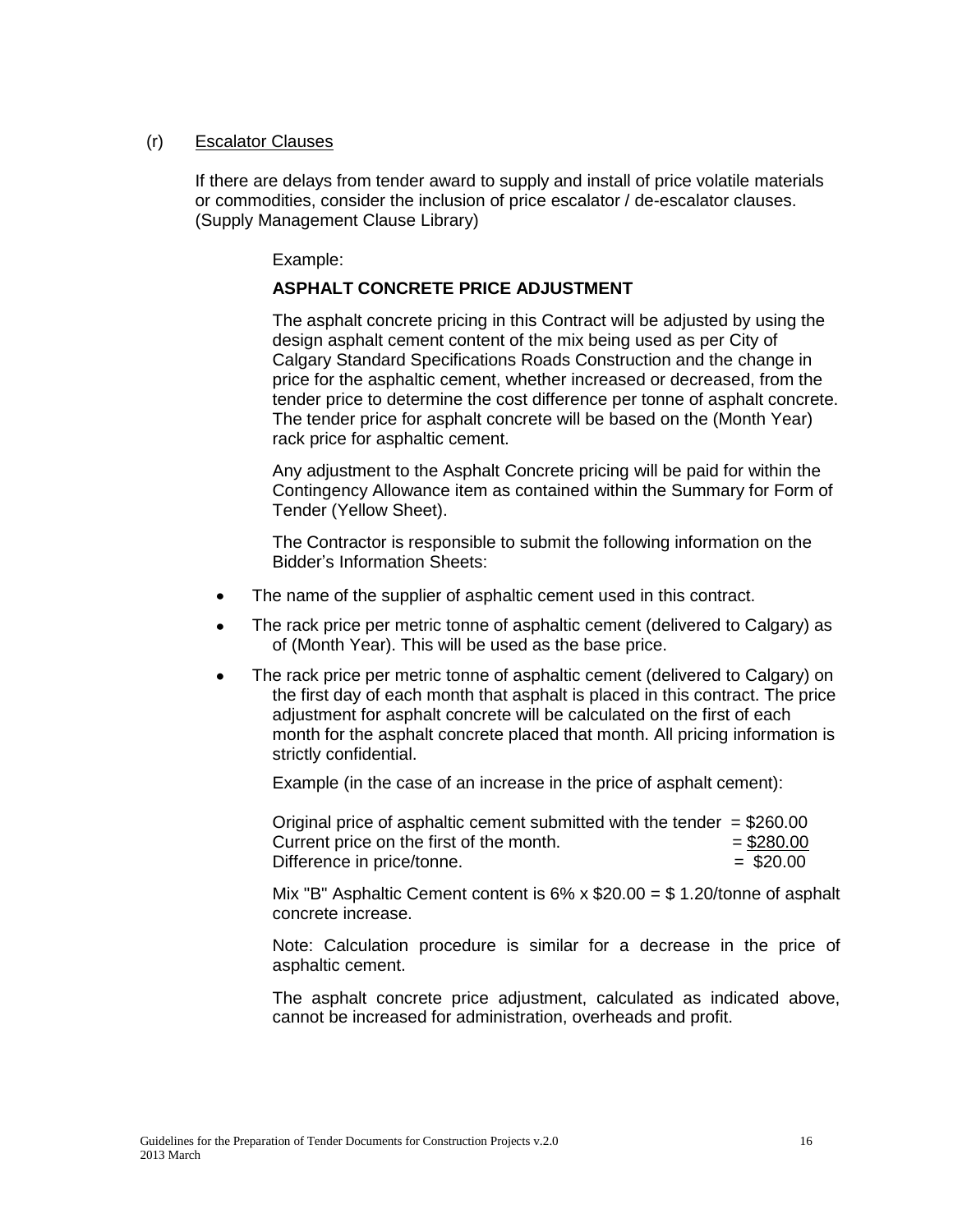#### (s) Permits, Licenses, Leasehold Improvements, "Title" and Access Agreements

Indicate who is responsible for acquiring permits (Development, Building, Department of Fisheries and Oceans, easements, leasehold improvement approval, land or property acquisition, access agreements, etc.), and if the award of the project is dependent on their successful and timely acquisition.

If The City does not have "title" of the facility or land verify the owner or property manager has reviewed and approved the tender before issuing the documents, In the instances where mandatory criteria from the owner or property manager are indicated, the criteria will need to be included in the documents. (Reference G.C. 3.15)

It is strongly recommended that these items should be arranged and in place before the project goes out to market as this will avoid delays in award or potential claims.

#### (t) Non Disclosure Agreements

Indicate if a Non Disclosure Agreement is required for this tender. (e.g. confidentiality, proprietary or critical infrastructure). Consult Law Department representative and Corporate Security.

#### (u) Special Payment Clauses

Indicate if payment terms other than G.C. 6.6 Application for Payment, are to be utilized. (progress payments, long lead materials, deposits)

#### (v) Sub – Contractors

Supply Management strongly discourages requiring prequalified prime contractors as subcontractors on City of Calgary construction projects.

In the instance where the scope of work to be completed by subcontractors is complex and critical to the success of the project, a separate technical prequalification specific to that scope of work should be issued by The City for the subcontractors. This prequalification should be open to all contractors to submit their qualifications.

If the prime contractor has to utilize mandatory pre-qualified sub-contractor list(s), include the lists in the Special Conditions. (References: G.C. 1.1.44, G.C. 2.15, G.C. 4.31, G.C. 4.32, Supply Management Pre-qualified Contractors List). Discuss their inclusion with the Buyer.

#### (w) Special Provisions

Indicate if the inclusion of additional information (Employee credentials, ECO Plan, etc.) are required to be submitted by the Tenderer. To avoid tender non-compliance it is recommended that any special provisions are to be submitted with the Bidder"s Information Sheets.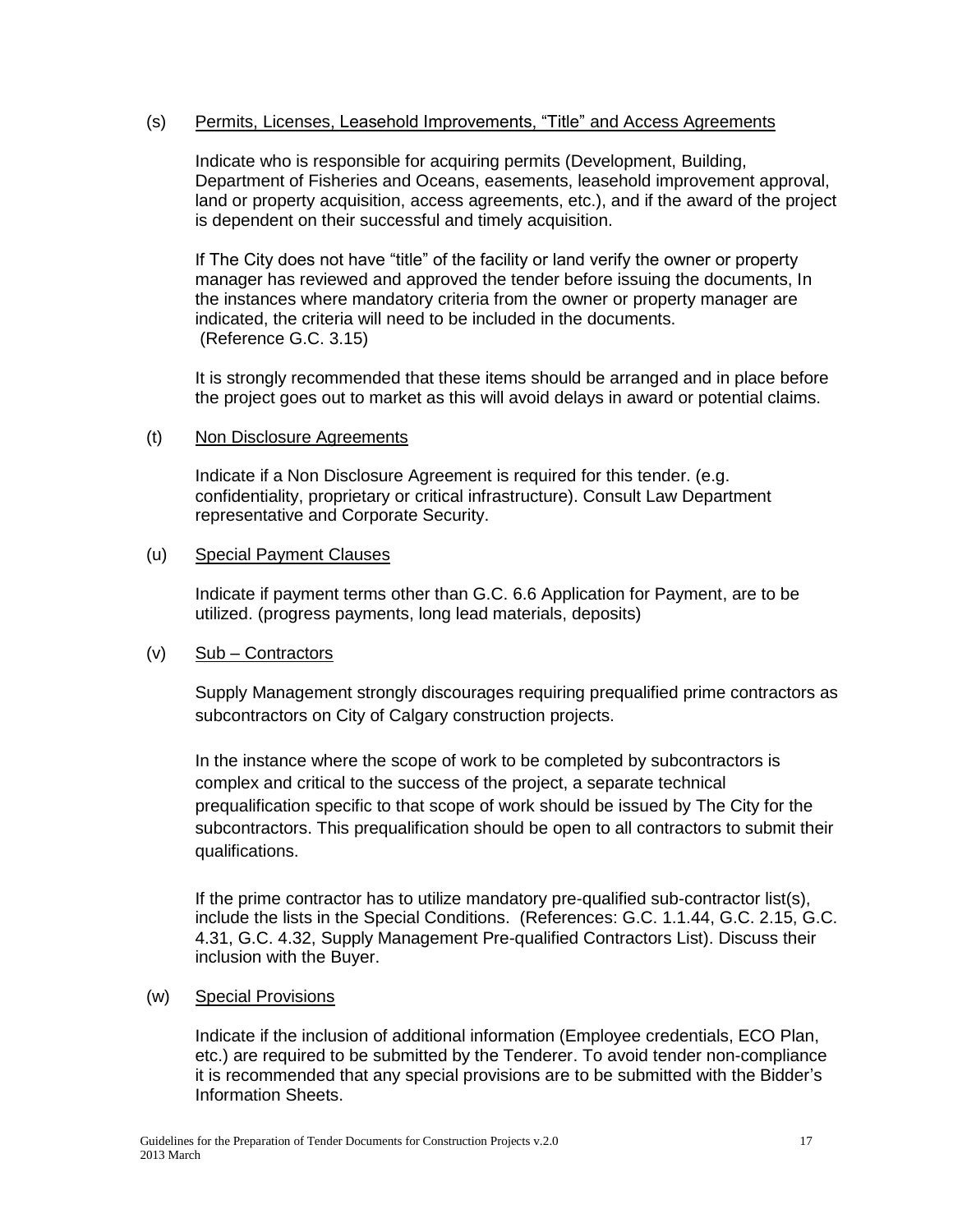#### (x) Heritage Buildings and Historical Resources Act

Ensure that all requirements of the Historical Resources Act are complied with and compliance with City policies. (Reference G.C. 4.9)

#### (y) Non-Resident Withholding Taxes

Services in Canada by a non-resident may be subject to Non-Resident Withholding Taxes (NRWT) pursuant to the Canadian Income Tax Act. (Reference G.C. 6.11). For further information consult Finance and Supply:

#### <http://mycity/OurOrg/Dept/CFO/FinanceSupply/tax/Pages/Default.aspx>

#### (z) Harmonized Sales Tax (HST)

The City of Calgary is NOT able to recover the provincial portion of any HST paid (as it does for the 5% GST) so it is important that our suppliers follow the recommended rules to minimize HST costs. For further information consult Finance and Supply:

<http://mycity/OurOrg/Dept/CFO/FinanceSupply/tax/Pages/Default.aspx>

#### (aa) Purchases in Foreign Currencies

If there is a significant foreign currency procurement consider adding a procurement and hedging statement in the Special Conditions. If the procurement is a long lead time item in a foreign currency, there may be financial risk to The City due to currency exchange rate fluctuations. For further information on foreign currencies contact Finance.

If the procurement is complex or of a high dollar value discuss with Supply, Law and Risk Management the consideration of a performance security.

#### (bb) Conflict of Interest

Dependent on the procurement, there may be instances where the Tenderers may have to team with other firms. Consider the inclusion of an exclusion list to the tender that would eliminate potential conflicts of interest with firms or individuals already engaged in the project. (Reference G.C. 4.47)

(cc) Bid Validity

Specify if a non-standard (60 day) bid validity is requested in the bid.

#### (dd) Additional Requirements

Identify if there are any special or unique requirements to the project such as Tangible Capital Asset (TCA) reporting requirements.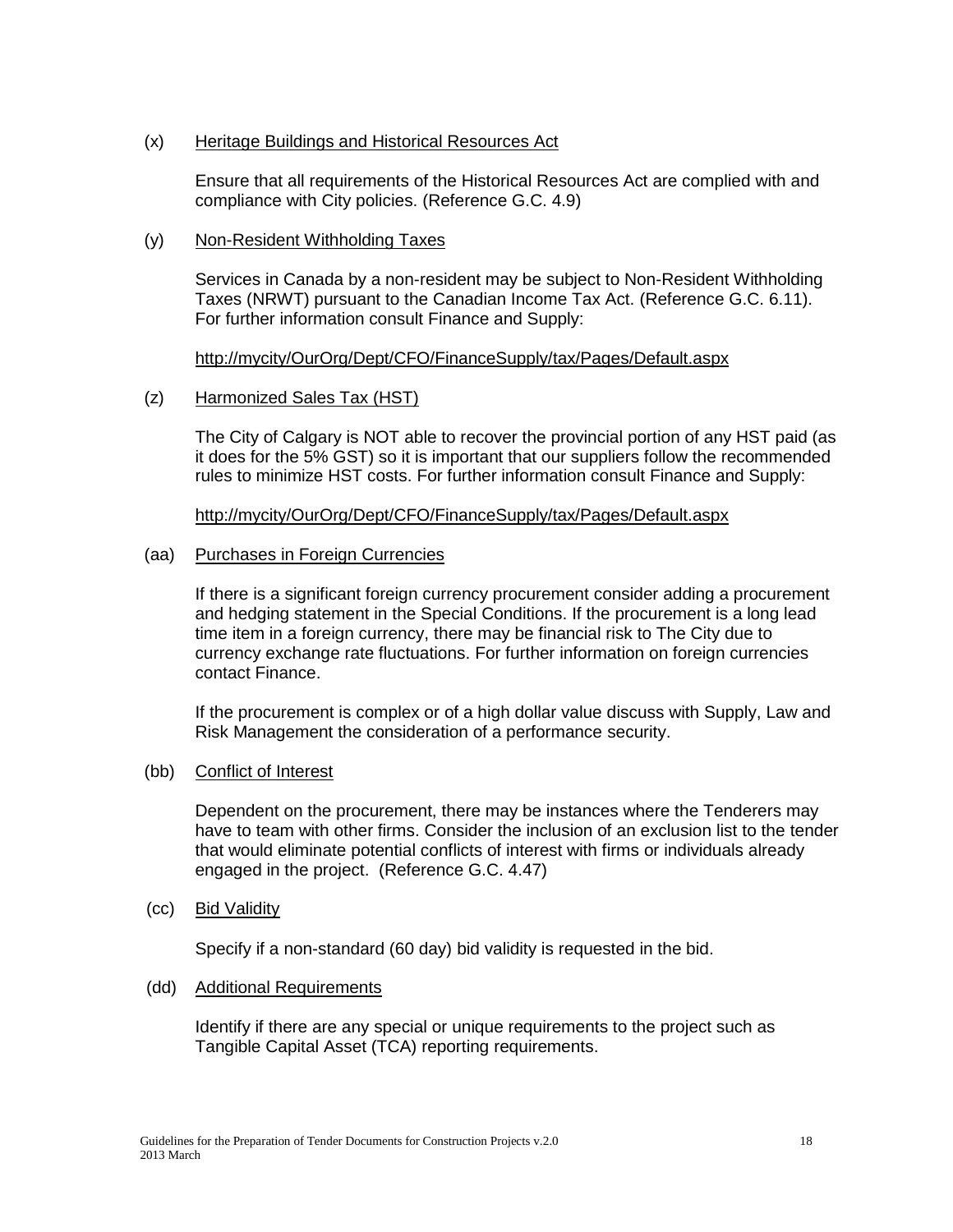#### (ee) Submission of Price Schedules

Indicate in the Special Conditions if the Price Schedules are to be submitted with the Summary for Form of Tender (Yellow Sheet) at time of close or to be submitted with the Bidder"s Information Sheets (22 hour sheets).

It is recommended that lengthy price schedules are to be submitted with the Bidder"s Information Sheets to simplify what is required of the Bidder and thus reduce the risk of non-compliance.

#### (ff) Approvals of Materials or Equipment

The City cannot single or sole source materials or equipment without an approved business case. If the specifications call for the use of "trade name" materials, services or equipment consider adding to the Special Conditions:

S.C.XX Approval of Materials or Equipment All approvals of materials or equipment will comply with G.C.3.12

#### 05 Project Specifications

The specific technical requirements applicable to the Tender must be set out in this section of the Tender Documents.

**Note:** DO NOT use the terms "Special Condition" or "Supplementary Condition" in this section, and do not alter or repeat any of the Standard General Conditions or the Special Conditions in the Project Specifications. Do not include bid submission criteria in the specifications as this may lead to non-compliance and bid rejection. Do not include minimum experience criteria in the specifications. Specifying materials or equipment must comply with G.C. 3.12 as single or sole sourcing is not allowed without an approved business case.

The Project Specifications should detail the specific technical requirements of the work and include all applicable Standard Specifications, Design Guidelines and City Policies (LEED, SEEPP, Water Management Strategic Plan, ECO Plan, Calgary Corporate Accessibility Policy, Erosion and Sediment Control, Tree Protection Bylaw, etc).

**It is the responsibility of the Project Manager to ensure compliance with all applicable Federal and Provincial legislation, regulations and codes, as well as all applicable municipal bylaws, standard specifications, design guidelines, and policies.**

06 Tender Document Drawings

For questions regarding the authentication requirements of documents, plans and drawings, please contact:

Jennifer Enns, P. Eng., Engineering Professional Practice, Infrastructure and Information Services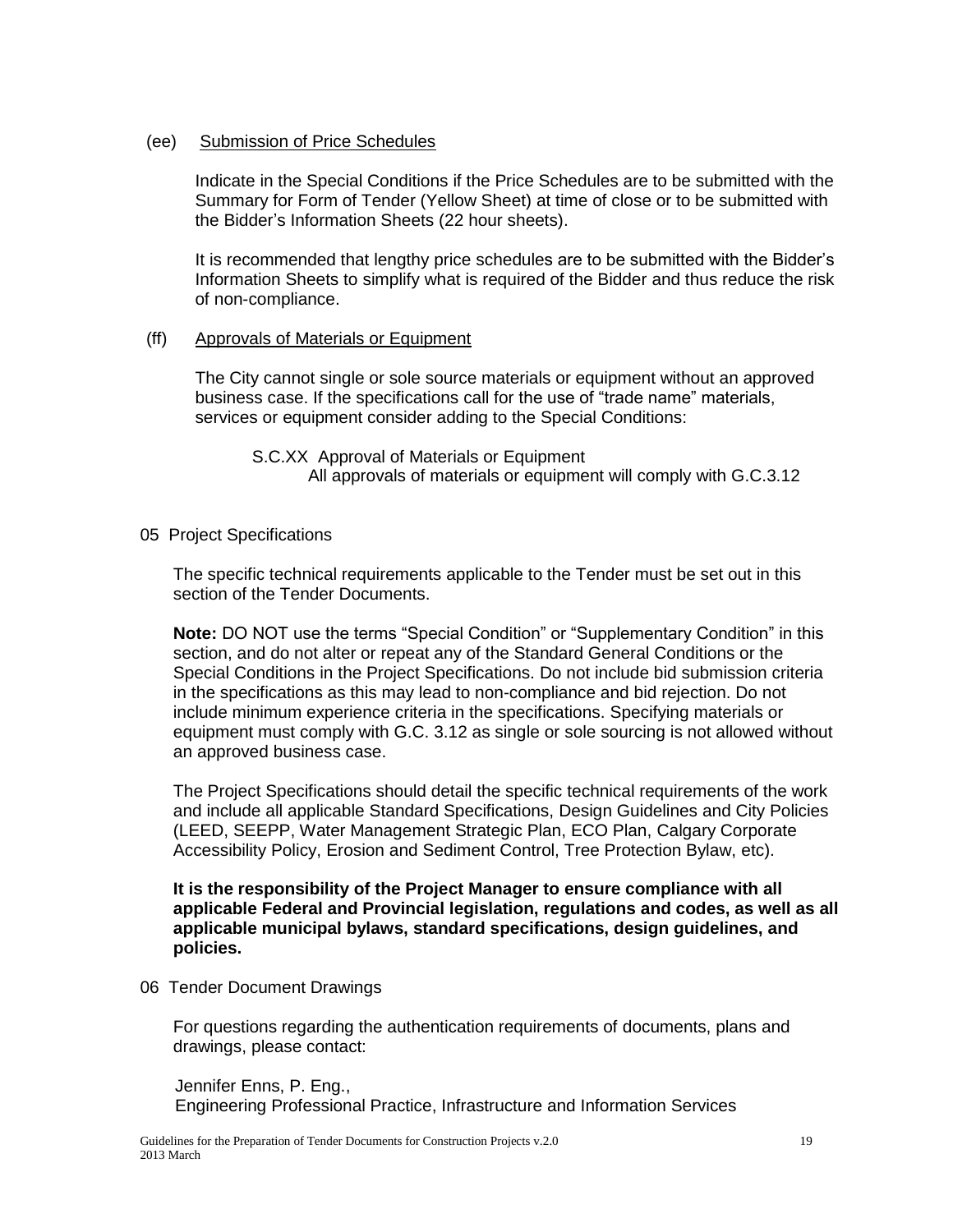# Phone: 403-268-1765, Email: [Jennifer.Enns@Calgary.ca](mailto:Jennifer.Enns@Calgary.ca)

**Note:** Each page of the drawings is to be saved as a separate PDF file. Drawings must be provided on CD. Refer to Section 3.0 for further information.

# **06.1 Standard Drawing Sizes and Materials**

| A. Sheet Sizes           | Precut sheets to be metric A1 (594 x 841 mm) and not to<br>exceed metric A0 (841 x 1189 mm)                                                         |
|--------------------------|-----------------------------------------------------------------------------------------------------------------------------------------------------|
|                          | If using imperial paper stock precut sheet to be 22" x 34"<br>$(560 \times 860 \text{ mm})$                                                         |
|                          | The borders should have a minimum width of 20 mm on the<br>left hand side (binding side) and 10 mm on the other<br>three sides of the trimmed sheet |
| <b>B.</b> Sheet Material | minimum 3 mil polyester matte both sides or vellum<br>paper (minimum 1020H Clearprint or equivalent)                                                |

| C. Title Block | Preprinted title block                                  |
|----------------|---------------------------------------------------------|
|                | Locate in the lower right hand corner of the sheet      |
|                | Additional information, such as, drawing status,        |
|                | revision block, Engineers stamp, contractor and sub-    |
|                | contractor name etc. may be shown either along the      |
|                | bottom of the sheet or vertically along the right hand  |
|                | side of the sheet (Title column)                        |
|                | The consultants name and sub-consultants name are       |
|                | to appear on the sheet.                                 |
|                | The City of Calgary Business Unit name and City Logo    |
|                | to appear in the title block                            |
|                | A sample of the precut sheet 22" x 34" and The City     |
|                | Logo may be obtained by contacting The City of          |
|                | Calgary, Infrastructure and Information Services.       |
|                | Consultants may use their own title block as long as    |
|                | The City logo and the City Business Unit are indicated. |

# **06.2 Preparation of Drawings**

**Note:** Name of Contract is required on all drawings.

| A. Sheet Layout | All drawings shall be in metric units in accordance with<br>SI standards approved by the Standards Council of |
|-----------------|---------------------------------------------------------------------------------------------------------------|
|                 | Canada                                                                                                        |
|                 | North arrows to be shown on all appropriate drawings                                                          |
|                 | on the top right hand corner of the drawing.                                                                  |
|                 | A metric symbol and a note designating the units of                                                           |
|                 | dimensioning shall be shown on all drawings.                                                                  |
|                 | All drawings are to be of sufficient quality for reduction                                                    |
|                 | to half size and microfilming.                                                                                |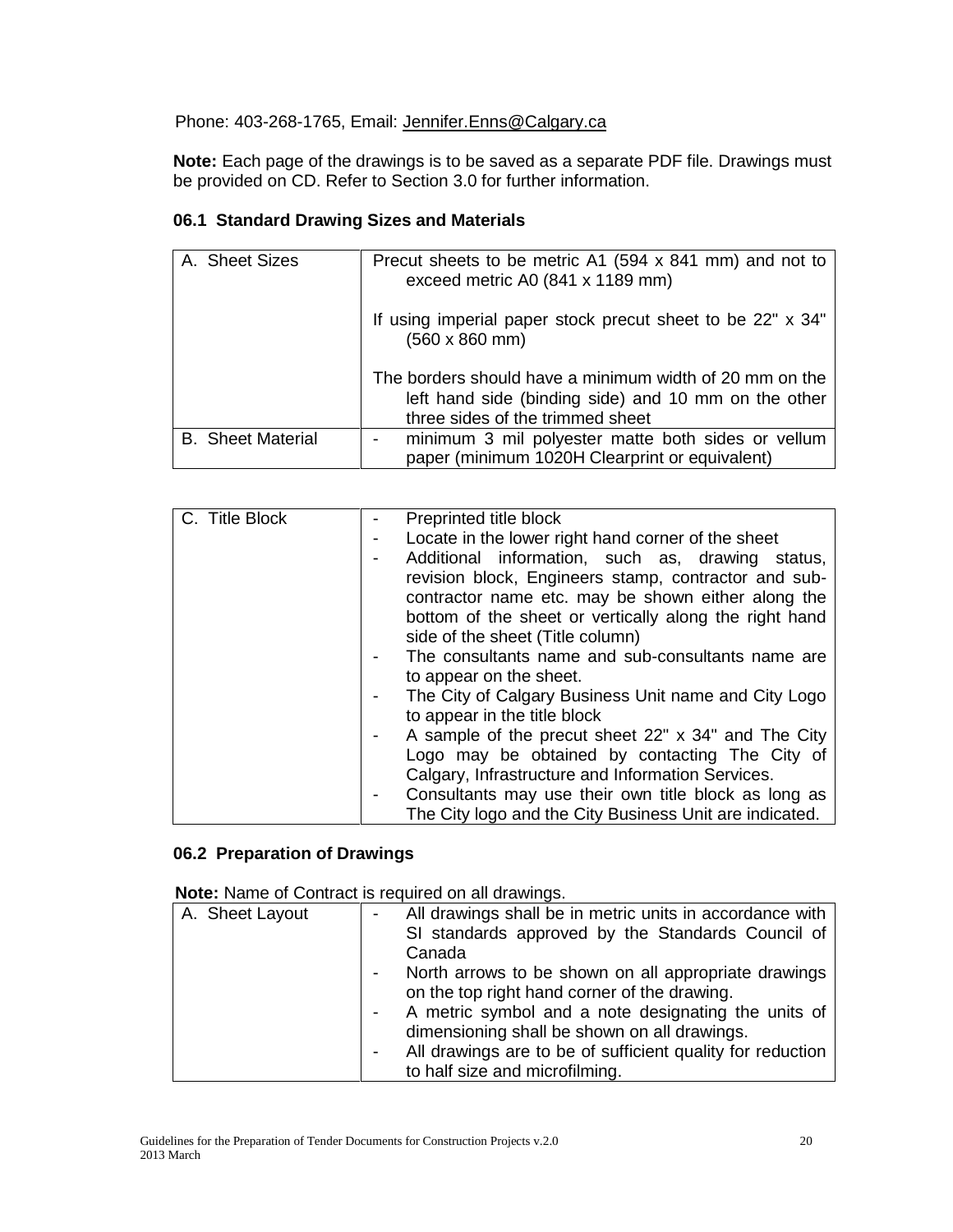| <b>B.</b> Lettering | Architectural and Structural drawings may be in pencil<br>with free hand lettering.<br>Road, utility or trackbed drawings are to be inked and<br>produced in Leroy font or equivalent lettering style<br>which should be open, of good density, well spaced,<br>Vertical Gothic style, single stroke and upper case. The<br>minimum height of lettering shall be 3 mm, but where<br>practicable, larger size letters to be used.<br>Use black India ink on all inked drawings.<br>Lettering must be in accordance with C.G.S.B.<br>(Canadian Government<br>Specifications<br>Board)<br>microfilming standards CAN2-72.7 - M78<br><b>Drafting</b><br>Requirements For Drawings to be Microfilmed<br>Vertical upper case lettering is preferred for most<br>drawings.<br>Lettering sizes for Arch/Structural drawings is as<br>follows:<br>(a) 3 mm-notes, dimensioning and descriptions<br>(b) 4 mm-subtitles |
|---------------------|--------------------------------------------------------------------------------------------------------------------------------------------------------------------------------------------------------------------------------------------------------------------------------------------------------------------------------------------------------------------------------------------------------------------------------------------------------------------------------------------------------------------------------------------------------------------------------------------------------------------------------------------------------------------------------------------------------------------------------------------------------------------------------------------------------------------------------------------------------------------------------------------------------------|
| C. Scales           | (c) 5 mm-main titles<br>Use metric scales in accordance with SI standards                                                                                                                                                                                                                                                                                                                                                                                                                                                                                                                                                                                                                                                                                                                                                                                                                                    |
|                     | Bar scales to be used on Roads, Utilities, and<br>Trackbed contracts.                                                                                                                                                                                                                                                                                                                                                                                                                                                                                                                                                                                                                                                                                                                                                                                                                                        |
| D. Detail           | For Structures and Facilities, Corporate Properties<br>Group projects, referencing of details and detail<br>identification shall follow the standard three-number<br>convention, with the top number being the detail<br>number, the left-hand showing the drawing number on<br>which the detail is referred to, and the right-hand<br>number being the drawing number on which the detail<br>appears.                                                                                                                                                                                                                                                                                                                                                                                                                                                                                                       |

# **06.3 Contracts That Include Utility Construction**

| A. Standard Drawing<br><b>Specifications</b>       | refer to 3.06.1                                                                                                                                                                                                                                                                                                                                                                                                                                                                                                                                                            |
|----------------------------------------------------|----------------------------------------------------------------------------------------------------------------------------------------------------------------------------------------------------------------------------------------------------------------------------------------------------------------------------------------------------------------------------------------------------------------------------------------------------------------------------------------------------------------------------------------------------------------------------|
| B. Preparation of<br><b>Drawings</b>               | refer to 3.06.2                                                                                                                                                                                                                                                                                                                                                                                                                                                                                                                                                            |
| C. Standard Block<br><b>Profile Specifications</b> | block profile drawings are required for all utility<br>installations, road works, land and utility right-of-ways<br>included in the contract. Block profile drawings to<br>confirm to The City of Calgary Standard Block Profile<br><b>Specifications Guidelines</b><br>A copy of the Standard Block Profiles Specifications<br>Guidelines is available from The City of Calgary,<br>Infrastructure and Information Services.<br>Where metric units are used, all elevations shown are<br>to be in metric geodetic datum (City elevations feet $+$<br>35.56 feet) x 0.3048 |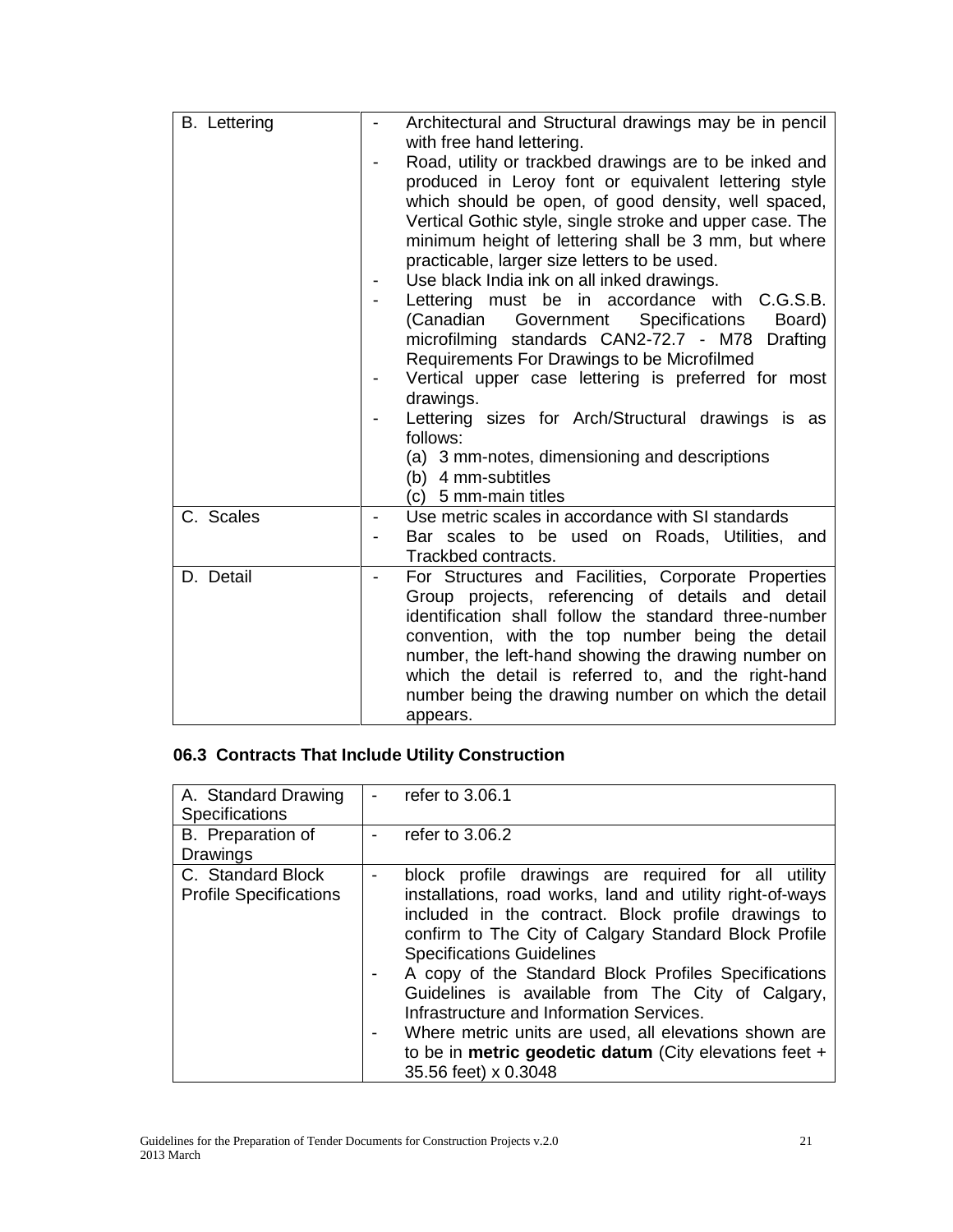# **06.4 Sequence of Drawings**

# **06.4.1 Road and Trackbed and Bridge Construction Contracts**

| <b>Drawings Sequence</b> |                              | <b>Drawing Contents</b>                                      |
|--------------------------|------------------------------|--------------------------------------------------------------|
| 1. Cover Sheet           | $\overline{\phantom{0}}$     | City of Calgary Logo                                         |
|                          |                              | <b>Consultants name</b>                                      |
|                          |                              | Name of Contract                                             |
|                          |                              | <b>Contract Number</b>                                       |
|                          |                              | City Tender No.                                              |
|                          | $\blacksquare$               | Date (e.g., 2010)                                            |
| 2. Key Plan              | $\overline{\phantom{0}}$     | Show area involved, identify                                 |
|                          | $\overline{a}$               | <b>Street names</b>                                          |
|                          |                              | <b>Limits of Contract</b>                                    |
| 3. Index                 | $\overline{a}$               | Indicate all drawings                                        |
|                          |                              | Drawing numbers as on drawing to be shown                    |
|                          |                              | Drawing description or title to be indicated                 |
| 4. Legend                | $\overline{a}$               | Symbols, etc.                                                |
| 5. Detours & Staging     | $\overline{a}$               | Site Plan                                                    |
|                          | $\overline{\phantom{a}}$     | Stages of detours                                            |
| 6. Land Plan, Profiles   | $\blacksquare$               | Indicate land areas not resolved                             |
| & Testholes              | $\overline{a}$               | Show profile details and intersection changes                |
|                          |                              | Show location of testholes and refer to testhole data by     |
|                          |                              | materials testing consultant                                 |
| 7. Alignment Details     | $\overline{\phantom{0}}$     | Site Plan showing drawing location                           |
|                          |                              | Show coordinate details                                      |
| 8. Grading &             | $\overline{a}$               | Site Plan showing drawing location                           |
| <b>Pavement Details</b>  | $\qquad \qquad \blacksquare$ | <b>Detail Drawings</b>                                       |
| 9. Pavement              | $\overline{a}$               | Site Plan showing drawing location                           |
| Elevations               | $\qquad \qquad \blacksquare$ | Detail drawings                                              |
| 10. Typical Sections     | $\overline{a}$               | Show road sections                                           |
|                          |                              | Trackbed Sections, etc.                                      |
| 11. Drainage &           | $\qquad \qquad \blacksquare$ | Site Plan showing drawing locations                          |
| <b>Utilities</b>         | $\blacksquare$               | Show existing and proposed utilities                         |
|                          | $\blacksquare$               | Block Profile format (City standard drawing)                 |
| 12. Structures           | $\overline{a}$               | Include site location                                        |
|                          | $\qquad \qquad \blacksquare$ | Retaining wall details, footings, stair details, piles, etc. |
|                          | $\qquad \qquad \blacksquare$ | <b>Typical Sections</b>                                      |
|                          | -                            | Manholes, outfalls, syphon, chambers                         |
|                          | -                            | Railway Crossing, special details                            |
| 13. Electrical           | $\blacksquare$               | <b>Includes Traction Power</b>                               |
|                          |                              | Underground distribution, overhead distribution, street      |
|                          |                              | lighting and ducts                                           |

#### **06.4.1(b) Bridges and Structures**

Drawings MUST correspond to the sequence as per the "Design Guidelines for the Design of Bridges & Structures" issued by Transportation Infrastructure. A further breakdown of the drawing sequence is as follows: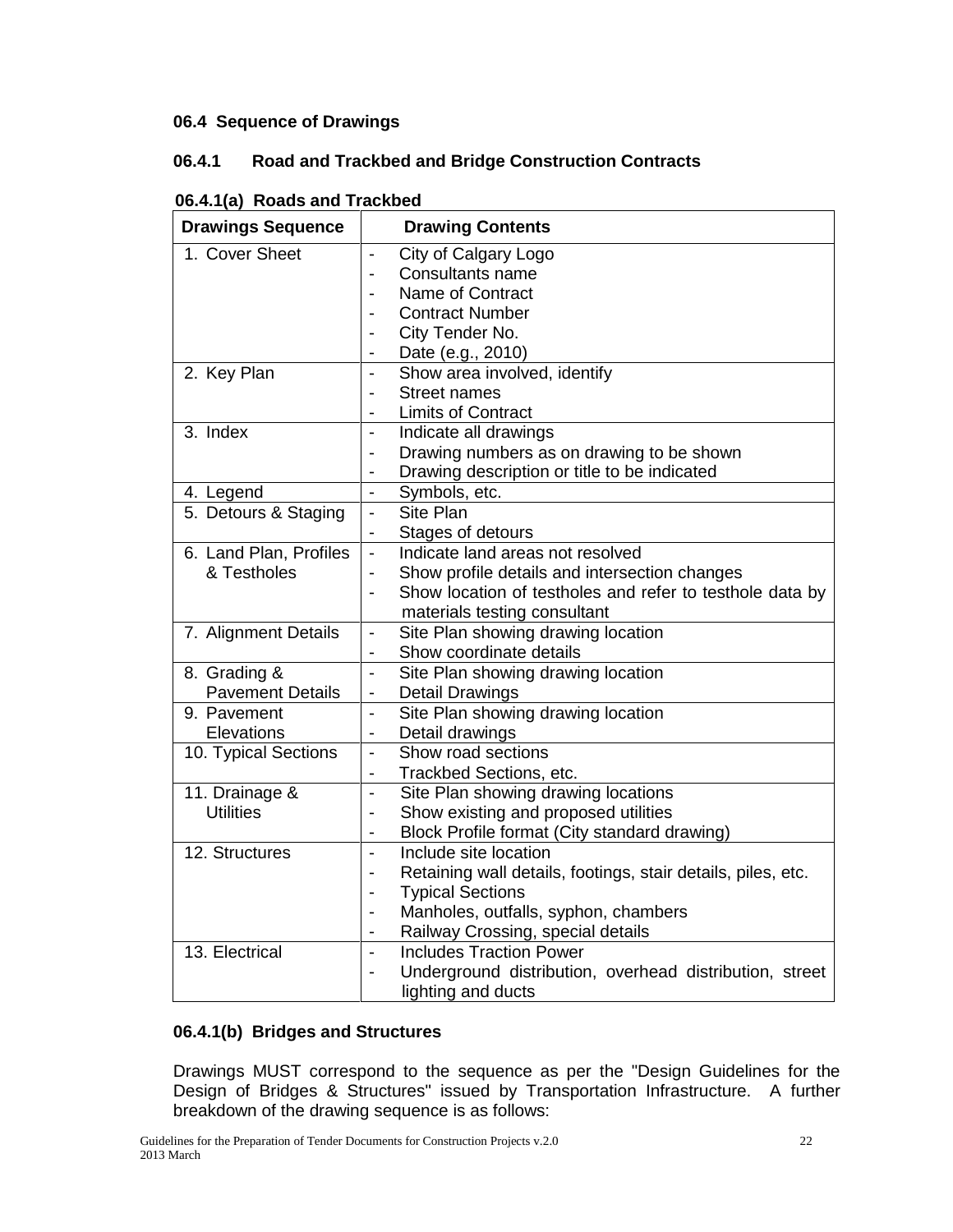| <b>Drawing Sequence</b>     | <b>Drawing Contents</b>                                                                                                                                                                                                                                                                                                                                                                                                                                                                                                                                                                                                                                                                                                                                                                                                                                                                                                                                                                                                                          |  |  |
|-----------------------------|--------------------------------------------------------------------------------------------------------------------------------------------------------------------------------------------------------------------------------------------------------------------------------------------------------------------------------------------------------------------------------------------------------------------------------------------------------------------------------------------------------------------------------------------------------------------------------------------------------------------------------------------------------------------------------------------------------------------------------------------------------------------------------------------------------------------------------------------------------------------------------------------------------------------------------------------------------------------------------------------------------------------------------------------------|--|--|
| 1. Cover Sheet<br>2. Index  | City of Calgary Logo<br><b>Consultants Name</b><br>Name of Contract<br><b>Contract Number</b><br><b>City Tender Number</b><br>Date (e.g., 2010)<br>All drawings to be indicated<br>$\qquad \qquad \blacksquare$<br>Drawing numbers as on drawing to be shown                                                                                                                                                                                                                                                                                                                                                                                                                                                                                                                                                                                                                                                                                                                                                                                     |  |  |
| 3. Structural               | Drawing description or title to be included<br>$\overline{\phantom{a}}$<br>Drawings to follow this order<br>a. Site Plan<br>b. General Arrangement<br>c. Information Drawings*<br>d. Data Sheets<br>Hydro-technical Information<br>е.<br>Geotechnical Information<br>f.<br>g. Foundation Layout<br>h. Foundation Details<br><b>Abutments- Plan &amp; Elevations</b><br>i.<br>Abutments- Details & Reinforcements<br>I.<br>k. Piers- Plan & Elevations<br>Piers- Details & Reinforcement<br>L.<br>m. Girder Layout<br><b>Girder Details &amp; Reinforcement</b><br>n.<br>Diaphragms<br>о.<br>p. Bearing - Layout<br>q. Bearing Details<br>Deck Layout<br>r.<br>Deck Details & Reinforcement<br>S.<br>t. Expansion Joints<br>u. Approach Slabs<br>Bridge Barriers- Layout & Reinforcement<br>V.<br>w. Guardrail/Handrail Layout<br>x. Guardrail/Handrail Details<br><b>Slope Protection</b><br>v. I<br><b>Miscellaneous Details</b><br>Z.<br>aa. Landscape Details<br>bb. Electrical**<br>cc. Retaining Wall Layout<br>dd. Retaining Walls Details |  |  |
| 4. Electrical**             | Drawings to follow this order<br>$\overline{\phantom{a}}$<br>a. Electrical Layout<br>b. Electrical Details                                                                                                                                                                                                                                                                                                                                                                                                                                                                                                                                                                                                                                                                                                                                                                                                                                                                                                                                       |  |  |
| 5. Information*<br>Drawings | Drawings' title: "Information Drawing- a. through e., as<br>shown below and as applicable<br>a. Existing Utilities<br>b. Detour Stages<br>c. Alignment Details                                                                                                                                                                                                                                                                                                                                                                                                                                                                                                                                                                                                                                                                                                                                                                                                                                                                                   |  |  |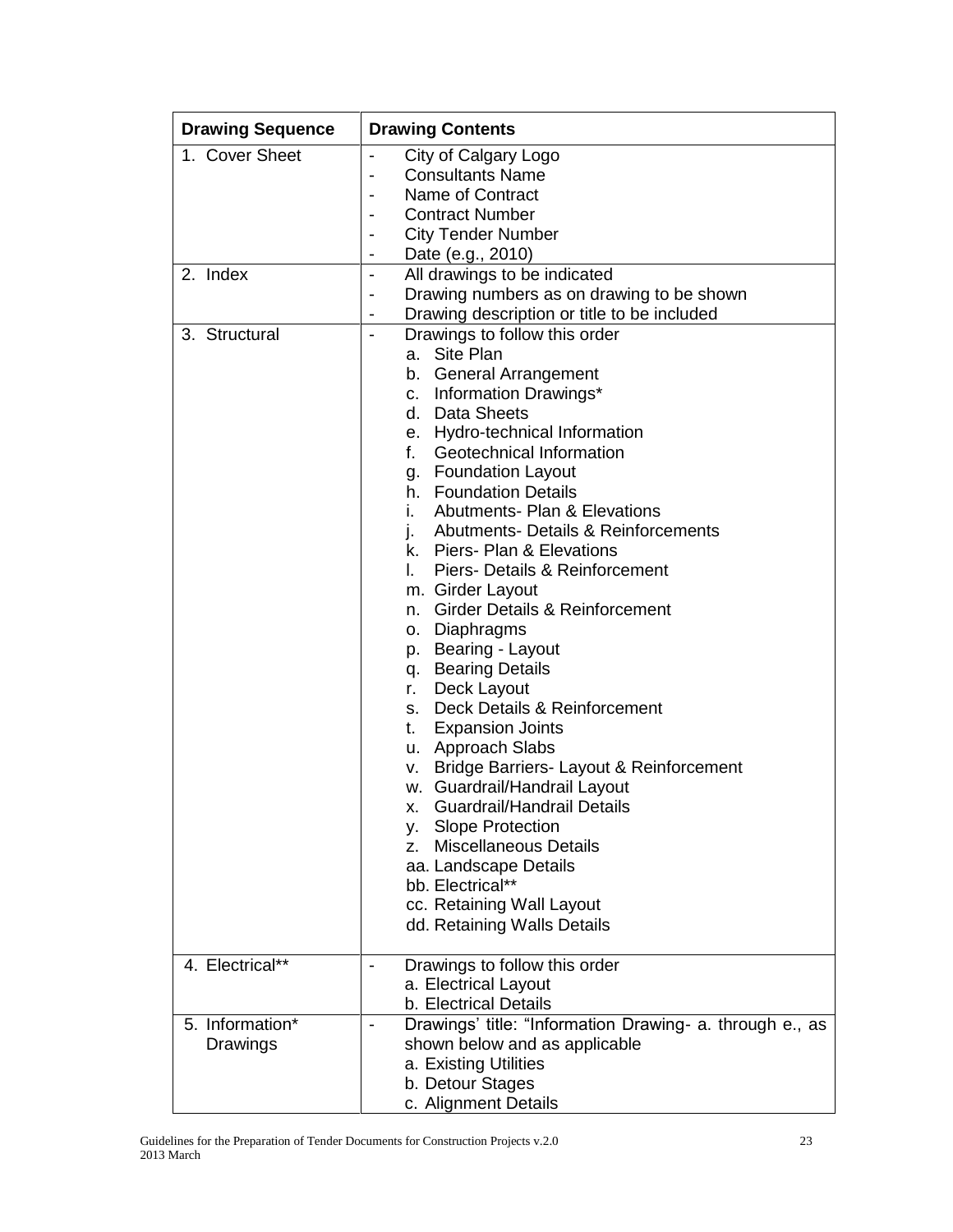| d. Grading & Paving Details |
|-----------------------------|
| e. Pavement Elevations      |

# **06.4.2 Corporate Properties Construction Contracts**

| <b>Drawing Sequence</b>                         | <b>Drawing Contents</b>                                                                   |
|-------------------------------------------------|-------------------------------------------------------------------------------------------|
| 1. Cover Sheet                                  | City of Calgary Logo<br><b>Consultants Name</b>                                           |
|                                                 | Name of Contract<br><b>Contract Number</b>                                                |
|                                                 | <b>City Tender Number</b>                                                                 |
|                                                 | Date (e.g., 2010)                                                                         |
| 2. Rendering                                    |                                                                                           |
| 3. Site Plan & (Key                             | Show area involved identify sheet number                                                  |
| Plan)                                           | Limits of contract                                                                        |
| 4. Index                                        | All drawings to be indicated                                                              |
| Note: Can go on<br><b>Cover Sheet for small</b> | Drawing numbers as on drawing to be shown<br>Drawing description or title to be indicated |
| projects                                        |                                                                                           |
| 5. Legend                                       | Symbols, etc.                                                                             |
| 6. Architectural                                | Drawings to follow this order<br>$\overline{\phantom{a}}$                                 |
| Drawings                                        | Site Plan, landscaping plan, Utility plan or<br>a.                                        |
|                                                 | combination and schedules                                                                 |
|                                                 | <b>Basement Plan</b><br>b.                                                                |
|                                                 | <b>Ground Floor Plan</b><br>C.                                                            |
|                                                 | d.<br>Upper Floor Plan<br>e. Roof Plan                                                    |
|                                                 | f.<br><b>Building Elevation</b>                                                           |
|                                                 | <b>Building Sections</b><br>g.                                                            |
|                                                 | <b>Wall Sections</b><br>h.                                                                |
|                                                 | i.<br>Interiors Elevations (Washrooms counters, etc.)                                     |
|                                                 | Details (Benches, frames, connections, joints,<br>j.                                      |
|                                                 | flashing, etc.)                                                                           |
|                                                 | Room finish schedule<br>k.                                                                |
|                                                 | I.<br>Door schedule (Frame and Hardware)                                                  |
| 7. Structural                                   | Miscellaneous details<br>m.<br>Drawings to follow this order                              |
| Drawings                                        | $\overline{\phantom{a}}$<br><b>General Notes</b><br>а.                                    |
|                                                 | <b>Foundation Plan Details</b><br>b.                                                      |
|                                                 | Column Schedule<br>С.                                                                     |
|                                                 | Ground Floor Framing Plan<br>d.                                                           |
|                                                 | <b>Upper Floor Framing Plan</b><br>е.                                                     |
|                                                 | f.<br>Roof Framing Plan                                                                   |
|                                                 | <b>Framing Elevations</b><br>g.                                                           |
| 8. Mechanical                                   | <b>Details</b><br>h.<br>Drawings to follow this order<br>-                                |
| Drawings                                        | Site plan & Schedules<br>a.                                                               |
|                                                 | Heating, Ventilating, and Plumbing<br>b.                                                  |
|                                                 | Plumbing and Piping<br>C.                                                                 |
|                                                 | <b>Mechanical Room Details</b><br>d.                                                      |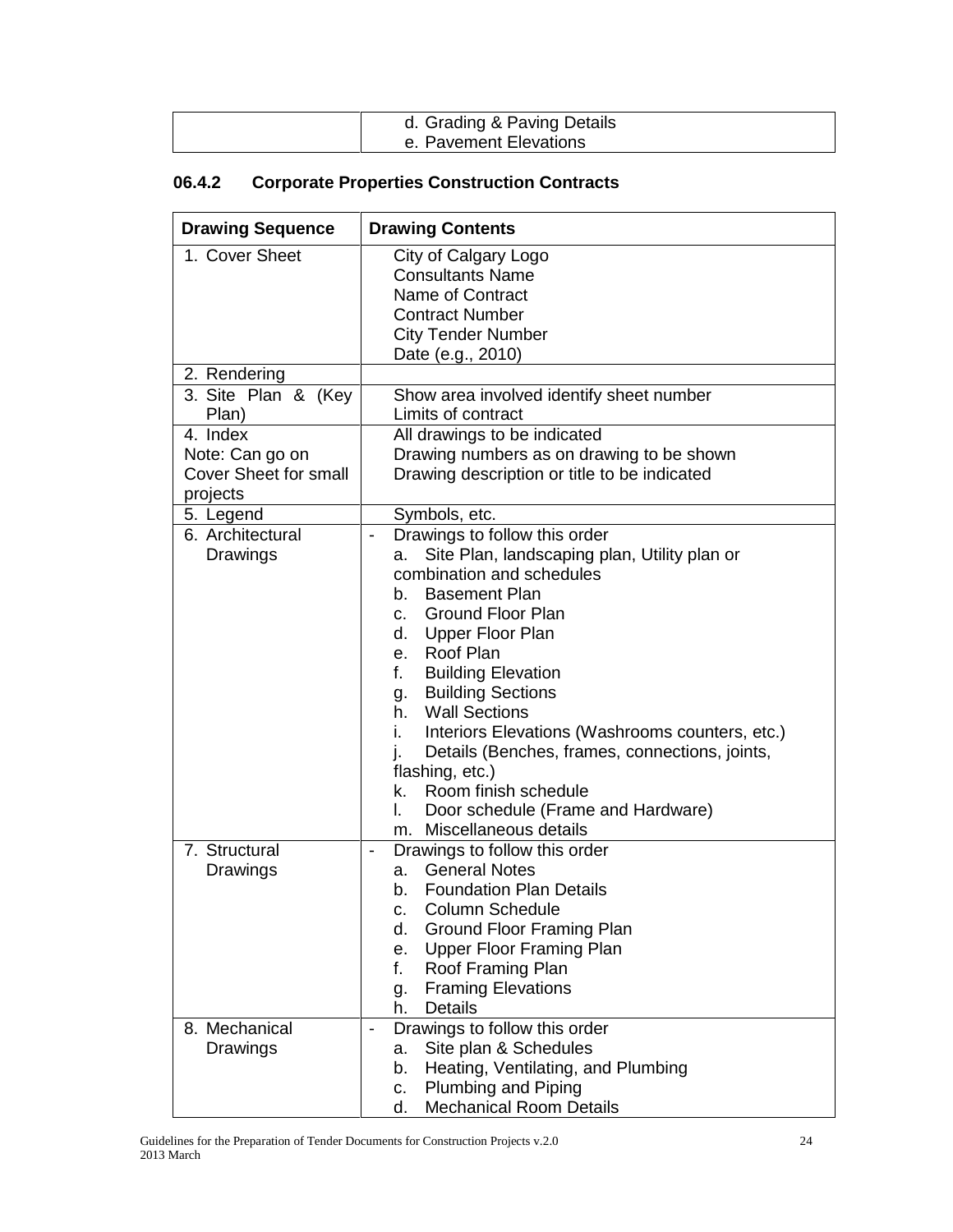|                        |                          | е. | <b>Miscellaneous Details</b>   |
|------------------------|--------------------------|----|--------------------------------|
|                        |                          |    | Fire Protection System Layout  |
| 9. Electrical Drawings | $\overline{\phantom{a}}$ |    | Drawings follow this order     |
|                        |                          | а. | Site plan & legend             |
|                        |                          | b. | Lighting                       |
|                        |                          | C. | Power                          |
|                        |                          | d. | <b>Electrical details</b>      |
|                        |                          | е. | Telephone and Intercom systems |
|                        |                          | f. | Fire alarm & security systems  |
|                        |                          | g. | Public address system          |
|                        |                          | h. | Grounding system               |
|                        |                          |    | Special detail drawings        |

# **06.4.3 Sewer Construction Contracts**

| <b>Drawing Sequence</b> | <b>Drawing Contents</b>                                                            |
|-------------------------|------------------------------------------------------------------------------------|
| 1. Cover Sheet          | City of Calgary Logo<br>$\blacksquare$                                             |
|                         | <b>Consultant's Name</b>                                                           |
|                         | Name of Contract                                                                   |
|                         | <b>Contract Number</b>                                                             |
|                         | <b>City Tender Number</b>                                                          |
|                         | Year (e.g., 2010)                                                                  |
|                         | <b>Microfilm Number</b>                                                            |
| 2. Legend Sheet         | <b>Utility Legend</b><br>$\overline{\phantom{a}}$                                  |
|                         | Showing all Utility Symbols used on Block Profile<br>$\overline{\phantom{a}}$      |
|                         | <b>Microfilm Number</b><br>$\overline{\phantom{a}}$                                |
| 3. Route Plan           | <b>Contact Utility Notes &amp; Phone Numbers</b><br>$\overline{\phantom{a}}$       |
|                         | Show area involved                                                                 |
|                         | Identify all Street Names & Section Numbers                                        |
|                         | Show proposed Sewer Line(s), their sizes and limits of<br>$\overline{\phantom{a}}$ |
|                         | contract                                                                           |
|                         | Drawing location and number<br>$\overline{\phantom{a}}$                            |
|                         | North arrow & Key Plan<br>$\overline{\phantom{a}}$                                 |
|                         | (Upper Right Hand Corner showing surrounding area).                                |
|                         | <b>Drawing Number</b><br>$\overline{\phantom{a}}$                                  |
|                         | <b>Microfilm Number</b>                                                            |
|                         | <b>Contract Name</b>                                                               |
|                         | MH. Numbers                                                                        |
|                         | Line Assignments                                                                   |
|                         | <b>Direction Flows</b><br>$\overline{\phantom{a}}$                                 |
| 4. Block Profile        | Use #1 pen and 120 temp. for all dimensions, manhole<br>$\blacksquare$             |
|                         | coordinates, manhole numbers, notes (etc.)                                         |
|                         | Use 0.80 mm (No. 3) pen for all prop.<br>$\overline{\phantom{a}}$                  |
|                         | sewer lines & catch basin leads.                                                   |
|                         | Tie all manholes to P.L.<br>$\blacksquare$                                         |
|                         | Give manhole coordinates (sea level)<br>$\overline{\phantom{a}}$                   |
|                         | Tie all sewer line to P.L.                                                         |
|                         | Size of Pipe<br>$\overline{\phantom{a}}$                                           |
|                         | Size of catch basin lead                                                           |
|                         | Location of catch basin                                                            |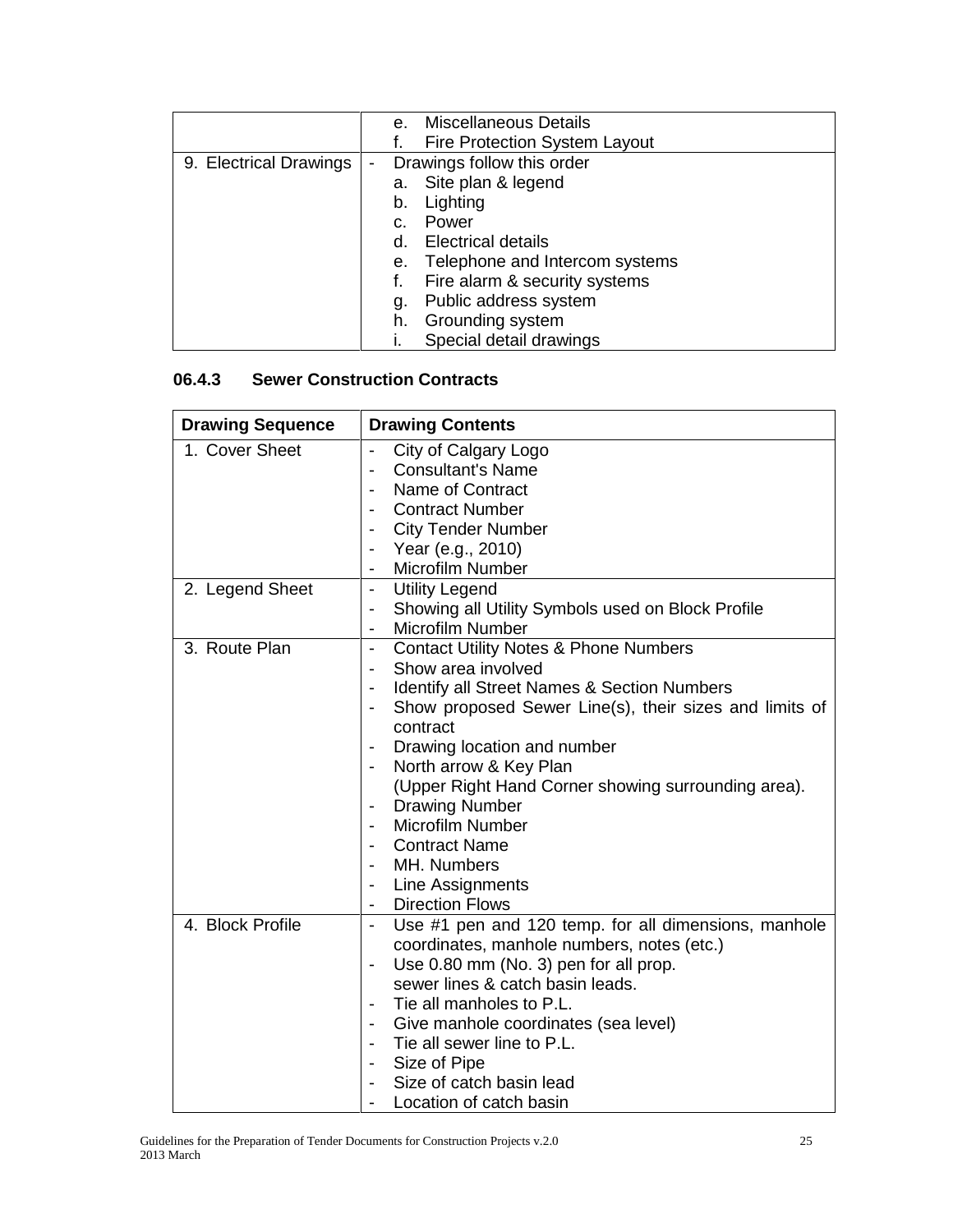|                         | Location of catch basin<br>$\overline{\phantom{a}}$                                      |
|-------------------------|------------------------------------------------------------------------------------------|
|                         | C.B. tied by center line station                                                         |
|                         | (Street Contract only)                                                                   |
|                         |                                                                                          |
|                         | Northing and Easting grids (if not on Block Profile)                                     |
|                         | Caution arrow at utility crossing                                                        |
|                         | Invert and location of utility crossing in profile                                       |
|                         | Manhole type and size                                                                    |
|                         | Inverts of incoming and outgoing sewer pipes                                             |
|                         | Top of pipe                                                                              |
|                         | All design data for pipe                                                                 |
|                         | Length of pipe<br>$\overline{\phantom{a}}$                                               |
|                         |                                                                                          |
|                         | Size of pipe                                                                             |
|                         | Slope of pipe                                                                            |
|                         | Class of pipe                                                                            |
|                         | Des. Q. of pipe                                                                          |
|                         | Cap of pipe                                                                              |
|                         | Vel of pipe                                                                              |
|                         | Class of bedding                                                                         |
|                         | Is it S.R.C.?                                                                            |
|                         | Does it have M.J. or R.G.?                                                               |
|                         |                                                                                          |
|                         | Sheet No. (same as shown on route plan)                                                  |
|                         | Title                                                                                    |
|                         | Microfilm No.                                                                            |
| 5. River Crossing       | All information (for contract) is shown on Block Profiles                                |
| Drawing                 | (same as above)                                                                          |
|                         | For government drawing<br>-                                                              |
| Note: The River         | Profile drawing showing<br>-                                                             |
| crossing drawing        | Location of inlet and outlet chambers, type and size<br>$\overline{\phantom{a}}$         |
| requires government     | - Width of river                                                                         |
| approval before         | Min. cover over syphon<br>$\overline{\phantom{a}}$                                       |
| construction can start. | - Length of pipe                                                                         |
|                         | Water elevation                                                                          |
|                         |                                                                                          |
|                         | Date of water elevation                                                                  |
|                         | Top of pipe                                                                              |
|                         | Inverts of pipe                                                                          |
|                         | Angle of deflection                                                                      |
|                         | Pipe detail showing section of pipe<br>-                                                 |
|                         | Type of pipe                                                                             |
|                         | Site plan showing legal and location of river crossing                                   |
|                         | Scale of syphon                                                                          |
|                         | Hor 1:100                                                                                |
|                         | Ver 1:100                                                                                |
|                         | Scale of site plan                                                                       |
|                         |                                                                                          |
|                         | 1:4800 (put in upper right                                                               |
|                         | hand corner of plan)                                                                     |
|                         | Chamber details are shown on detail drawings<br>$\overline{\phantom{a}}$                 |
|                         | Microfilm number                                                                         |
|                         |                                                                                          |
| 6. Railroad Crossing    | (For contract) all information is shown on block profile<br>$\qquad \qquad \blacksquare$ |
| Drawing                 | Microfilm number<br>-                                                                    |
| Note: A special         |                                                                                          |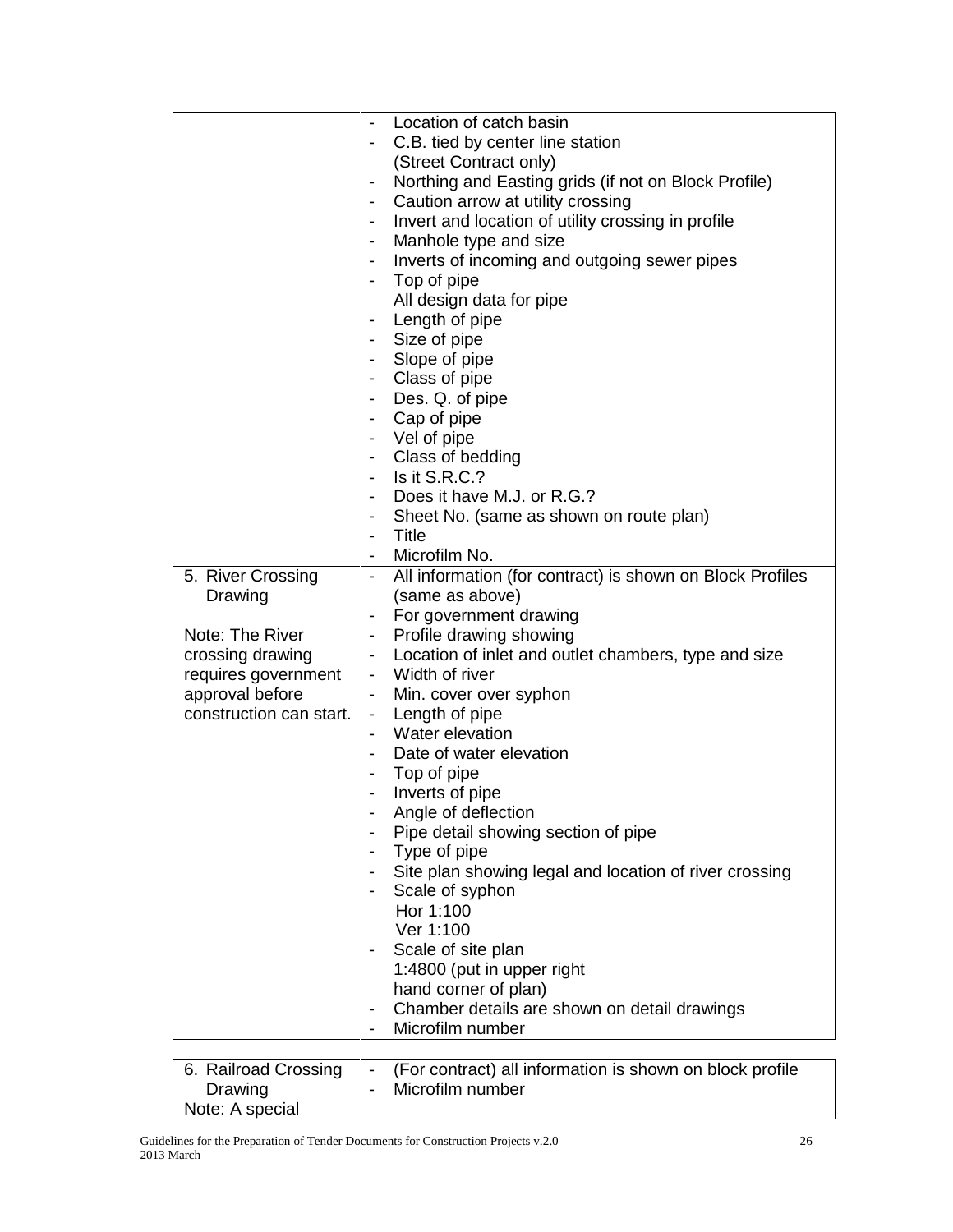| drawing must be<br>prepared for railway<br>approval |                                                                                                                                      |
|-----------------------------------------------------|--------------------------------------------------------------------------------------------------------------------------------------|
| 7. Detail Drawings                                  | - This would include drawings such as outfalls, special<br>manholes, inlet, outlet manholes, duct details (etc.)<br>Microfilm number |

# **06.4.4 Waterworks Construction Contracts**

| <b>Drawing Sequence</b> | <b>Drawing Contents</b>                                                             |
|-------------------------|-------------------------------------------------------------------------------------|
| 1. Cover Sheet          | City of Calgary Logo<br>$\blacksquare$                                              |
|                         | Consultant's name                                                                   |
|                         | Name of contract*                                                                   |
|                         | Contract number                                                                     |
|                         | City Tender number                                                                  |
|                         | Year (e.g., 2010)                                                                   |
|                         | Field note number                                                                   |
| 2. Index Sheet          | Indicate all drawings<br>$\overline{\phantom{a}}$                                   |
|                         | Drawing numbers as on drawing to be shown                                           |
|                         | Drawing description or title to be indicated                                        |
| 3. Key Plan             | Show overall area including major streets<br>$\blacksquare$                         |
|                         | Identify major street names and section numbers<br>$\overline{\phantom{a}}$         |
|                         | Show northing and easting if possible<br>$\overline{\phantom{a}}$                   |
|                         | Show prop. water and limits of contract<br>-                                        |
| 4. Route Plan           | Identify all street names and section number<br>$\blacksquare$                      |
|                         | Show station details<br>$\overline{\phantom{a}}$                                    |
|                         | Show prop. water and limits of contract                                             |
|                         | Contact utilities at crossing note c/w "name and phone                              |
|                         | number"                                                                             |
|                         | Legend c/w abbreviations                                                            |
| 5. Plan & Profile       | Use 1.0 mm (No. 4) pen for water<br>$\overline{\phantom{a}}$                        |
|                         | Line assignment                                                                     |
|                         | <b>Station details</b>                                                              |
|                         | Sea level coordinates for bends, start and end of                                   |
|                         | proposed water                                                                      |
|                         | Northing and easting grids                                                          |
|                         | True length on profile                                                              |
|                         | 20 m overlapping<br>$\overline{\phantom{a}}$                                        |
|                         | Caution arrow at utility crossing                                                   |
|                         | Invert elevation of utilities at crossing<br>$\overline{\phantom{a}}$               |
|                         | Details<br>$\overline{\phantom{a}}$                                                 |
| 6. Valve Chamber        | Structural drawing c/w details and general notes<br>$\overline{\phantom{a}}$        |
| Drawings                | Mechanical drawing c/w key plan and material list                                   |
| 7. Traffic Control      | Route plan showing limits of drawings                                               |
| Drawings                | Detail drawings showing Construction area, direction of                             |
|                         | traffic flow and lanes                                                              |
| 8. Test Hole            | Route plan showing location, number and depth of test<br>$\overline{\phantom{a}}$   |
| Drawings                | holes                                                                               |
| 9. Pipe Fabrication     | Layout drawings showing street details and street names<br>$\overline{\phantom{a}}$ |
| Drawings                | Detail drawings                                                                     |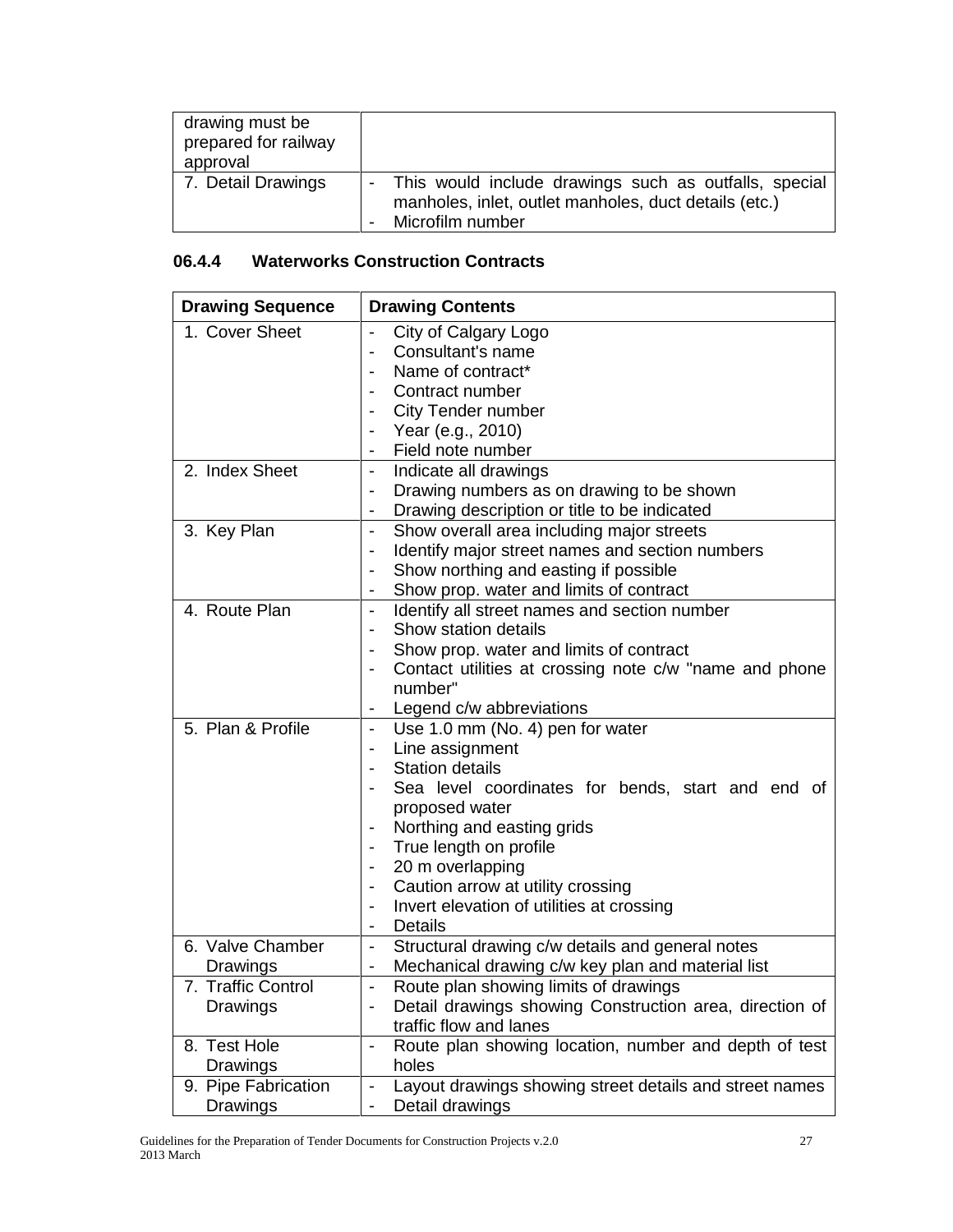| 10. Railroad Crossing<br>Drawing              | -      | Showing plan, profile, section and site plan                                                                                                                                                                                                                            |
|-----------------------------------------------|--------|-------------------------------------------------------------------------------------------------------------------------------------------------------------------------------------------------------------------------------------------------------------------------|
| 11. River Crossing<br>Drawing                 | -      | Showing plan, profile, section and key plan                                                                                                                                                                                                                             |
| 12. Cathodic<br>Protection<br><b>Drawings</b> | -<br>- | Show existing utilities and proposed water c/w caution<br>arrows at crossing<br>Location of anode bed c/w total number, type, depth and<br>spacing of anodes.<br>Location and specification of wires, rectifier and watering<br>pipe<br>Site plan if required<br>Legend |

**Note:** Name of Contract is required on all drawings.

# **06.5 General Information and Procedures**

#### **06.5.1 General Information**

All elevations provided by The City of Calgary, Infrastructure and Information Services, Legal Control Survey Section, concerning Alberta Survey Control Monuments are to geodetic datum.

All coordinates will be referenced to the Alberta Survey Control Network and will be referred to the 3TM mapping projection and the 1983 North American Datum (NAD83)

Copies of all block profiles of existing utilities and engineering design drawings on file may be picked up at The City of Calgary, Infrastructure and Information Services.

Infrastructure and Information Services or the Project Manager should give guidance and direction to the Consulting Engineer in the preparation of contract drawings.

Drafting standards for road and utility contract drawings must conform to the Urban Highway Designs Guide, Province of Alberta book, presently being used by The City of Calgary, Infrastructure and Information Services.

Architectural and Structural Contract Drawings must conform to CAN3- B78.3-M77 Building Drawing Standards developed by the Canadian Standards Association (C.S.A.)

For tenders issued by Building Infrastructure, where drawings consist of four sheets or less, drawings should be folded to 8 1/2 X 14".

#### **06.5.2 Notes on Drawings**

The following notes are to be clearly shown on all Drawings which show work to be done on water or sewer lines as applicable: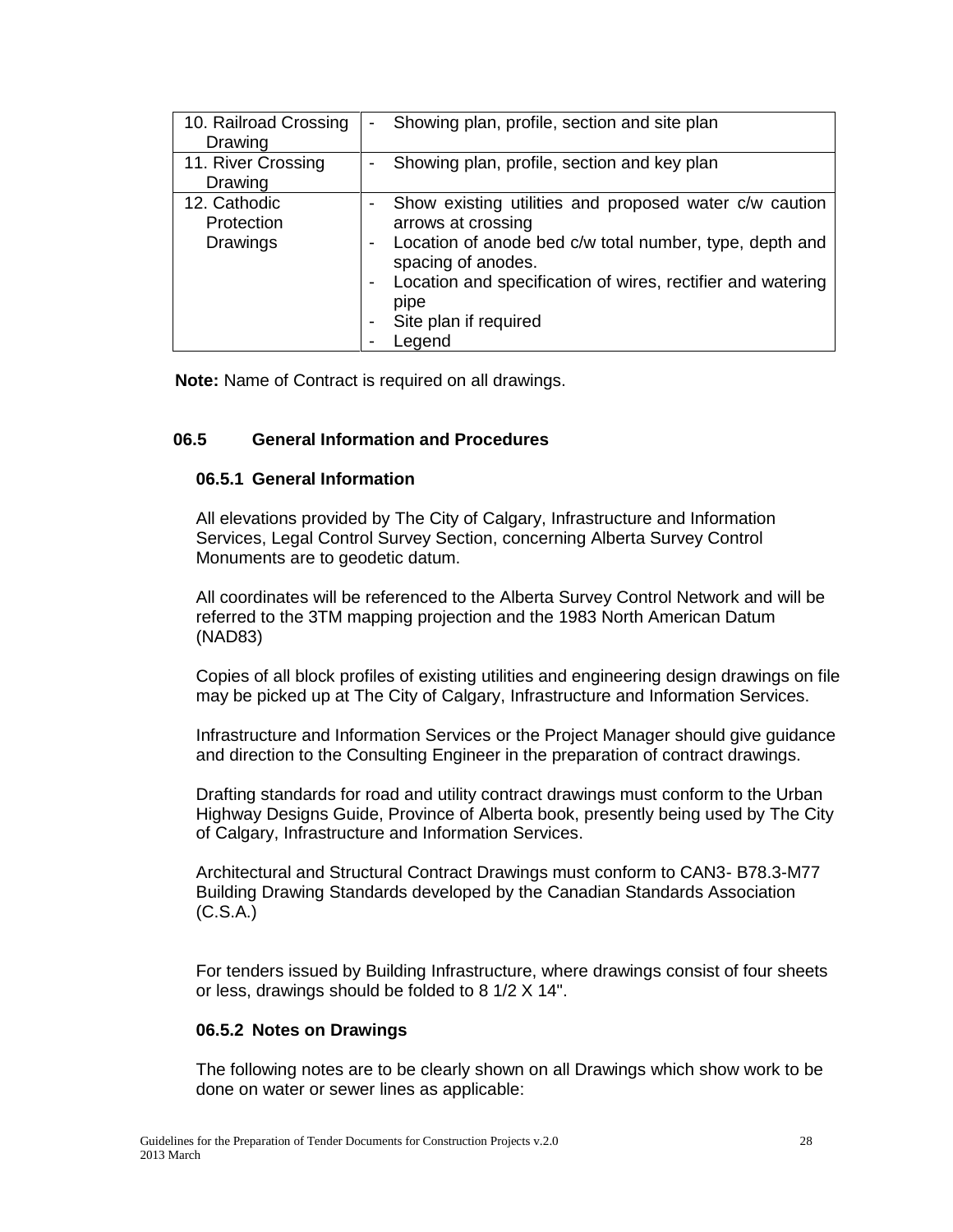"The Inspection Section of Water Services, 403-268-4385, must be given forty-eight (48) hours advance notice prior to the Contractor carrying out any work on the water distribution system.

"All work on the water distribution system must be in accordance with the latest edition of The City of Calgary Standard Specifications, Waterworks Construction".

"The Inspection Section of Water Resources, 403-268-4385 shall be given forty-eight (48) hours advance notice prior to the Contractor carrying out any work on the sewer system

"All work on the sewer system must be in accordance with the applicable edition of The City of Calgary Standard Specifications, Sewer Construction.

#### **06.5.3 Detours** (Reference G.C. 4.21)

- a) Calgary Transit must be given a minimum of forty-eight (48) hours advance notice of any minor detours. All major detours or route alterations require three (3) months advance notice. Calgary Transit is to be notified by the Business Units of any changes in the proposed work schedule and construction program on any projects which may affect them.
- b) Traffic Assessment must be given a minimum of forty-eight (48) hours advance notice of any minor detours or proposed traffic disruptions.

#### 07 Price Schedule

In the Special Conditions indicate whether the Price Schedules are to be submitted with the Summary for Form of Tender (Yellow Sheet) at time of close OR to be submitted with the Bidder"s Information Sheets (22 Hour Sheets).

It is recommended that lengthy price schedules are to be submitted with the Bidder's Information Sheets to simplify what is required of the Bidder and thus reduce the risk of non-compliance.

Include the project specific Price Schedule after the Special Conditions and Drawings along with any applicable Separate Price Schedules. Insert a summary sheet after the schedules. Please ensure that the price schedules are clearly legible and provide ample room for prices to be entered.

The project specific Price Schedule, Separate Price schedules for additions and deletions and Summaries for Form of Tender (Yellow and Goldenrod) are to be prepared by the Project Manager or their designate. Separate Price schedules for additions and deletions and Summaries for Form of Tender (Yellow and Goldenrod).

If a Price Schedule is not utilized, populate the Bid Breakdown sheet to be used for purposes of progress payments during construction. (Reference G.C. 6.1).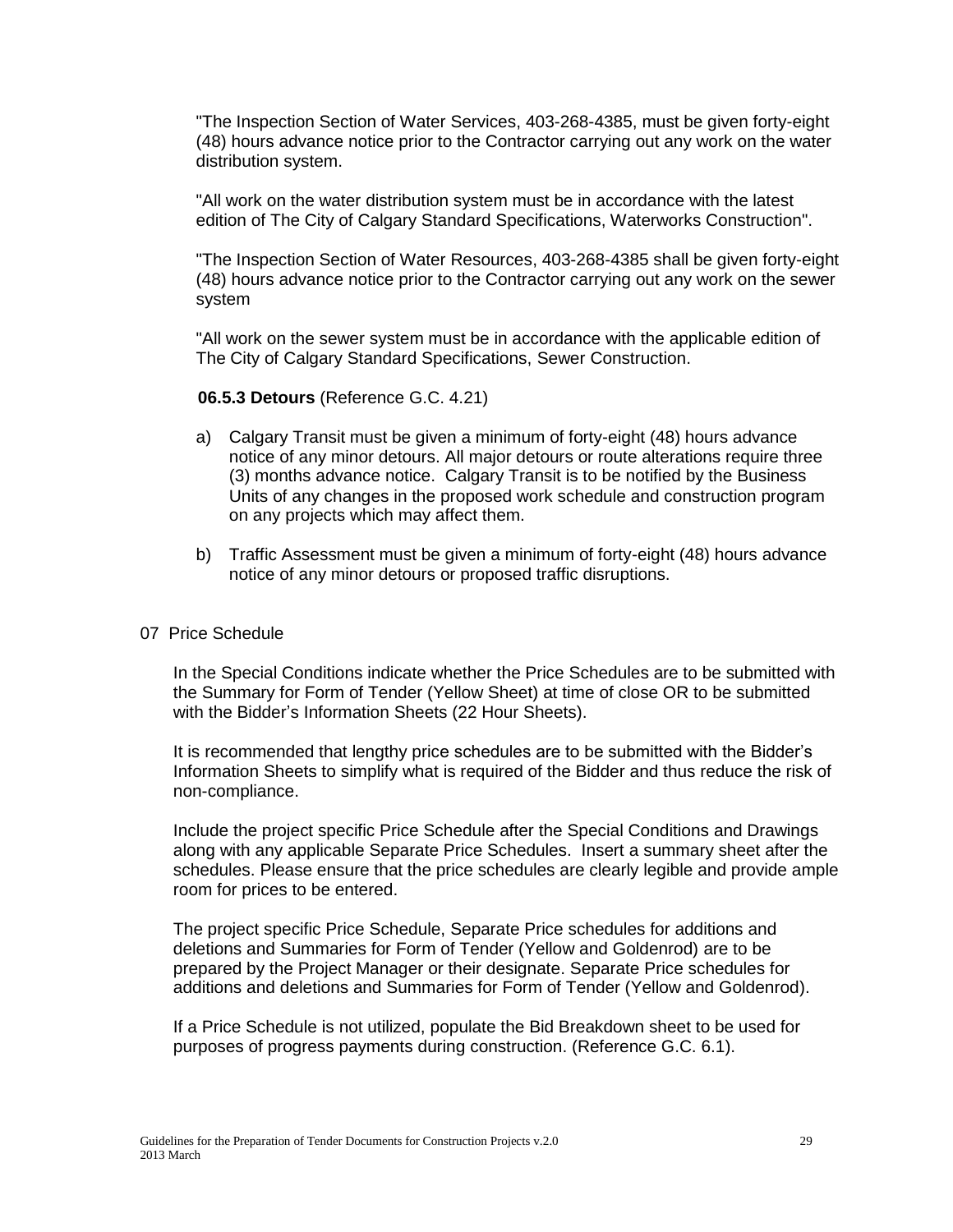#### 08 Separate Price Schedules

Separate Price Schedules are optional forms and accordingly they each require an explanation of their effect on the Basis of Award.

The **Separate Prices – Deletions to Contract Schedule and Additions to Contract Schedule** should be used when you wish to solicit a price relative to an item or scope of work that is considered desirable, but not essential, to the project. Such schedules can be used for flexibility to reduce the scope of work to stay within the approved budget or to add optional items in case of favourable bids under budget. These schedules can also be used to ask for pricing based on different completion dates. **The use of these sheets is highly recommended as the best way to add flexibility to the tender**. The City will only consider additions to or deletions from the base bid of the lowest base compliant bid. (Reference G.C. 2.9.6)

With the exception of the standard separate price schedules referred to above, if the **Basis of Award** for your tender deviates in any way from the traditional low bid scenario, this must be discussed with the Buyer and Law Department representative involved and clearly communicated in the Special Conditions.

- 09 Summary for Form of Tender (Yellow Sheet) (Reference G.C. 2.5)
	- (a) Completing the Form of Tender

Complete all relevant sections, if not applicable indicate "N/A".

(b) Labelling

Insert project title and tender number.

(c) Populate Schedules

Populate schedules, ensure they match the Price Schedule if created. If no schedules were created, indicate Schedule "A".

(d) Contingency Allowance

Populate the Contingency Allowance. The Contingency Allowance is generally 10% of the contract value however can be other amounts as determined by the assessed risk to the project. The Contingency Allowance must be inserted on the Summary for Form of Tender page and NOT in the Price Schedule. The Contingency Allowance is intended solely for non specific extra items that, based on experience, may or may not have been anticipated and may or may not materialize but are not included in the scope of Work. (Reference G.C 1.1.9, G.C. 6.4, G.C. 6.5)

#### (e) Cash Allowance

Populate the Cash Allowance. If not applicable, indicate "\$0.00". If a Cash Allowance is applicable to the project, it must be inserted on the Summary for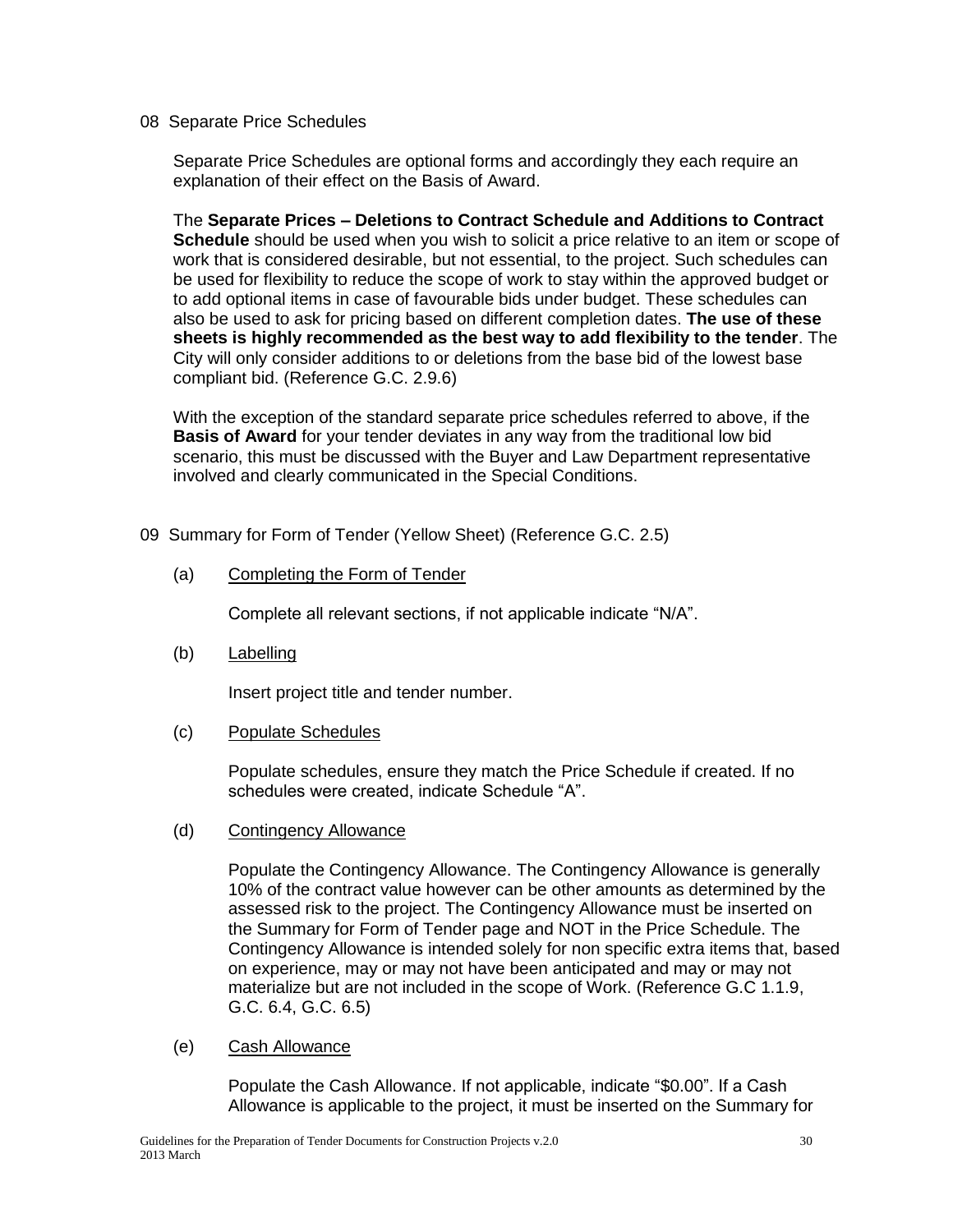Form of Tender page and NOT in the Price Schedule. A Cash Allowance is used to incorporate specific scopes of work or materials to be included in the Total Tendered Price but which have yet to be designed or clarified, or The City will provide at a known cost (e.g. ECO Plan, City Corporate Contracts). Cash Allowance must be detailed in the Special Conditions. (Reference G.C. 1.1.5, G.C 6.4).

#### 10 Summary for Form of Tender for Alternate Bid ("Goldenrod")

The Goldenrod should always be included unless alternates will not be considered. The City will only consider an alternate bid from the lowest base compliant bid. (Reference G.C. 3.6)

**Note:** If alternates to a specified design will not be considered, this MUST be declared in the Special Conditions referencing and negating G.C. 3.6. Additionally, the Summary for Form of Tender for Alternate Bid (Goldenrod Sheet) should be populated "N/A" in the tender package.

If the "Goldenrod" Sheet is included, populate as per The Summary for Form of Tender (Yellow Sheet).

11 Bidder"s Information Sheets

**Note:** These six pages are to be provided by the Bidder within 22 hours of Tender close.

(a) Completing the Bidder"s Information Sheets

Insert the Project Title and Tender Number on each page, also populate the label. Include all pages. If any pages are not applicable, type "NOT APPLICABLE" in the body of the form. (Do not omit pages that are not applicable.)

#### (b) Bid Breakdown

If separate Price Schedules are not utilized, the Bid Breakdown sheet should be populated to be utilized as a basis for determining progress payments. (Reference G.C. 2.7)

#### (c) Surety"s Agent Information

Utilized for advising the Surety in the event the Tenderer they represent is awarded a contract.

(d) List of Equipment

Utilized for reviewing if the equipment is suitable for its intended purpose.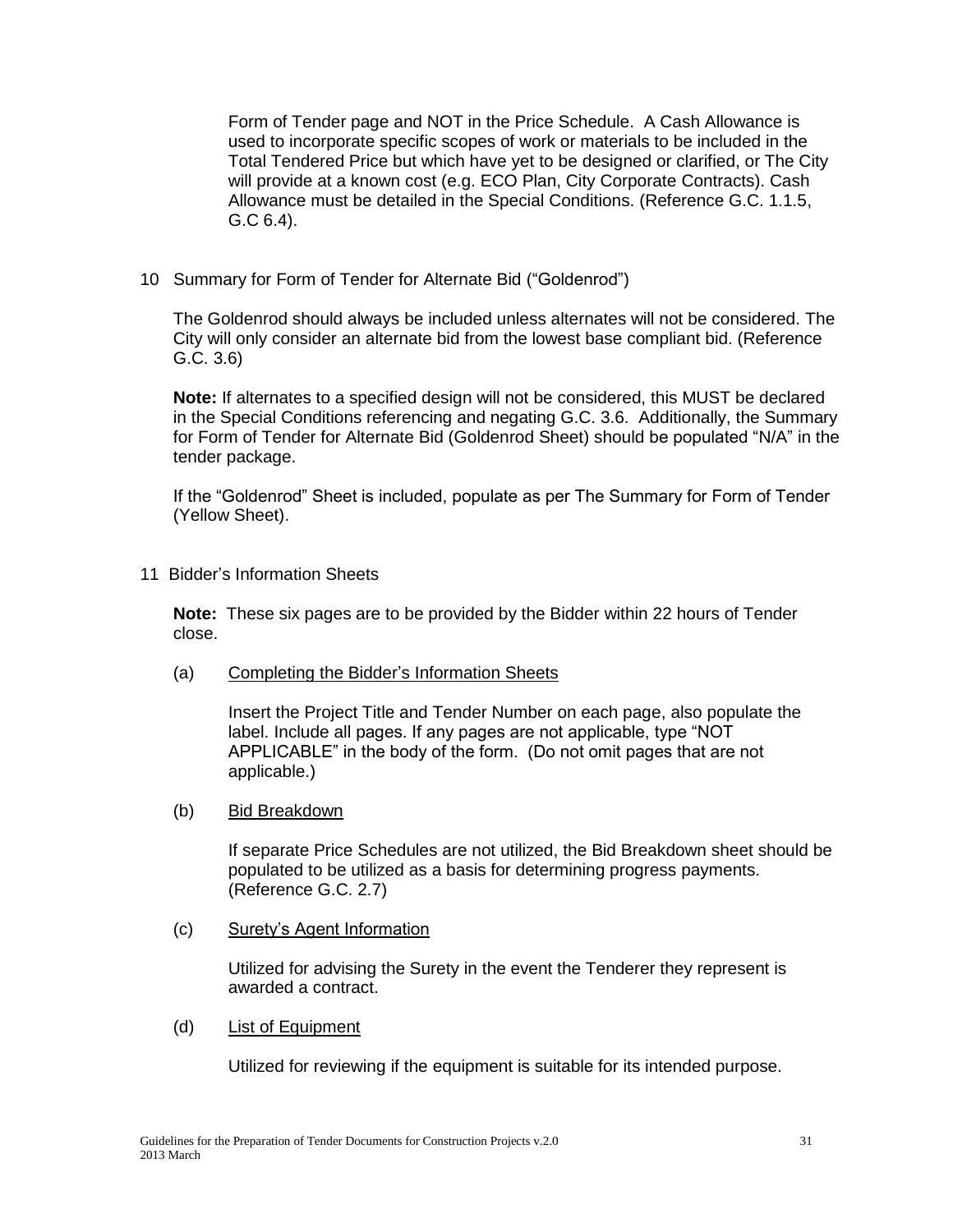(e) Sub-Contractors/Suppliers List

Utilized for reviewing the sub-trades and material suppliers the Tenderer intends to utilize on the project. If in the Special Conditions or Project Specifications specific material or sub-trades are indicated, they should appear on the list supplied by the Tenderer. (References: G.C. 2.15, G.C. 4.31)

(f) Statement of Source of Material Supply

Tenderer to advise source of materials for the project so that testing can be done on the materials. (Reference G.C. 4.27)

- 12 Contractors Environmental Acknowledgement Form (Reference G.C 4.35.1)
	- (a) Overview

All tender documents for construction projects must include The City website reference for the acquisition of the Contractor Environmental Responsibilities Package (CERP). Link: [www.calgary.ca/bids](http://www.calgary.ca/bids) 

The Contractor Environmental Acknowledgment Form is part of the tender package for contractor review, signature and return with their bid package.

(b) Labelling

Insert tender number.

- 13 Prime Contractor Management Status (Reference: G.C. 4.11)
	- (a) Completing the Prime Contractor Management Sheets

Insert the Project Title and Tender Number on each page. Include all pages. If any pages are not applicable, type "NOT APPLICABLE" in the body of the form. (Do not omit pages that are not applicable.)

If utilizing Pre-Qualified contractors, it is only necessary for Tenderers to populate the single page (1 of 1) that addresses specific personnel to be assigned to a specific project. (Reference G.C.4.11).

If not utilizing Pre-Qualified Contractors, include the 3 pages of the Prime Contractor Management Structure sheets. Please consult Supply Management and your Business Unit Safety Advisor for qualifications and submittal criteria to be added to the Special Conditions.

#### 14 Bid Bond

#### (a) Inclusion of Forms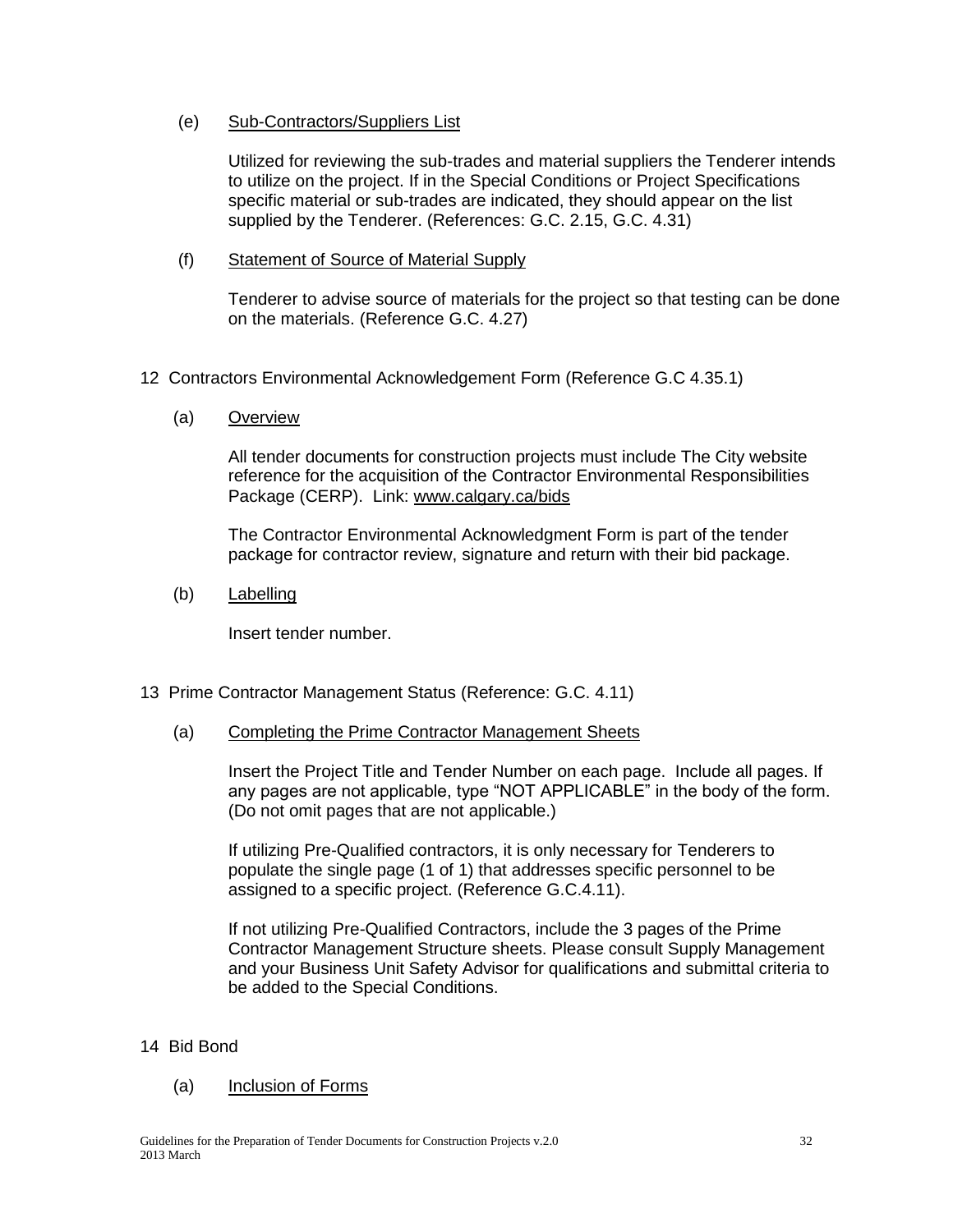As per City policy, all City construction projects are required to be Bid Bonded, therefore all Tenderers are required to submit a Bid Bond from a Surety Company in the amount of not less than 10% of the Total Tendered Price with their Bid. The City may accept other forms of bid security as indicated in G.C. 2.6.2. (References G.C. 2.6, G.C. 2.6.1)

(b) Labelling

Insert project title and tender number on EACH page.

- 15 Consent of Surety to Furnish Bonding
	- (a) Inclusion of Forms

As per City policy, all City construction projects are required to be Performance Bonded, therefore all Tenderers are required to submit a Consent of Surety from a Surety Company in the amount of not less than 50% of the Total Tendered Price with their Bid.

In cases where the Labour & Materials Payment Bond form is not required, it (and the corresponding "Consent of Surety for Performance Bond & Labour and Materials Bond" form) should be marked "not applicable". (see also Guidelines reference 3.5 02 (k) Notice for additional information). The City may accept other forms of performance security as indicated in G.C. 3.3.2. (References G.C. 3.3, G.C 3.3.2)

(b) Labeling

Insert project title and tender number on EACH page.

#### 16 Performance Bonds

(a) Inclusion of Forms

As per City policy, all City construction projects are required to be Performance Bonded in the amount of not less than 50% of the Total Tendered Price, all forms in the package are to be included for all projects. In cases where the Labour & Materials Payment Bond is not required, it (and the corresponding "Labour and Material Payment Bond" form) should be marked "not applicable". (see also 3.02 (f) for additional information). (Reference G.C. 3.3)

The successful Tenderer will be notified by the Letter of Award issued by the Buyer in Supply Management to furnish the bonds, WCB clearance letter, proof of insurance, other documents that may be specified in the Tender, and signed Waiver to the Law Department.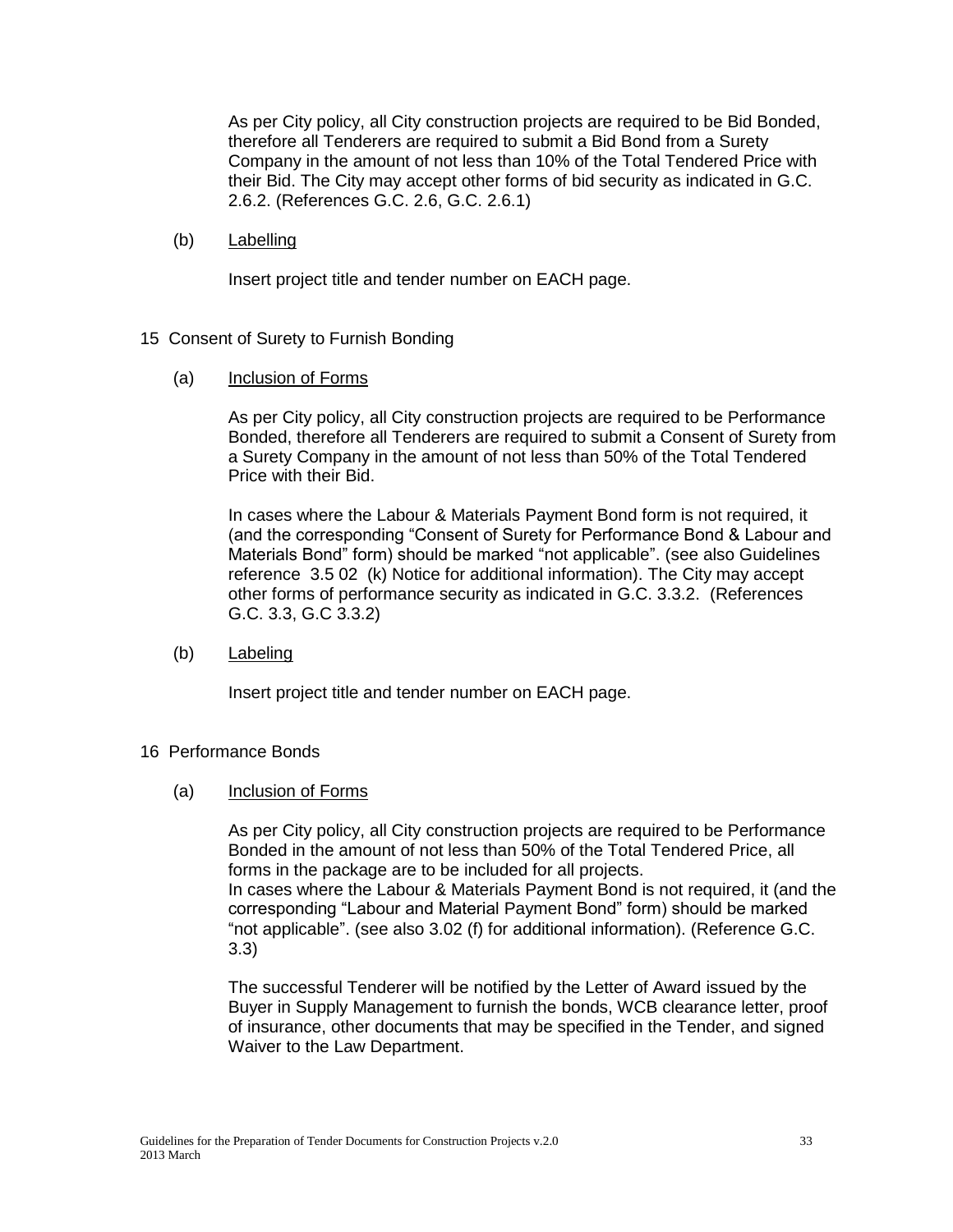#### (b) Labelling

Insert project title and tender number on EACH page.

#### 17 Waiver Form

**Note:** To be executed by the successful Tenderer only, The Law Department or Supply Management will contact the Contractor directly to obtain after The Letter of Award is issued. (Reference Guidelines 4.2. (d) Award Procedures)

#### (a) Labelling and Numbering

- (i) Insert Project Title and Tender Number at the top of Page 1;
- (ii) Complete this document by inserting the documents which are incorporated by reference along with the year of their most current or applicable version (e.g. Standard Specifications Road Construction 2013). Any listed Standard Specifications that do not apply should be marked "N/A". If the Force Accounts Rates are not applicable to the project, they may also be marked "NA".

**Note:** Further to 02(d), the Standard Specifications referenced on page 2 of the Notice must be consistent with the Standard Specifications referenced in the Waiver and in Article 1 of the MOA.

(b) Standard General Conditions (Reference G.C 1.1.26)

#### Inclusion

The Standard General Conditions (latest version) must always be incorporated by reference in the Notice, Waiver and the MOA. Under no circumstances may the Standard General Conditions be deleted or reworded.

18 Memorandum of Agreement

A sample Memorandum of Agreement ("MOA") is always placed last in the tender document. It is only a sample of the form of document that the Contractor and The City are expected to finalize and sign.

#### **4.0 CLOSING AND AWARDING OF TENDERS**

4.1 Closing of Tenders, Evaluation and Award Recommendation

All Tenders will close at the office of the Manager of Supply Management on the date and time stipulated in the Notice to Tenderers, or as might be changed by addendum.

The City of Calgary will publicly open tenders immediately after the closing time, bid compliance is not checked at the time of tender opening. Late bids will be returned to the bidder unopened by Supply Management.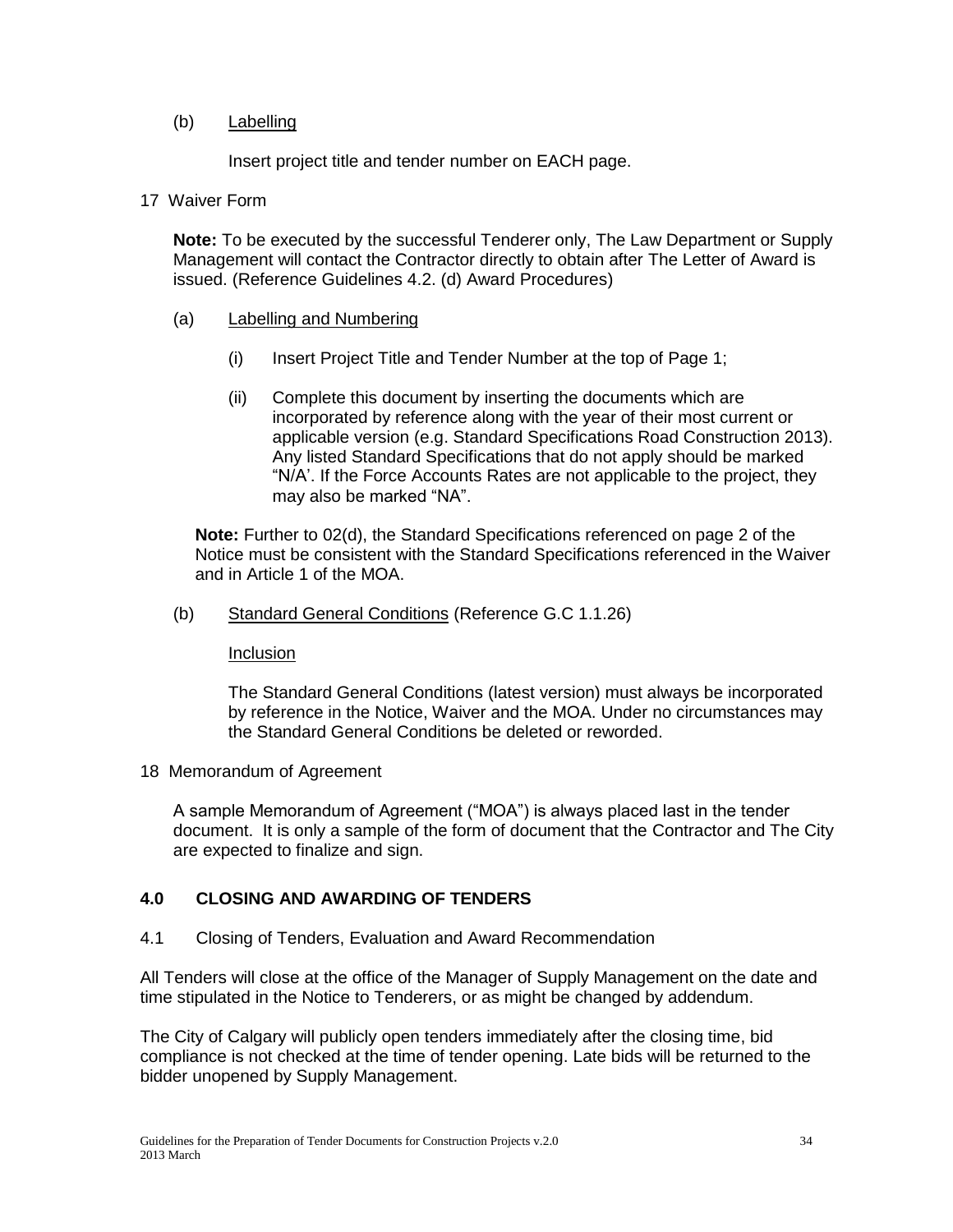The following "Awarding" procedures will be followed:

- (a) Supply Management will check all bids for compliance and tabulate all tenders. They will note these tabulations and place any remarks in Parts 'A' of the Bid Summary and Approval Form (BSA). No copies will be provided until Supply has completed its compliance review of the bid documents including the receipt of the Bidder"s Information Sheets (22 Hour Sheets).
- (b) Supply Management will then send the original of the BSA Form together with copies of all compliant bids received, to the requesting Business Unit or the consultant assisting the Business Unit, or both.

**During the tender evaluation process, no information will be given to any individual or firm having a direct or indirect interest in the final award.** Discussions will be limited to those persons required to complete the necessary technical and commercial evaluation of bids.

#### **There must be no contact between the bid reviewers and any Bidder without consultation with and prior approval of Supply Management.**

**Note:** If there is ANY issue with respect to the acceptance of a non-compliant aspect of a bid pursuant to GC 2.9, Supply Management and the Law Department must be consulted.

(c) The evaluation team for the project shall review the tendered bids and submit their award recommendation with copies of all bids to the requesting Business Unit. The Consultant should provide a letter to the Project Manager stating that they have reviewed the bid and find it acceptable as part of the Award Recommendation. The requesting Business Unit shall make the recommendation to Supply Management regarding the award of the Contract by completing Part "B" of the BSA.

The award must be for the recommended amount, including price adjustments as stated on the Additions or Deletions to Contact Sheets (where applicable), any negotiated adjustments (where applicable) contingency (where applicable), cash allowance (where applicable), and GST. (Reference G.C. 2.9.5, G.C.2.9.6,)

The requesting Business Unit must fill in all the blank spaces in Section "C" of the BSA Form. Any section not completed could delay the award of the Contract by Supply Management. The budget and Dept ID Owner approval is mandatory.

Clear identification of dollars set aside for the tender being awarded must be shown in the "Budget Account". This is the amount for construction and not the overall budget or program budget.

The Business Unit must enter the requisition on the PACE system and include the requisition number on the BSA. All photocopies of the bids must be returned along with the BSA to the Buyer in Supply Management.

**The Project Manager may retain a copy of the successful bid with the understanding that they are responsible to ensure confidentiality of all information. Absolutely no information is to be shared with any party other**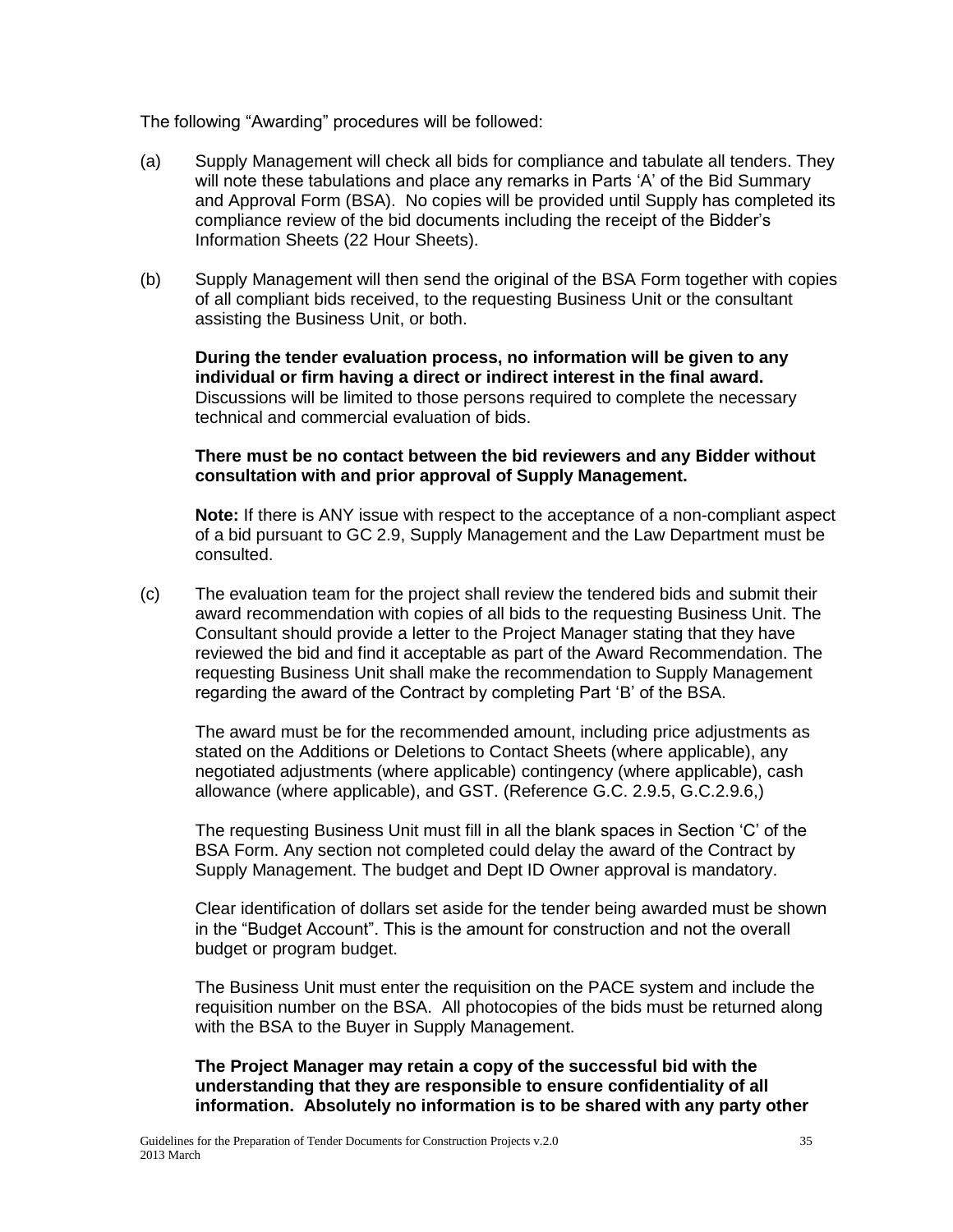#### **than those directly involved in the evaluation for award process. This restriction must be strictly adhered to.**

Attention is drawn to G.C. 2.9.2 which provides authorization of a credit check to be performed by Supply Management. A credit check will not be initiated for all Bidders. This procedure is only to be followed for low Tenderers where the City is not familiar with the Tenderer or there is a reasonable question as to the financial status of the Tenderer.

4.2 Award Procedures

#### **Only The Manager of Supply Management or his designate(s) have the authority to award tenders. Do not contact the recommended Bidder until advised by Supply Management.**

- (a) Upon receipt of the BSA from the Business Unit, the Buyer in Supply Management will create and submit an Award Recommendation to the Manager of Supply Management or his designate(s) for final approval.
- (b) Upon Award Recommendation approval by the Manager of Supply or his designate(s), the Buyer in Supply Management will issue a Letter of Award to the successful Tenderer. The original is sent to the successful Tenderer, with copies to the Project Manager, Law Department, and the Surety Company named on the bonds.
- (c) Supply Management will forward the **original** Purchase Order to the Contractor by fax, with copies to the Law Department, and the Surety Company. The Project Manager"s copy will be e-mailed. A Vendor Performance Evaluation form will be sent to the Project Manager through internal mail for completion at the end of the contract. The Vendor Performance Evaluation is part of the Contract Administration Forms Package (formerly known as Package 2) and is available for City Project Managers on the Supply Management intranet web site:

#### <http://mycity/OurOrg/Dept/CFO/FinanceSupply/BuySell/Pages/Tenders.aspx>

Evaluations can be conducted throughout the course of construction.

- (d) The Law Department or Supply Management will contact the Contractor directly to obtain:
	- The Certificate of Insurance;  $\bullet$
	- $\bullet$ Performance Bonds;
	- Waiver Form; and
	- Letter of good standing from the Worker Compensation Board.
- (e) Upon receipt of the required documents the Law Department will issue to the Project Manager a Memorandum to Issue the Notice to Proceed.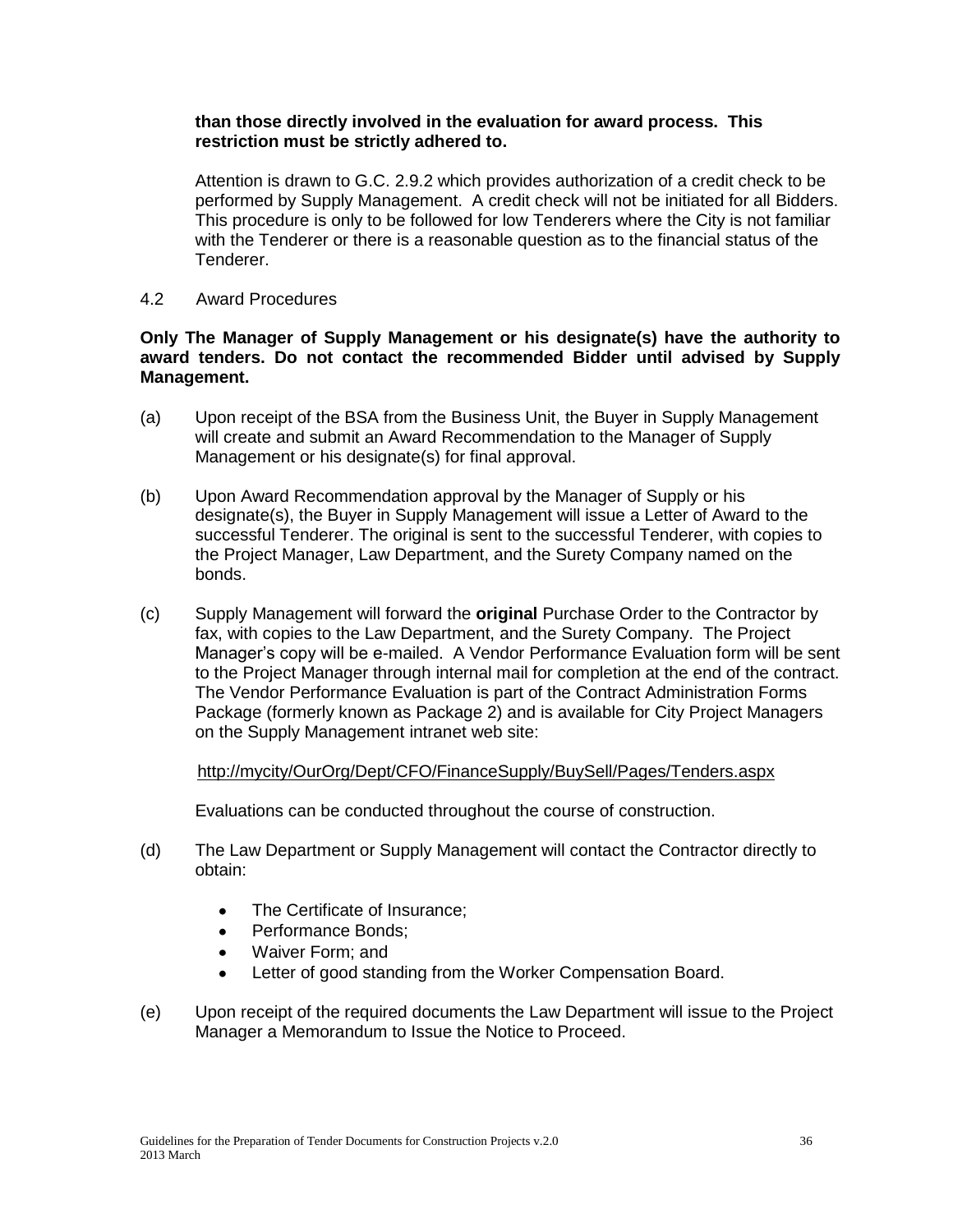(f) The Project Manager may now issue the Notice to Proceed (Form A1 Notice to Proceed - Legal) to the Contractor from the Contract Administration Forms and is available for City Project Managers on the Supply Management intranet web site:

### <http://mycity/OurOrg/Dept/CFO/FinanceSupply/BuySell/Pages/Tenders.aspx>

- (g) Supply Management will submit:
	- The original bid submitted by the Contractor;
	- Any alterations to the bid as a result of negotiations;  $\bullet$
	- Copy of the Purchase Order;  $\bullet$
	- Original Bid Bond;
	- Original Consent of Surety;
	- Copy of the Bid Summary and Approval Form;
	- Copy of the approved Supply Management Award Recommendation Summary; and,
	- Copy of the Award Letter sent to the Vendor.  $\bullet$

to the Law Department (Attention: Contracts Paralegal) for the purposes of producing the formal agreement.

- (h) The Project Manager must submit to the Law Department, (Attention: Contracts Paralegal) the following documents to be used in the preparation of the formal agreement:
	- (i) Three (3) complete copies of original cerlox bound Tender Documents with suitable cover page;
	- (ii) Three (3) sets of the tender drawings; and
	- (iii) Three (3) copies of any addenda or correspondence which amend or vary the terms of the agreement or the award.

#### **The requesting Business Unit should retain a copy of the material forwarded to Finance & Supply and Law for their own records.**

#### 4.3 Contract Execution

When the Law department is in receipt of the Contract Documents and the purchase order, it will prepare the Memorandum of Agreement and forward the original and one (1) copy of the Contract to the appropriate Buyer and the Client Business Unit for review and approval "As to Content". The Client Business Unit returns the approved Contract to the Contracts Paralegal in the Law Department who will forward the Contract to the Contractor for execution.

Once the executed Contract is returned by the Contractor, the lawyer will approve "As to Form".

The Contract is forwarded to the Manager of Supply Management for execution on behalf of The City of Calgary.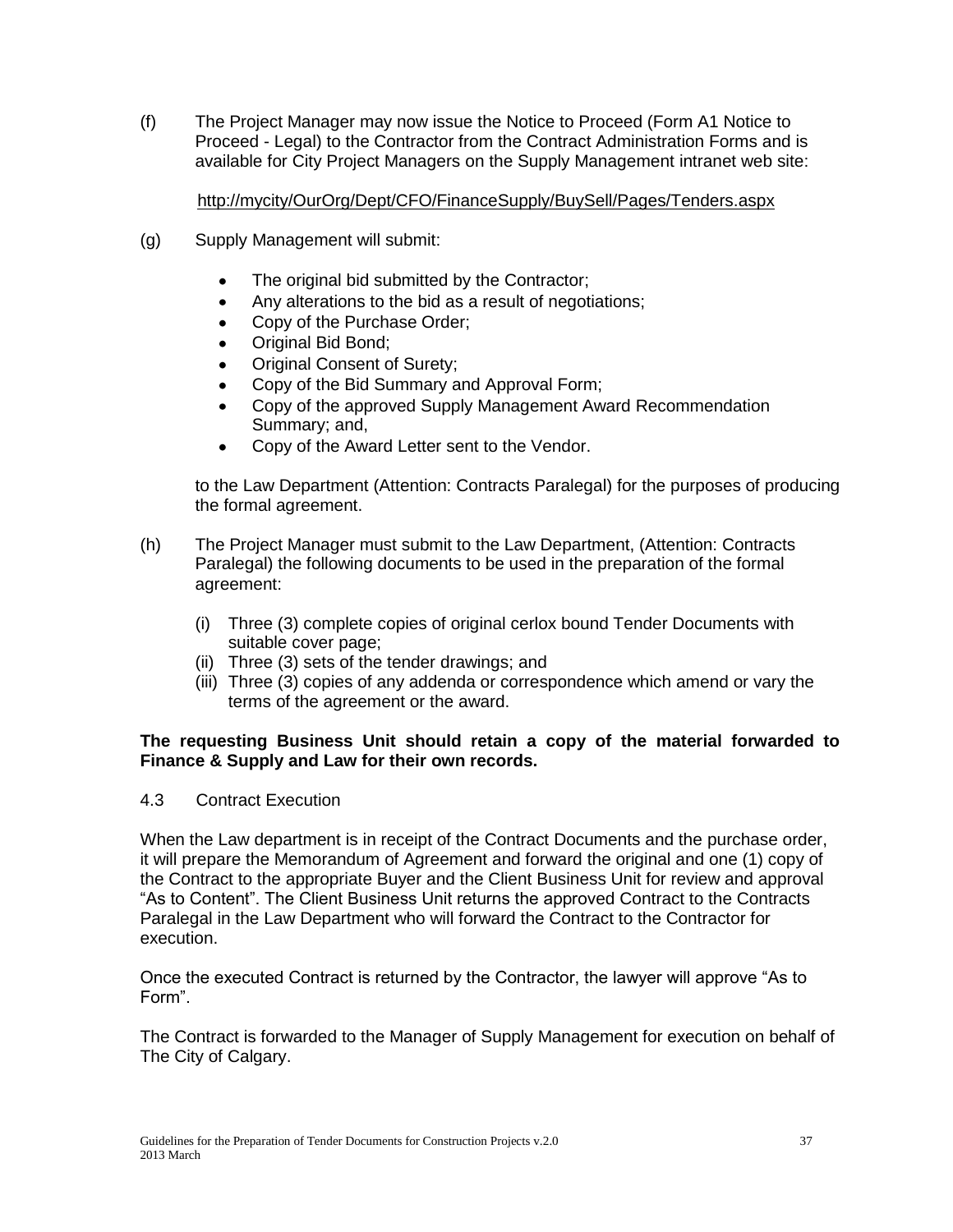One (1) executed copy is retained by Finance & Supply. One (1) copy is returned to the Law Department, which will forward the executed Contract to the Contractor. Law will also provide a photocopy of the signed Memorandum of Agreement to the Project Manager for The City.

4.4 Irrevocable Letter of Credit

The City will accept other forms of security, please refer to G.C. 2.6.2 and G.C.3.3.2 for further information.

(a) Corporate Policy – Irrevocable Letters of Credit Where Deemed Appropriate

The "Accepting Letters of Credit" Policy has been approved by the Director of Finance/City Treasurer and applies whenever The City accepts a letter of credit as security from a contractor, developer, consultant, or any third party. The City"s Treasury is responsible for setting acceptance criteria for counterparties (e.g., banks) that issue letters of credit and for maintaining a current list of approved counterparties from whom letters of credit may be accepted.

This policy applies to all letters of credit submitted to The City. Any reference to **Letter of Credit (L.C.)** means **Irrevocable Letter of Credit (I.L.C**.).

- 1. Where The City is accepting a Letter of Credit in lieu of a bid bond (G.C.2.6.2), consent of surety (G.C.3.3.2) or withholding the ten percent (10%) holdback on progress payments (G.C.6.8.2), the Letter of Credit can be accepted only if the financial institution:
	- a. is on Treasury"s current list of acceptable counterparties; OR
	- b. has been approved by The City Treasurer or Treasury Manager to be added to the current list; OR
	- c. has been approved on a "one time" or "exception" basis by The City Treasurer or Treasury Manager for a specific letter of credit.

Finance & Supply business unit will periodically issue an updated list of financial institutions from which letters of credit, can be accepted, without obtaining Finance & Supply business unit Approval.

Any letter of credit presented to The City from a financial institution that is not on the current list of acceptable counterparties must be reported to Finance & Supply business unit for approval in accordance with The City"s "Accepting Letters of Credit Policy".

**Note:** For Letters of Credit for hydrant control units (Water Resources) and for Letters of Credit administered by Tax and Receivable, there are slightly different requirements. Contact Finance for a copy of the Accepting Letter of Credit Policy.

- 2. The Letter of Credit must clearly state:
	- a. That it is an irrevocable Letter of Credit;
	- b. The name of the issuing bank or credit union;
	- c. The amount;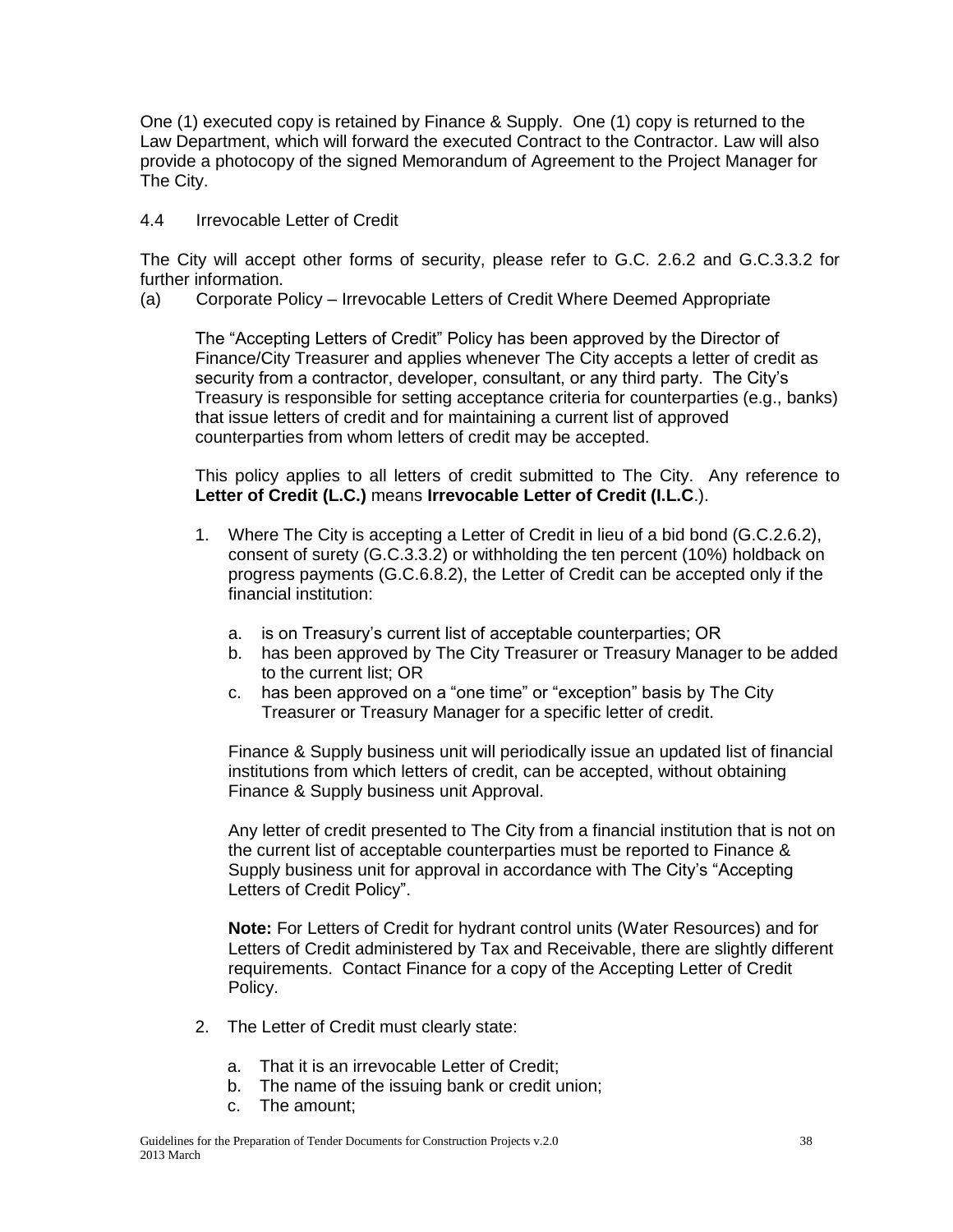- d. The address of the local Calgary branch; or if the issuing bank address is an international center of the bank in a major Canadian city then the bank must provide written communication that the L/C can be presented to a Calgary branch;
- e. The expiry date.
- (b) Business Unit Procedures Re: Irrevocable Letter of Credit issued in Lieu of Withholding 10% Builders Lien Holdback (See G.C. 6.8.2).

The following procedures are to be used for construction Contracts and Consultant Agreements (as applicable).

#### 1) Acceptance and Control

Project Manager – In the event that the Contractor provides an I.L.C. it is the responsibility of the Project Manager to administer the process. The Project Manager obtains an Irrevocable Letter of Credit (I.L.C.) for 10% of the total tender price including contingency (if applicable), cash allowance (if applicable) and GST within 7 days of acceptance of the tender award and forwards the L.C. with a copy of Summary for Form of Tender to Accounting.

#### **A new L.C. may be required for:**

- **(a) contract extensions to cover additional costs;**
- **(b) extension of the contract completion date;**
- **(c) if the L.C. is released when the contract is substantially performed; or,**
- **(d) any combination of the above.**

Accountant/Project Manager – the Accountant or Project Manager, or both must examine the L.C. before accepting it. Some points to look for are listed below:

- (i) Correct content and wording. In the case of Construction Contracts, the minimum City of Calgary requirement for the L.C. should be included in the tender documents.
- (ii) Must bear an authorized signature from the issuing bank. Must have stamp, or number, after authorizing signature(s).
- (iii) Should bear the clause "Except so far as otherwise expressly stated, this documentary credit is subject to the "Uniform Customs and Practice for Documentary Credit" (1983 Revision) International Chamber of Commerce (Publication No. 400.)
- (iv) Job, project name, contract/tender number, should all be on the L.C.
- (v) Date of issue and expiry.
- (vi) If any situation where partial drawings are required make sure this is included in the Letter of Credit wording.
- (vii) Correct amount, in Canadian Dollars.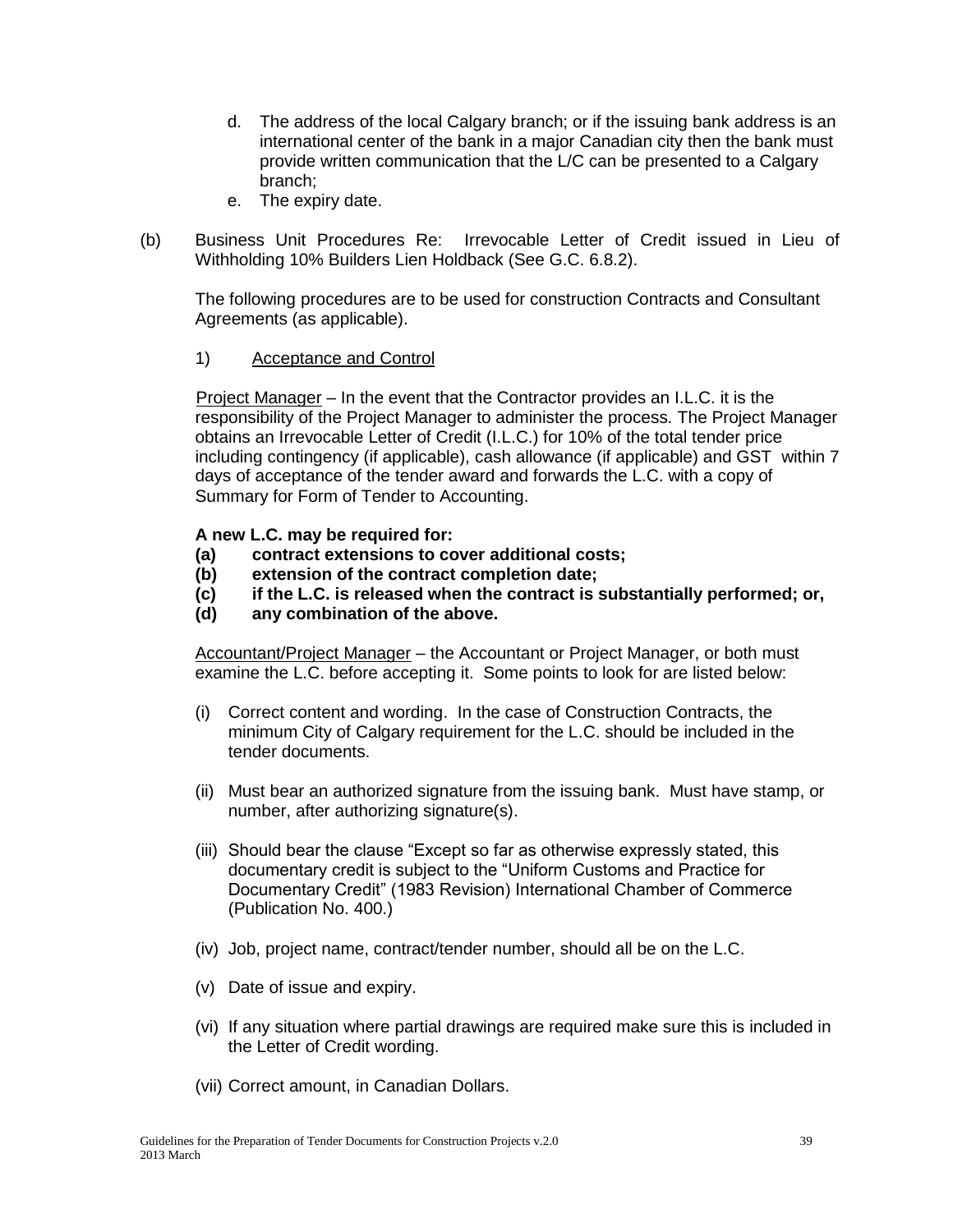(viii)Correct expiry date (60 days beyond contract completion date.).

- (ix) Issued by an approved financial institution. Check list approved by Finance, Treasury.
- (x) Must be payable in Alberta.
- (xi) Contact Finance for any letter of credit submitted to The City from a financial institution not on the approved list.
- (xii) An approved L.C. must be in place before the first invoice payment is made.
- (xiii)The L.C. document must be addressed to The City of Calgary, NOT to the Business Unit responsible for the project.
- 2) Where there is a purchase order, the Project Manager will inform the supervisor of Accounts Payable and Finance & Supply in writing that a L.C. has been received in lieu of the Builders Lien Holdback, and attach a copy of the L.C. to each notification.
- 3) Maintain a control list of all L.C.s, showing name of Contractor, Tender/purchase order number, total Tender price including contingency, cash allowance, and GST (if applicable), L.C. amount, expiry date, Project Manager responsible, status, etc. An electronic file can be utilized for this purpose.
- 4) Keep all L.C.s in the Departmental Accounting area in a locked, fire-proof cabinet. A photocopy of each L.C. should be maintained by the Project Manager in a separate file.
- 5) Run weekly reports, sorting the file by the expiry date of the L.C. (Mondays, when payables are processed).
- 6) Check progress billing against L.C. expiry date listing prior to processing for payments.
- 7) Review all L.C.s expiring in the next forty-five (45) days. Although the onus is on the Contractor to extend without notification from The City, letters may be sent to remind the Contractor, where an extension or replacement is required. A bring forward system can be implemented to remind the Contractor to renew the L.C. (i.e. 45 days, 30 days, and 15 days prior to expiry).
- 8) The L.C. may be returned, forty-five (45) days after the date of a Substantial Performance Certificate provided that no liens have been registered. If returned, the Project Manager must either:
	- a) obtain a new L.C. for 10% of the value of the remaining work, or
	- b) retain a 15% holdback on any subsequent payments.

Inform the Supervisor of Accounts Payable, in writing, that either a new L.C. has been received, or a 10% holdback will be retained on subsequent payments. Create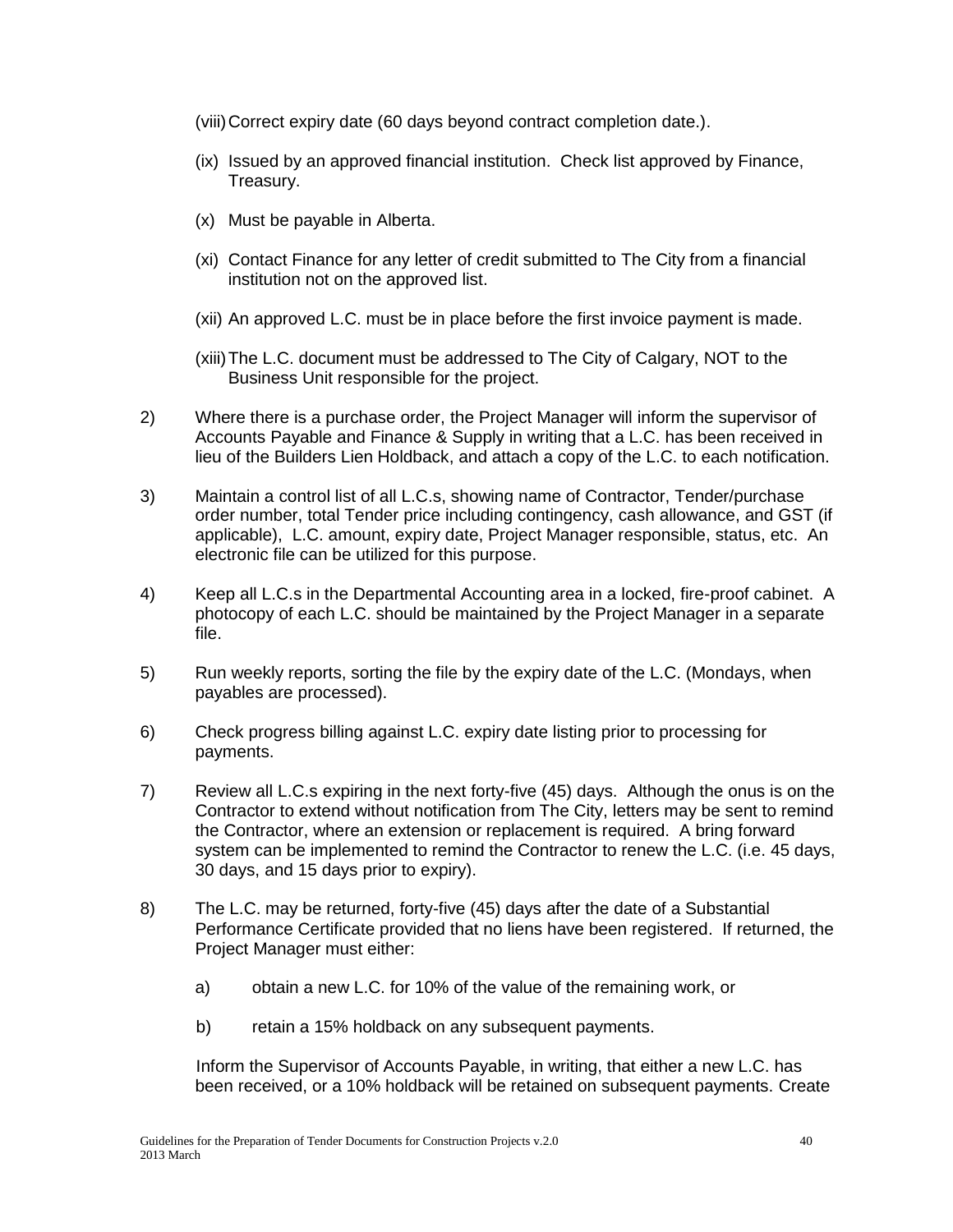and submit a PS395 Change Request Form to the Buyer to create a holdback line on the Purchase Order to accommodate the holdback.

**Note:** Business Unit Accounting requires a copy of the W.C.B. Certificate, Statutory Declaration and C.C.C., prior to releasing the Letter of Credit to the Project Manager for return to the Contractor.

- 9) Advise Accounts Payable when the final invoice is processed so their copy of the letter of credit can be attached to the final invoice copy.
- 10) Return letter of credit sixty (60) days after issuance of C.C.C., providing no liens have been registered.
- 11) Update file whenever changes in the status of a letter of credit, or contract occur.
- (c) Procedures for Cashing A Letter Of Credit, If Necessary

Consult with Law prior to engaging in this process. A Letter of Credit should be cashed only if the Contractor fails to extend, increase, or provide a new Letter of Credit, or when The City of Calgary feels that it is at financial risk.

- 1. After obtaining approval from the City Treasurer or authorized representative, steps should be taken to cash the L.C. at the issuing financial institution. Fifteen (15) days prior to the expiry date, follow-up with the Contractor to ensure that the Contractor has initiated steps to provide a new L.C. The Contractor and issuing institution should be notified that the current L.C. will be cashed by The City if a new L.C. is not received.
- 2. Check with the issuing financial institution regarding how much notice they require to enable the L.C. to be cashed before it expires. Check the L.C. for any documentation that may be required to support cashing of the L.C.
- 3. The amount received from the cashed L.C. should be deposited to a holdback account. Cash holdback can be released 60 days after issuance of a C.C.C., a lien check and upon receipt of an invoice.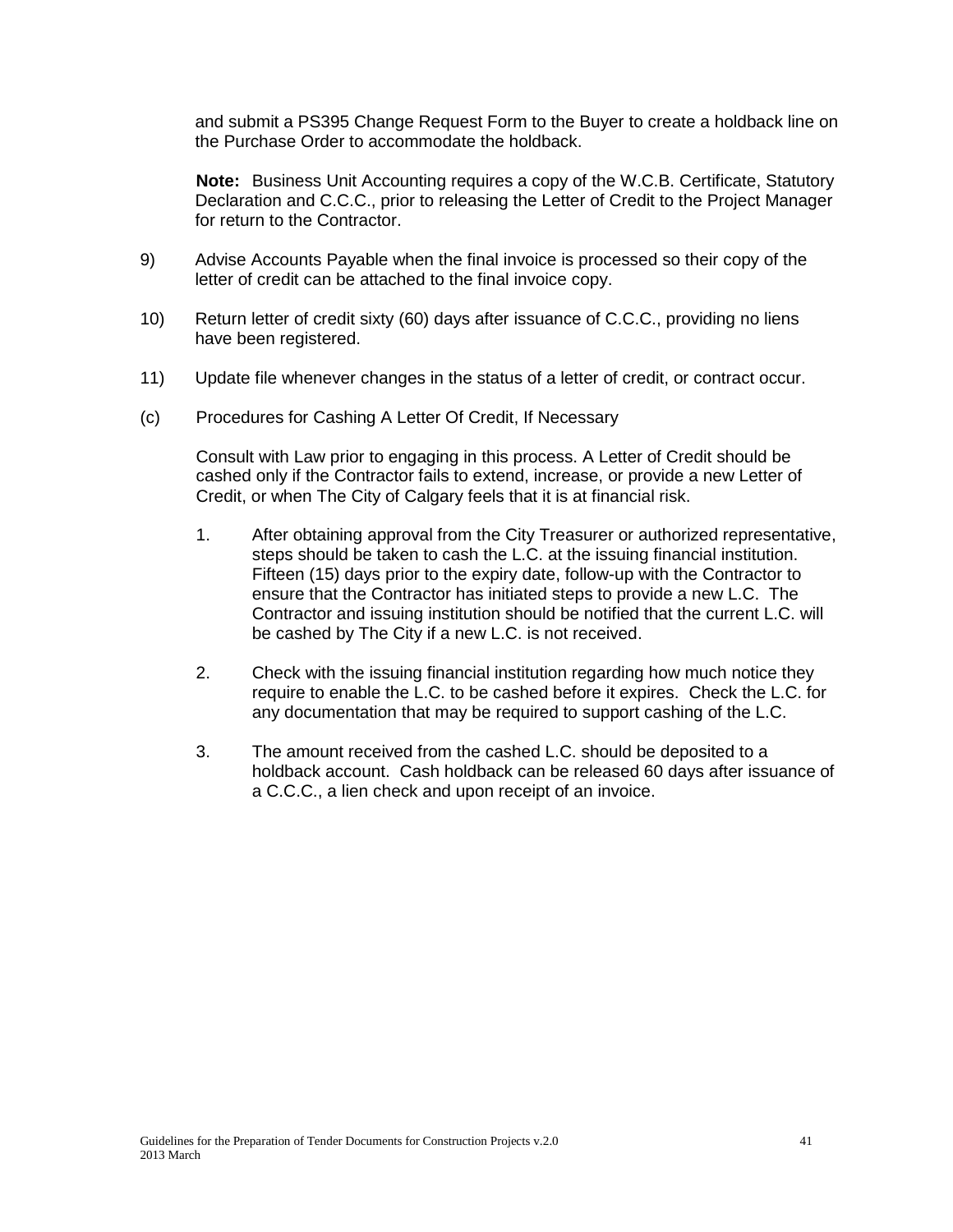# **5.0 CONTRACT ADMINISTRATION**

The role of the Project Manager is complex and difficult, balancing schedule and budget. It is important that a Project Manager keeps a detailed journal of all events related to a project in case of incidents or disputes. The Project Manager should engage all members of his project team (Consultants, Inspectors, Environmental Specialists, Safety Officers) and recruit support from other Business Units as required.

It is strongly recommended that Project Managers take advantage of training offered by Infrastructure & Information Services, for further information please visit:

#### [http://mycity/OurOrg/Dept/CS/IIS/divisions/cpam//cpmc/Pages/Default.aspx](http://mycity/OurOrg/Dept/CS/IIS/divisions/cpam/cpmc/Pages/Default.aspx)

#### 5.1 Contractor Mobilization

After receipt of the Notice to Proceed from the Project Manager, the Contractor is responsible with complying with all relevant legislation and requirements of those federal, provincial, municipal or other governmental bodies, agencies, tribunals or authorities having jurisdiction and lawfully empowered to make or impose laws, bylaws, rules, orders or regulations with respect to the Contractor's obligations. Relevant legislation includes any applicable amendments and regulations. (Reference G.C. 4.8)

As part of the requirements The Contractor shall post and maintain at a conspicuous location or locations The City of Calgary Acknowledgement of Prime Contractor Designation form, which will be provided by the Project Manager. This form must be signed by The City and the Contractor and indicate the name of the person designated on behalf of the Contractor for this purpose. It is the responsibility of the Contractor to ensure all workers at the worksite are aware of the person designated in the Acknowledgement of Prime Contractor Designation form. (Reference: G.C. 4.11.6)

As part of the requirements The Project Manager shall provide and the Contractor shall post and maintain at a conspicuous location or locations a list of telephone numbers appropriate for contacting key contract personnel in the event of an emergency (hereinafter "Emergency Call Card"). (Reference G.C. 4.11.9)

The City of Calgary Acknowledgement of Prime Contractor Designation and Emergency Call Card forms are available as part of the Contract Administration Forms (formerly known as Package 2) and are available on Finance & Supply"s intranet site:

#### [http://mycity/OurOrg/Dept/CFO/FinanceSupply/BuySell/Tenders%20Documents/Forms/Cont](http://mycity/OurOrg/Dept/CFO/FinanceSupply/BuySell/Tenders%20Documents/Forms/Contract%20Admin.aspx) [ract%20Admin.aspx](http://mycity/OurOrg/Dept/CFO/FinanceSupply/BuySell/Tenders%20Documents/Forms/Contract%20Admin.aspx)

#### 5.2 Awarded Value of Contract (Reference G.C. 1.1.13)

The Contingency Allowances and Cash Allowances are administered in accordance with G.C. 6.4.

The Engineer will authorize change orders for expenditures from the Contingency Allowance as per G.C. 6.5.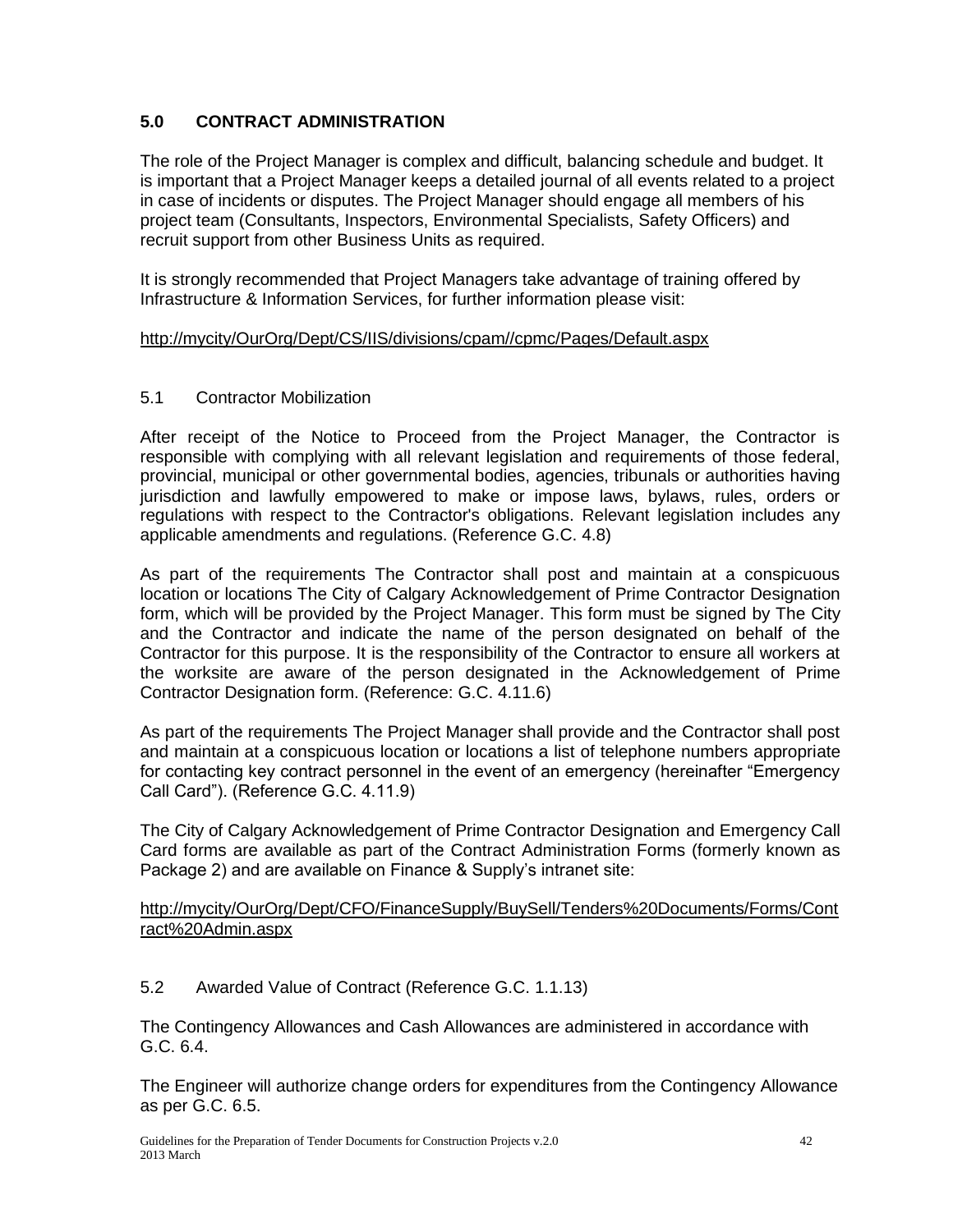#### **In no case should the work under a Contract be allowed to exceed the "Authorized Funds" (total dollar value) originally awarded.**

If the Project Manager determines that the cost of the work will exceed authorized funds, the Business Unit will complete a written request to Finance & Supply detailing the additional Work and cost required to complete the Contract. All requests for a contract increase must be forwarded to Supply Management for approval using the PS395 form. The request must be approved by the DEPT ID OWNER. Supply Management will process the change order request and forward the amended purchase order to all parties concerned.

The PS395 form and the Instructions for Completing the PS395 can be found at:

#### <http://mycity/OurOrg/Dept/CFO/FinanceSupply/BuySell/Purchasing/Pages/Default.aspx>

**Note:** The PS395 form is only to be used for construction purchase orders. For changes to all other types of purchase orders use the PS394. The PS394 Form can be found using the link above.

If the allocated funding is not sufficient for an extension, the Business Unit will address any insufficiency before any approval for the extension is given.

5.3 Notice of Proposed Change (Reference G.C. 1.1.36)

A "Notice of Proposed Change" should be used to request a change to a Contract. A change must be requested when something is added or deleted from a Contract.

The issuance of a Notice of Proposed Change initiates the process of having a change authorized and provides a written record of where the change request originated. A Change Order may be issued. In a case requiring an increase of the Total Contract Award, including Allowances, Contingency and GST, the second step would involve issuing a PS395, followed by a Contract Change order and the P.O. Change Order. (Reference 7.3)

A Notice of Proposed Change is a source document issued by the Project Manager or Consultant to the Contractor, describing the contemplated revision, and **requesting** a price quotation. **It does not provide any authorization to implement the change.** Therefore, it is not necessary to obtain approval before issuing a Notice of Proposed Change to a Contractor.

When issuing a Notice of Proposed change, the Project Manager or Consultant must identify:

- Reasons for the change;
- Drawing issued with the change; and,
- Description of the change.

Generally, Contractors will reply to the Notice of Proposed Change by returning a quotation on their own stationery or by returning a signed copy of the Notice of Proposed Change with the requested information written in.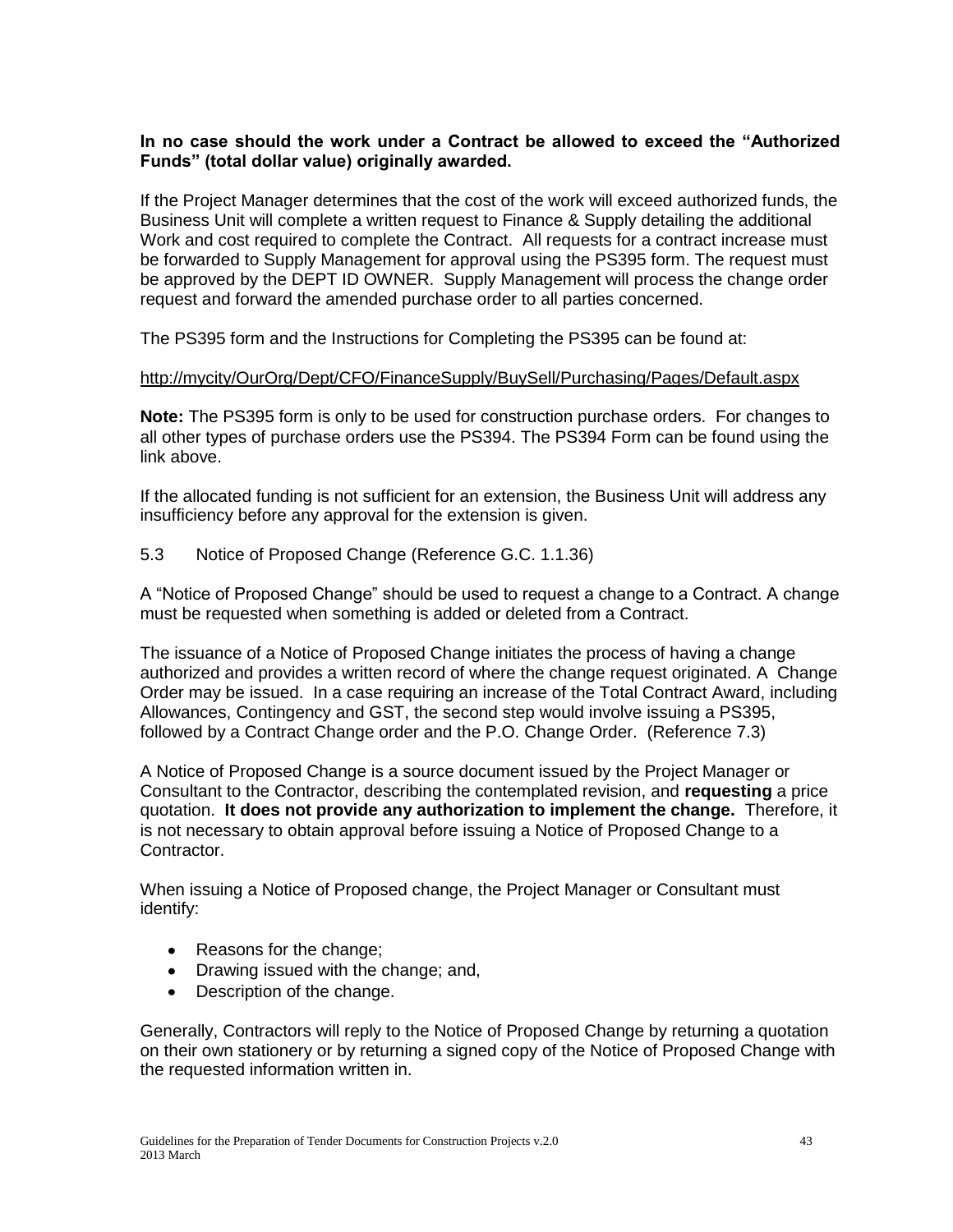Whichever format they provide, it will be affixed to the eventual PS395 to be sent to Supply Management for consideration and approval. Approval is NOT automatic.

Final approval for any financial increase in the Total Contract Award including Allowances, Contingency and GST resides with the Manager of Supply Management. **Work relating to any such increase should not proceed until approval from the Manager of Supply Management has been obtained.**

Therefore in the interest of expediting the process the Project Manager should contact the Buyer associated with the project to advise or discuss an impending extension of this sort, prior to sending the PS395 to Supply Management.

Approval of the Award Extension will be formally communicated in most cases by letter from Supply Management and always by the issuing of a P.O. Change Order similar to the original award process. The Change Order may then be issued by the Project Manager or Consultant to the Contractor

Supply Management strongly recommends you maintain clear, concise and timely communication with your Buyer to avoid any delays in obtaining approvals.

5.4 Change Order (Reference G.C. 1.1.6)

Change Orders are issued by a Project Manager to change scope or specification.

As stated previously a Change Order which does not result in a financial increase to the Total Contract Award including Allowances, Contingency and GST, does not require approval from the Manager of Supply Management. Consequently no Letter of Notification of Contract Extension or Purchase Order Change Order will be issued by Supply Management. The Change Order is sufficient notification for the Contractor.

The Surety Companies for the Contract Performance Bond and Labour & Material Payment Bond require notice to the Surety Company when change orders with a financial consequence are issued. Notification of the Surety Company will be handled by Supply Management.

A Change Order adjusts the Contract values, or authorizes the use of the Contingency Allowance in the Contracts.

The Change Order should describe the change in general terms and should reference the "Notice of Proposed Change" which instigated the change. It should clearly show the expected amount of funds that are being committed by the change.

For example, in the case of a quantity change affecting the extension of unit prices, the change order should show the estimated units multiplied by the quoted unit cost to develop an estimated total cost of the change:

2,000 units x \$10.00/unit = \$20,000.00.

The Change Order statement of adjustment section is to be completed by the Project Manager. Note that the Contract value on the initial Change Order will be the amount of the Contract less the Contingency Allowance. Subsequent Change Orders will carry totals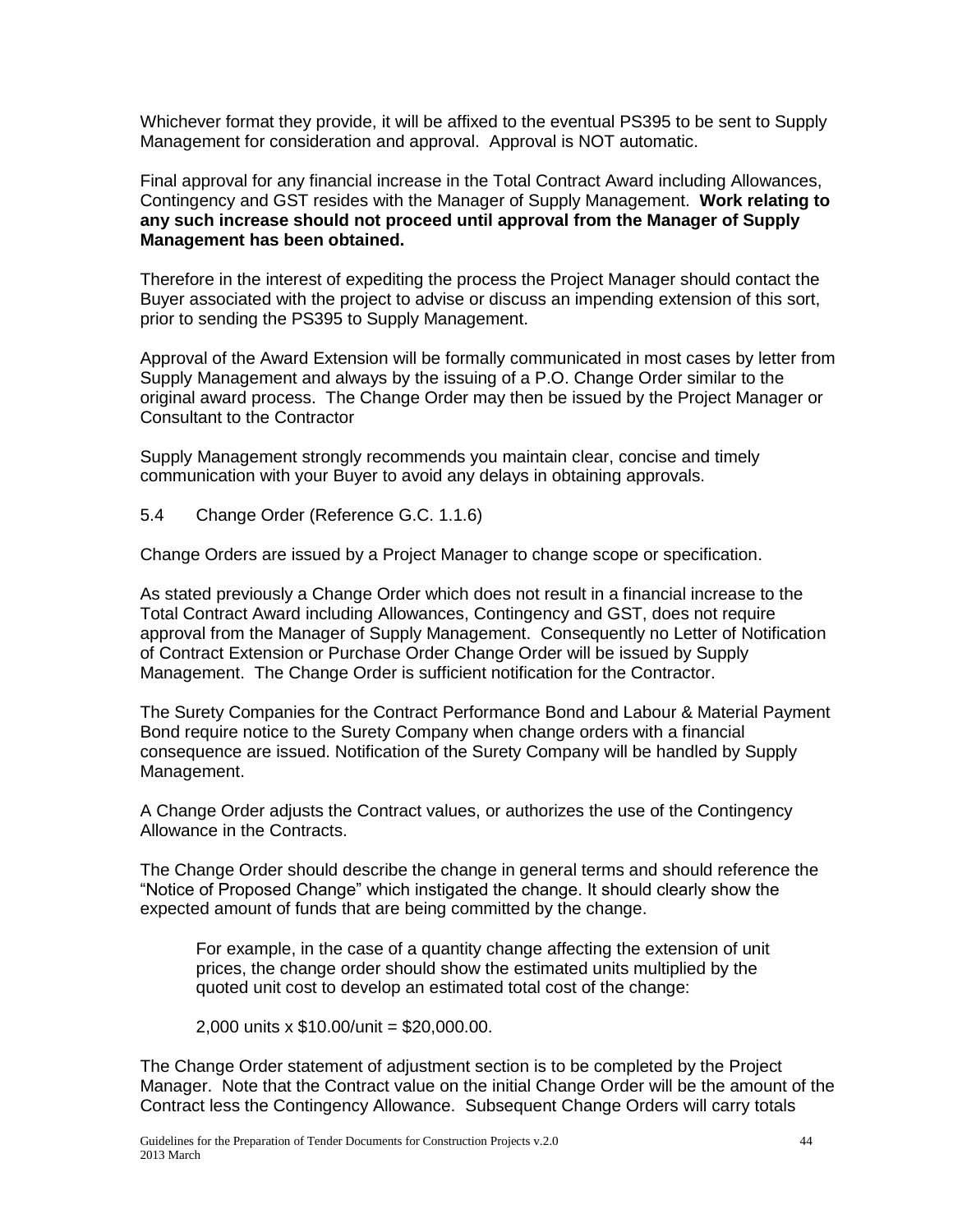determined from the previous Change Orders. In the case of Unit Price Contracts, the Contract Value shown on the initial Change Order will be the tendered summation of the Unit Prices.

**A Final Change Order** will be issued at the completion of the Contract to "adjust" the Contract Value to make the Change Order Statement of Adjustment Section agree with the Final Contract Value. A copy of the Final Change Order must be sent to Accounts Payable to advise them of the completion of the Contract.

**Note:** The Final Progress Certificate can be used as back-up for the Final Change Order.

**Note:** For mark-up information see GC 6.2.2.

5.5 Field Order (Reference G.C. 1.1.21)

A document issued during construction, by which the Engineer makes changes in the work. This document is used in an urgent situation and the Engineer may subsequently prepare a Change Order.

5.6 Builder"s Lien Act of Alberta

In order to comply with the provisions of the Builders' Lien Act, The City must withhold (The "Holdback") ten percent (10%) of all progress payments on the Contract. The City will also accept a Holdback Bond or Irrevocable Letter of Credit, as described in section 4.4 of these Guidelines in lieu of withholding the ten percent of progress payments.

The City is also prevented by law from making any further payments whatsoever to the Contractor under the Contract after a lien has been registered against the property by reason of work done under the Contract, either by the Contractor or a Subcontractor, or by reason of material supplied for work under the Contract. The Project Manager must immediately contact the Contractor to have the lien removed. .

(Reference G.C.6.8. and Article 3 of the Memorandum of Agreement)

#### 5.7 Progress Certificates

ALL Progress Certificates, final certificates, release of Holdback Certificates, detail sheets, and back-up documentation should be prepared by the Project Manager or Consultant and receive appropriate approvals, including Dept I.D. Owner approval. The Business Unit will record, approve, and submit the claims for payment.

Invoices requiring authorization must be approved by the Dept ID Owner in accordance with the Accounts Payable Signing Authority, Policy FA-010.

(also see Policy FA-014 Accounts Payable Invoices) Link to the policy library:

http://mycity/OurOrg/Dept/CorporateAdmin/ManagerOffice/AdministrationPolicy/Pages/Defa ult.aspx

#### 5.7.1 Invoice Procedures

Invoices for the work are verified by the consultant and Project Manager, approved and signed by the Dept ID Owner, and submitted to Accounts Payable for payment (reference the Purchase Order number). The invoice will be accompanied by a progress payment certificate, a letter of good standing from WCB, and a Statutory Declaration.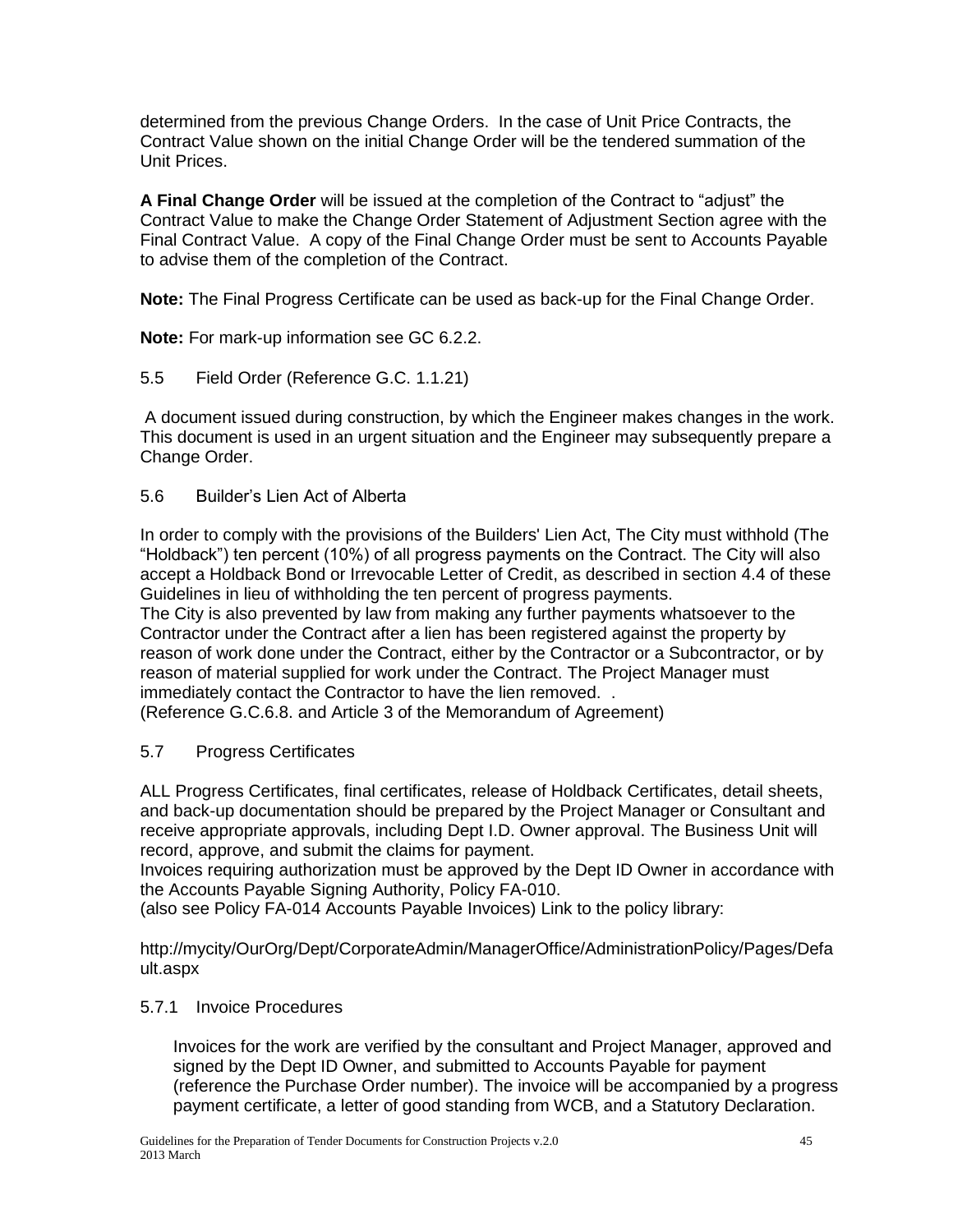(Reference G.C. 6.6 and Article 3 of the Memorandum of Agreement) (Reference FA-014 Accounts Payable Invoices). For invoices greater than \$100,000.00 it is recommended that the Project Manager request a Title search to be supplied by the Contractor to ensure that there are no liens on the property.

5.7.2 Release of Holdback procedure at Substantial Performance Stage

Where a Contractor or Subcontractor is of the opinion that the contractor"s contract is substantially performed, the Contractor may issue and deliver to the owner a certificate of substantial performance. To comply with Section 19 of The Builder"s Lien Act of Alberta, the person issuing the Certificate of Substantial Performance shall within 3 days from the date of issuing the certificate, post a signed copy of it in a conspicuous place on the job site so that persons working or furnishing materials have a reasonable opportunity of seeing the certificate.

Project Manager is to submit a Substantial Performance Certificate (supplied by the Contractor or Subcontractor), Substantial Performance Payment Certificate, Statutory Declaration, an invoice approved and signed by the Dept ID Owner and a letter of good standing with W.C.B. to Accounts Payable for payment. (References: G.C. 1.1.44, G.C. 6.8). (Reference FA-014 Accounts Payable Invoices)

5.7.3 Partial Release of Holdbacks

Project Manager is to submit a progress certificate, Statutory Declaration, an invoice approved and signed by the Dept ID Owner and a letter of good standing with W.C.B. to Accounts Payable for payment. (Reference G.C. 6.8)

5.7.4 Release of Holdback Procedure at Construction Completion

Project Manager is to submit a Construction Completion Certificate, Statutory Declaration, an invoice approved and signed by the Dept ID Owner and a letter of good standing with W.C.B. to Accounts Payable for payment. (Reference G.C. 6.8)

5.8 Construction Completion Certificate (C.C.C.) Reference G.C. 1.1.8

At the completion of ALL construction contracts, the Project Manager or Consultant must arrange a final inspection and complete a City of Calgary Construction Completion Certificate, as detailed below.

The City Project Manager or Consultant must arrange to have representatives of the requesting Business Units and the Contractor at the final inspection.

The Construction Completion Certificate will not be issued until there is agreement between the Contractor and The City that all work has been totally completed as per G.C. 6.8.7.

Article 3(d) of the Memorandum of Agreement stipulates that the release of the holdback held under the provision of the Builders Lien Act, will be due and payable sixty (60) days after the issuance of the Construction Completion Certificate.

The Project Manager or Consultant shall monitor the progress of the Contractor and be responsible for the preparation and issuance of the release of the holdback after the sixty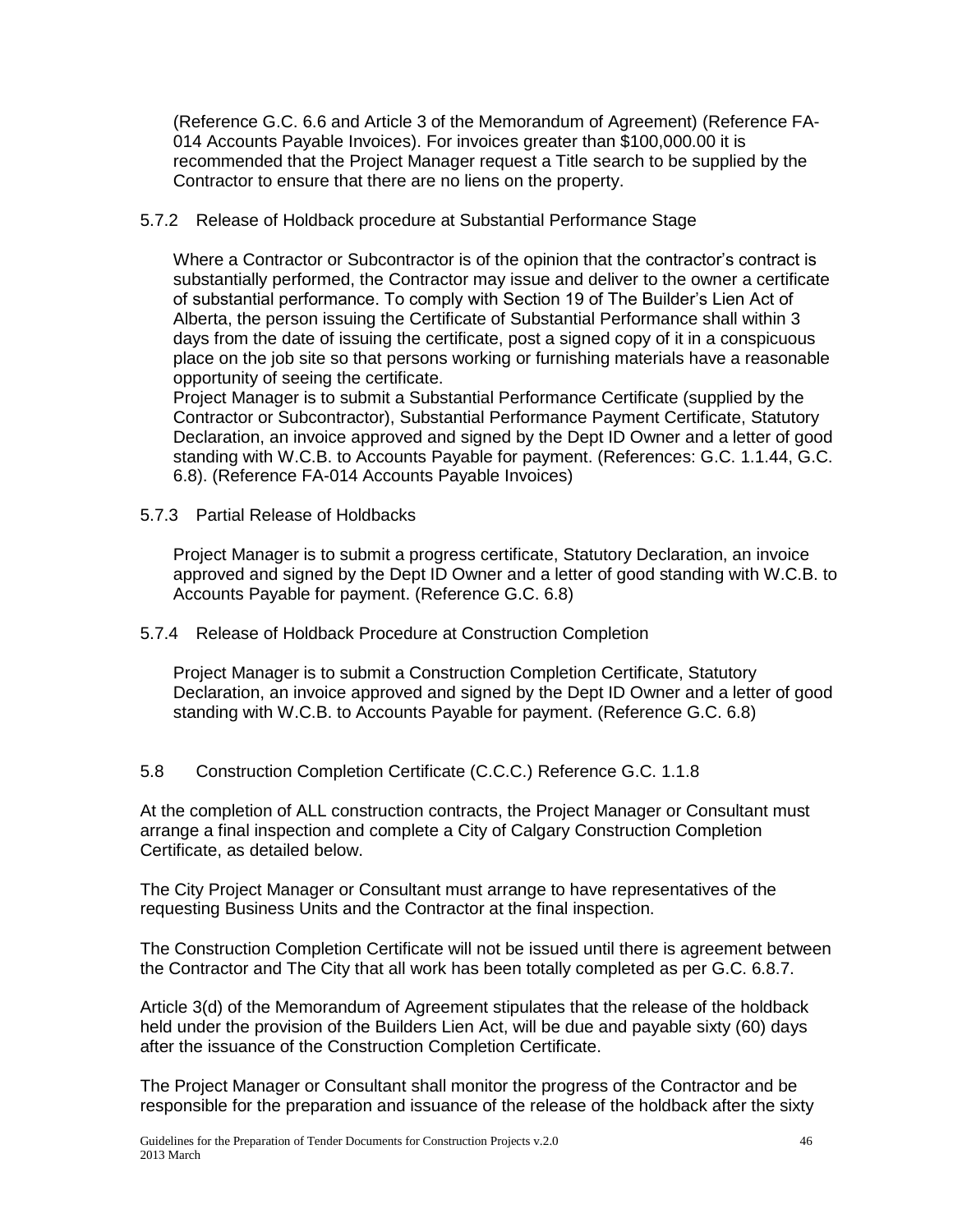(60) day waiting period. A substantial completion certificate, a letter of good standing with WCB and a statutory declaration along with an invoice signed by the Dept Id Owner will be submitted to Accounts Payable.

The original Construction Completion Certificate will be provided to the Contractor, and copies must be forwarded to:

- Law Department #8053
- Accounts Payable #8041
- Finance & Supply #8140

#### 5.8.1 Statutory Declaration

#### **This form is used to release the holdback. It confirms that the General Contractor has made all appropriate payments to the Subcontractors and suppliers.**

5.9 Provision of "Drawings of Record" (References: G.C. 1.1.17, G.C. 4.15)

The Contractor shall maintain a set of project drawings on the worksite and record accurately all significant deviations from the project drawings caused by site conditions and any changes ordered by the Engineer. The Contractor shall keep one copy of the Contract Documents, specifications and all addenda including reviewed Shop Drawings, Notices of Proposed Change and Change Orders, other modifications to the Contract, test records and permits, on the worksite in good condition. These documents and drawings must be available to the Engineer and to his representative throughout the duration of the project. The Contractor shall submit the updated project drawings to the Engineer prior to the issuance of the Construction Completion Certificate. Unless otherwise provided in the Contract Documents, the Engineer will be responsible for revising the original drawings with the information from the updated project drawings.

"Drawings of Record" shall be provided as follows:

- 5.9.1 Drawings of Record
	- 1. "Drawings of Record" will consist of the preparation of one (1) complete set of the "original" drawings showing "as constructed" information on approved material as per 3.06.1 conforming with The City of Calgary, Utilities and Environmental Protection requirements. If drawings are computer generated, contact the Utilities and Environmental Protection for details.
	- 2. "Drawings of Record" for contracts for the Corporate Properties Group will be reviewed by the Project Manager, Coordinator or Architect for approval prior to submitting the "Drawings of Record" as indicated in Guidelines section 5.9.2 below.
	- 3. "Drawings of Record" must be supplied to the Utilities and Environmental Protection, Engineering Services, with a letter of notification to the Project Manager or Coordinator **immediately upon completion of construction of each contract or phase of the project.** Maximum time delay in submitting "Drawings of Record" to be within forty-five days of issuance of C.C.C.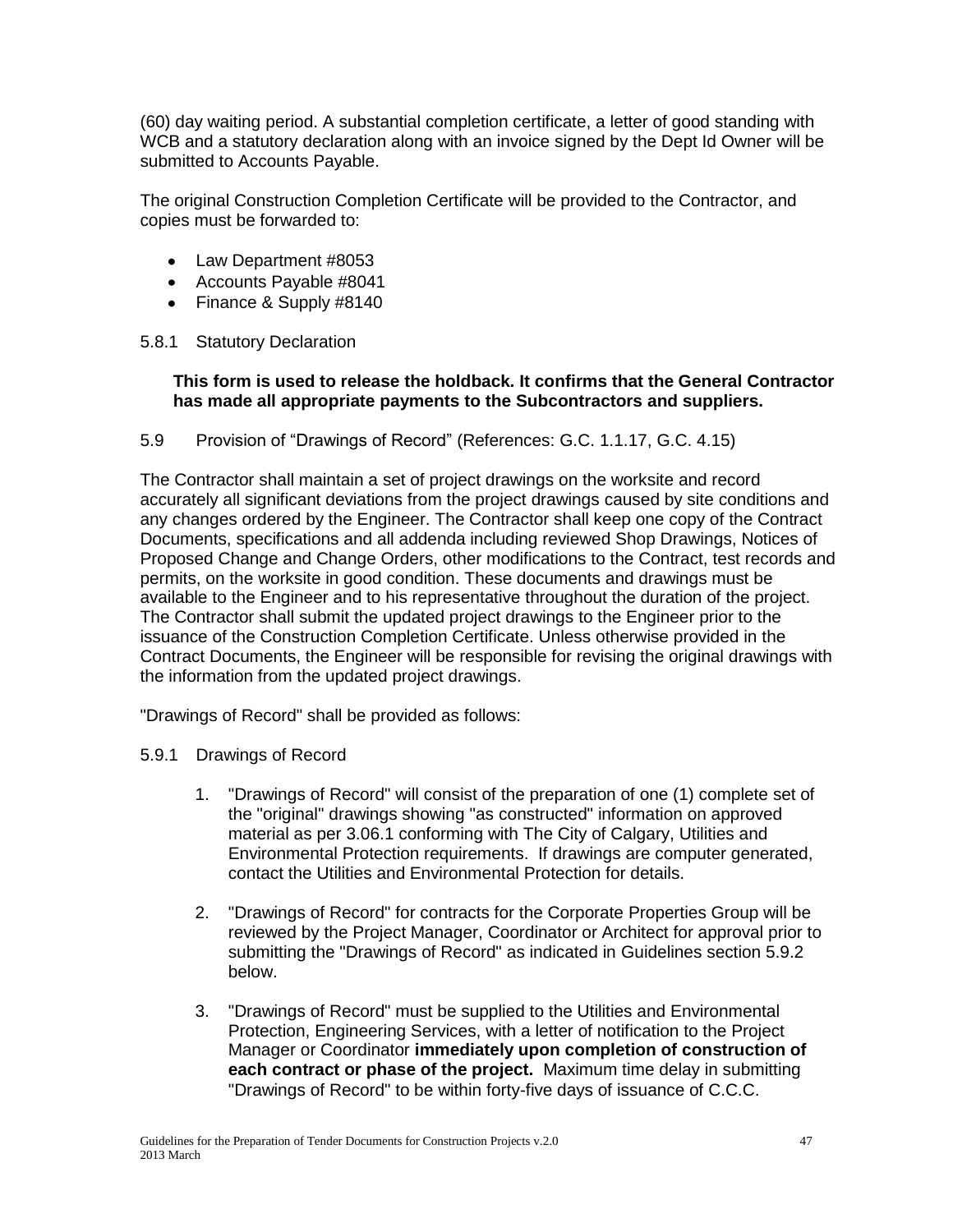- 4. Block Profile Drawings to be used as "Drawings of Record" must be supplied to Utilities and Environmental Protection, Engineering Services, showing locations, alignments, invert elevations and grades of all utilities for the entire length of the project.
- 5. The consultant shall update the Block Profile Drawings on file in Utilities and Environmental Protection, Engineering Services record area, which have been changed in any way due to the Contract.
- 6. The Block Profile Drawings in the Utilities and Environmental Protection record area may be taken out for updating or revision purposes and returned to the Engineering Services, record area when the revisions are completed.
- 7. The revisions must be completed within forty-five days after retrieval from Utilities and Environmental Protection, Engineering Services on record area.
- 8. The consultant is responsible for updating any adjoining block profiles that Utilities and Environmental Protection has on record at the time the "Drawings of Records" are submitted. Block Profiles that are signed out by other consultants must also be updated.
- 9. "Original" drawings of all construction drawings in the Contract, including detail drawings and The National Transportation Agency order crossing plans, are to be submitted (i.e. River crossing and Railway crossing drawings).
- 10. Drawings of Record, when approved by the Supervisor, Engineering Graphics shall be processed onto the microfilm file system and the necessary information shall be transferred onto the record plans.

#### 5.9.2 Drawings of Record for Corporate Properties & Buildings

The City of Calgary – Corporate Properties & Buildings (herein referred to as CPB) require that all project drawings for its facilities be completed in AutoCAD format and filed at our CAD Library. The use of CAD file results in more accurate design drawings and allows for electronic storage of the drawings. CPB recognizes that these files could be an important source of information for the on-going management of its facilities. Therefore, a CAD Standards document has been prepared to ensure that all future CAD drawings are suitable for both the initial development and life cycle management of its facilities.

The CAD standards are mainly developed for the use in the production of Drawings of Record drawings. The layering standard includes a flexible basic structure that allows for future additional information and all types of facilities.

The Corporate Properties & Buildings CAD Standards Manual is available for download from The City of Calgary Urban Development website: [www.calgary.ca/ud](http://www.calgary.ca/ud) - publications.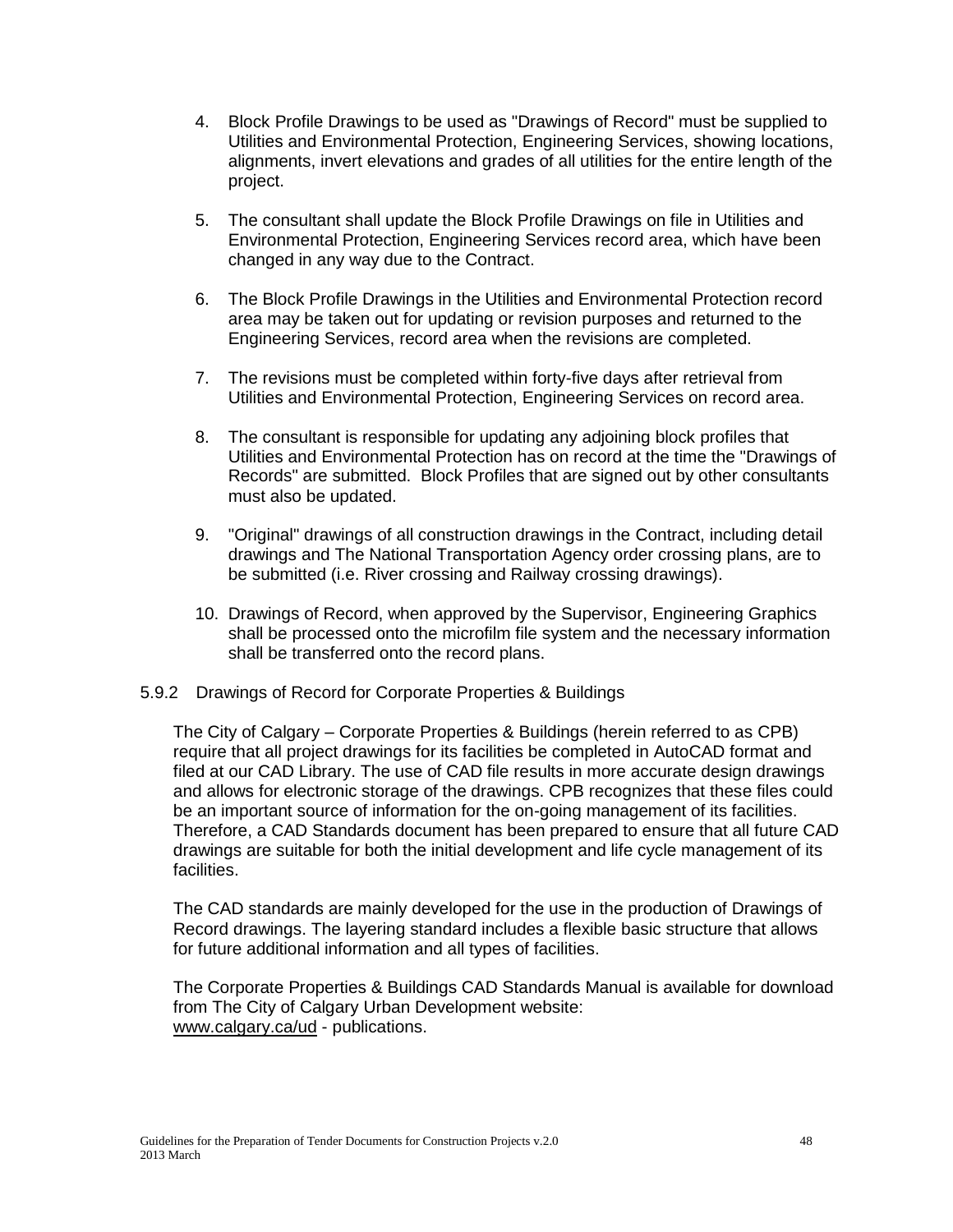#### 5.9.3 Drawings of Record for Bridges and Structures

Shall be prepared in accordance with The City of Calgary Design Guidelines for Bridges and Structures.

#### 5.10 Vendor Performance Evaluation Form

#### **This form is intended to reflect a summation of the Contractor's performance overall and does not replace normal recording and documentation of events and incidents and communication of issues and concerns during the project**

In cases of unsatisfactory performance during the Contract, where the issues cannot be resolved, contact the appropriate Buyer, Safety Officer, Environmental Specialist, Consultant or Law Department representative as required.

A Vendor Performance Evaluation can be performed at anytime during the project, the form is available to City Project Managers as part of the Contract Administration Forms (Package 2) on the Finance and Supply intranet link:

#### http://mycity/OurOrg/Dept/CFO/FinanceSupply/BuySell/Pages/Tenders.aspx

At the completion of the construction contract (CCC), the Project Manager, with input from his project team consisting of: consultants, Inspectors, Health and Safety Officers, Site Supervisors, Environmental Specialists, etc., must complete the Vendor Performance Evaluation form and forward the completed form to Supply Management.

Low ratings must be explained in the comments section of the form. In the event the form indicates a recommendation that the Contractor not be used again, complete details should accompany the form, or the Project Manager must be prepared to provide to Supply Management complete details at the appropriate time.

In cases of satisfactory performance, a copy of the form will be forwarded to the Contractor by Supply Management. In cases of unsatisfactory performance, Supply Management will arrange a meeting with the appropriate parties (Contractor, Project Manager, a representative of Supply Management, Consultant) to discuss the performance evaluation. . Supply Management may provide the vendor with a copy of the Vendor Performance Evaluation prior to the meeting for preparation purposes. This is intended to be a constructive element of the overall Vendor Management Program.

When completing the Vendor Performance Evaluation it is imperative that the information be relayed in a factual and professional manner. Any information placed on the forms could be subject to FOIP inquiries and could potentially be utilized in any claim against The City. (Reference G.C. 2.22)

#### 5.11 Notice of Completion of Project(s)

Section 534 of the Municipal Government Act applies to all municipal construction projects, and the processes contained in the section MUST be followed for every construction project. Within one year after the issuance of the Construction Completion Certificate, The City must place a notice in a newspaper that identifies the project, gives the date of completion, and states that, under section 534, claims for compensation must be received within 60 days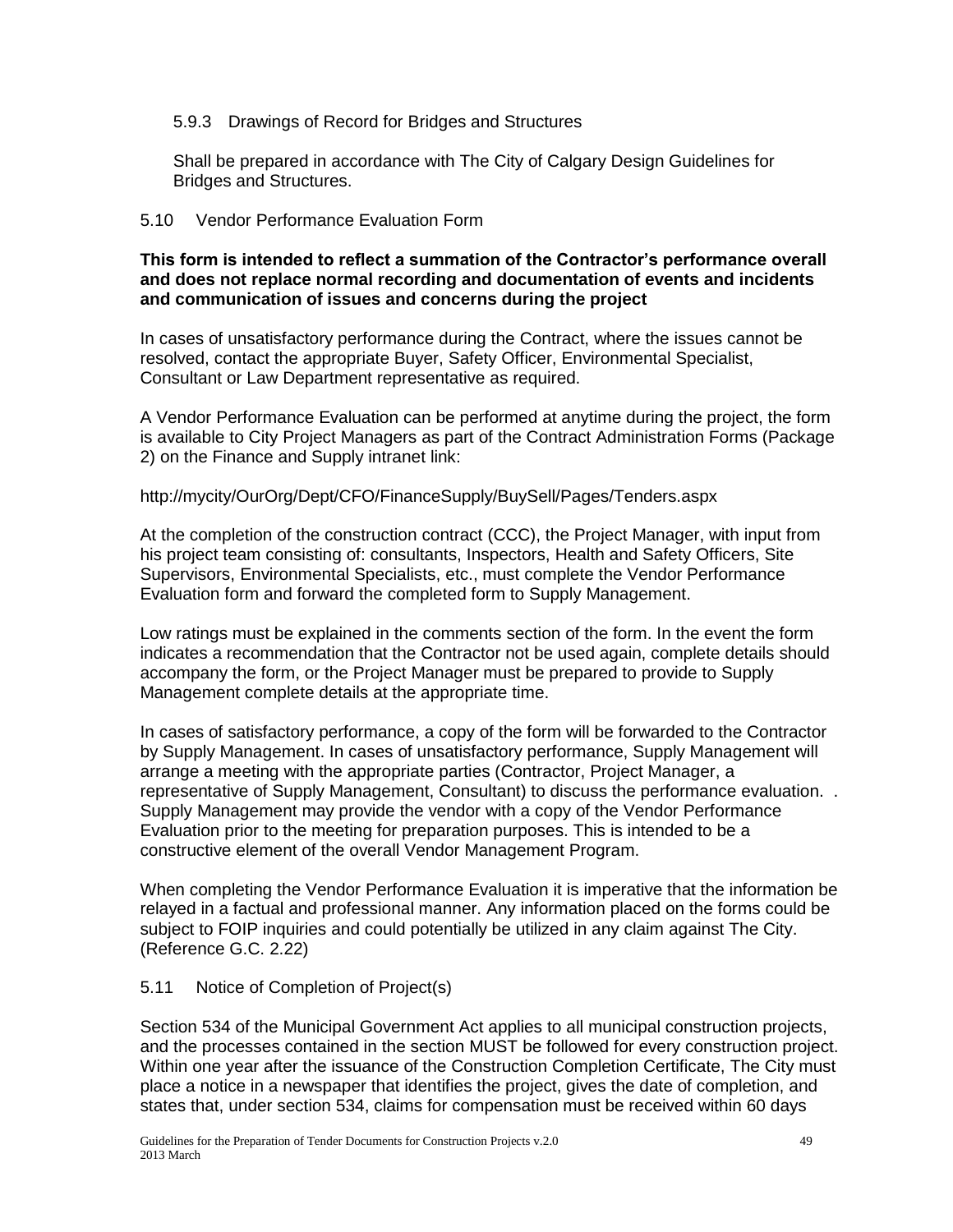after the notice is published in the paper. Generally, each Business Unit advertises all completed projects annually in one (1) notice.

Additionally, The City must deliver or mail a notice containing the same information to every owner of land that abuts the land on which the project is situated.

The following is a guideline for the notice:

# **NOTICE OF COMPLETION OF (insert NAME OF PROJECT)**

NOTICE IS GIVEN pursuant to Section 534 of the Municipal Government Act of the completion of construction in connection with (insert name of project) in the area(s) of The City of Calgary listed as follows:

(Insert address(s) of the project) The work completed consists of (insert brief description of the project)

#### (Insert date of completion)

Any owner of land that abuts the land on which The City of Calgary"s public work or structure, as described in this notice, is situated, and who has suffered a permanent reduction in the appraised value of land as a result of the existence (but not the construction, erection or use), of the public work or structure, must file a claim for damages with the City Clerk within sixty (60) days after the date of publication of this notice, and such claim must state the amount claimed and particulars of the claim to prove the claim, otherwise such claim shall be forever barred and extinguished.

5.12 Final Maintenance Certificate (F.M.C.) (References G.C. 1.1.22, G.C. 4.44.2)

The City of Calgary requires that ALL Construction Contracts be officially accepted by the issuance of a Final Maintenance Certificate which is issued after the required maintenance period as set out by the contract (1 or 2 years) has passed.

The Project Manager or Consultant must complete the Final Maintenance Inspection, ensure that all required work has been performed, and prepare the Final Maintenance Certificate for acceptance by The City.

The original completed Final Maintenance Certificate will be forwarded to the Contractor by the Project Manager/Consultant with copies to:

- Finance & Supply #8140
- Law Department #8053
- Accounts Payable #8041

#### 5.13 Record Retention

All information relating to a project, including, but not limited to all relative contract documents, site inspections, minutes, journals, daily diaries, correspondence, photographs, must be kept together for the required time as specified by the City"s Record Retention policy. For further information, consult your Business Unit"s Records Coordinator.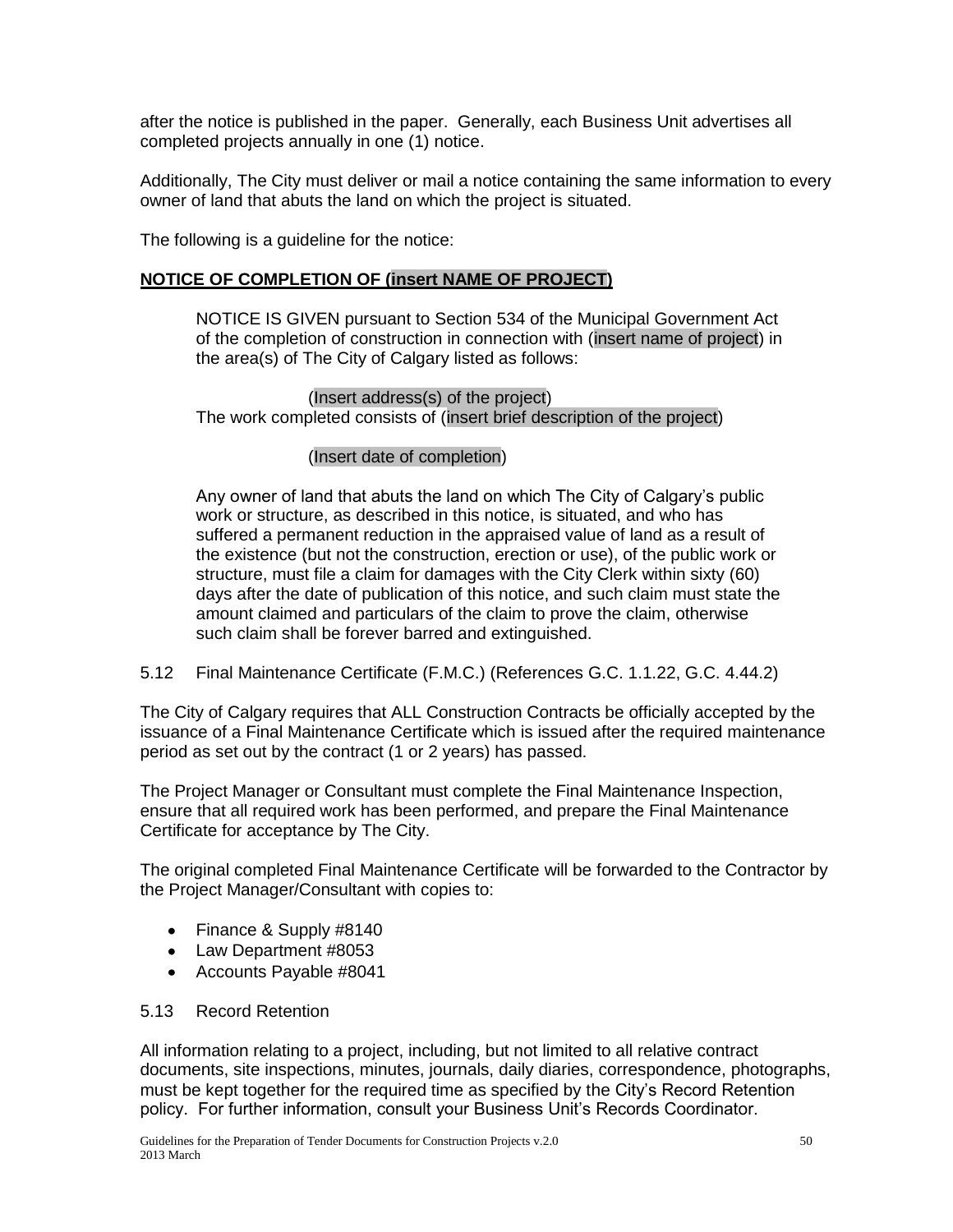# **6.0 CONSULTANT AGREEMENTS**

#### 6.1 Consultant Agreements

Information on Consultant Agreements can be found on the Supply Management website:

#### <http://mycity/OurOrg/Dept/CFO/FinanceSupply/BuySell/Purchasing/Pages/Default.aspx>

Contact Supply Management at 268-5540 for further information on Consultant Appointments.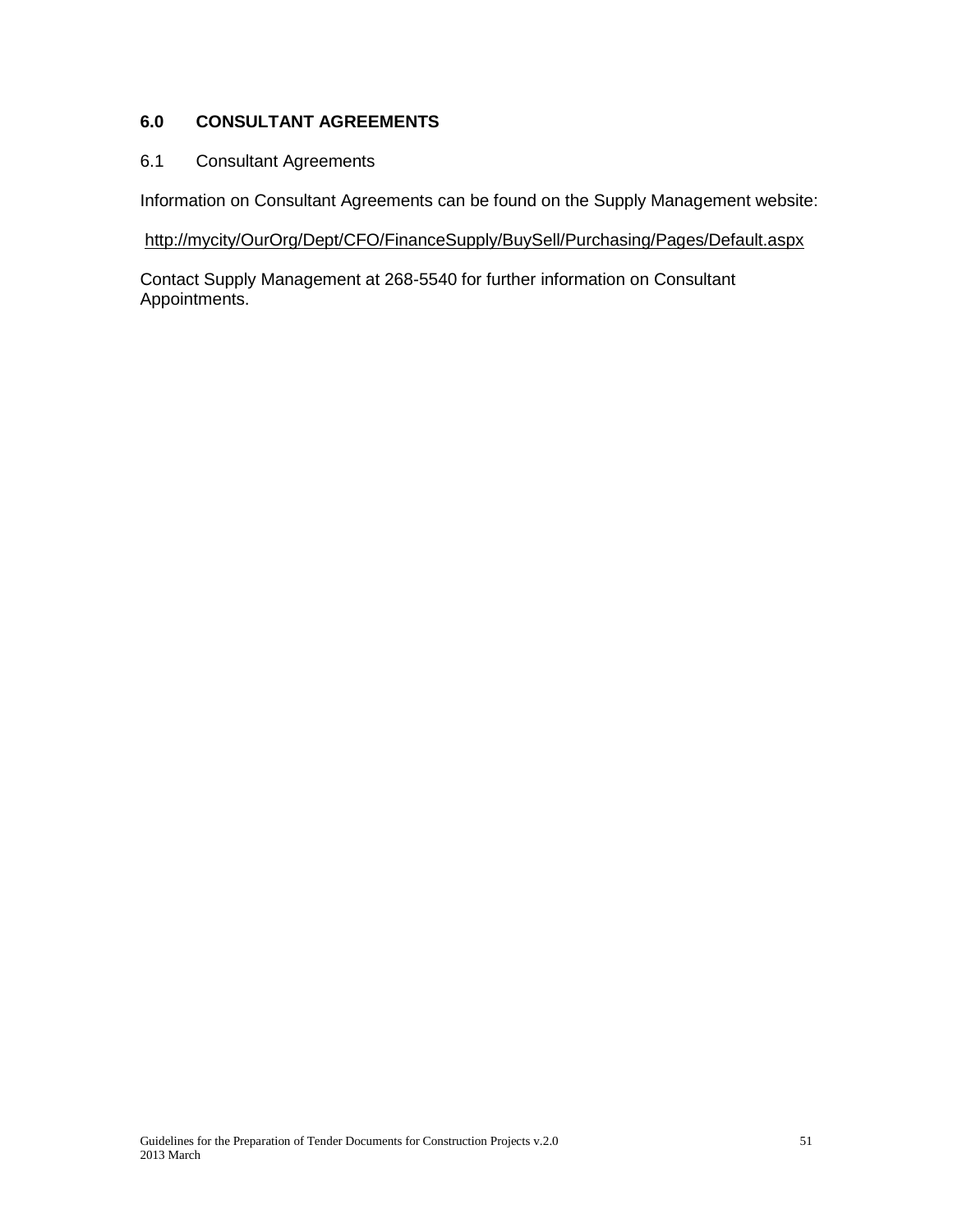# **APPENDICES**

Tender Documents (Package 1) are available online on Finance & Supply"s internet site at:

[http://www.calgary.ca/CA/fs/Pages/Bid-and-Vendor-Information/Preparing-Construction-](http://www.calgary.ca/CA/fs/Pages/Bid-and-Vendor-Information/Preparing-Construction-Tenders.aspx)[Tenders.aspx](http://www.calgary.ca/CA/fs/Pages/Bid-and-Vendor-Information/Preparing-Construction-Tenders.aspx) 

Contract Administration Documents (Package 2) are available on Finance & Supply"s intranet site at:

[http://mycity/OurOrg/Dept/CFO/FinanceSupply/BuySell/Tenders%20Documents/Forms/Cont](http://mycity/OurOrg/Dept/CFO/FinanceSupply/BuySell/Tenders%20Documents/Forms/Contract%20Admin.aspx) [ract%20Admin.aspx](http://mycity/OurOrg/Dept/CFO/FinanceSupply/BuySell/Tenders%20Documents/Forms/Contract%20Admin.aspx)

Refer to Guidelines section 1.2.C. (page 2) for complete listing.